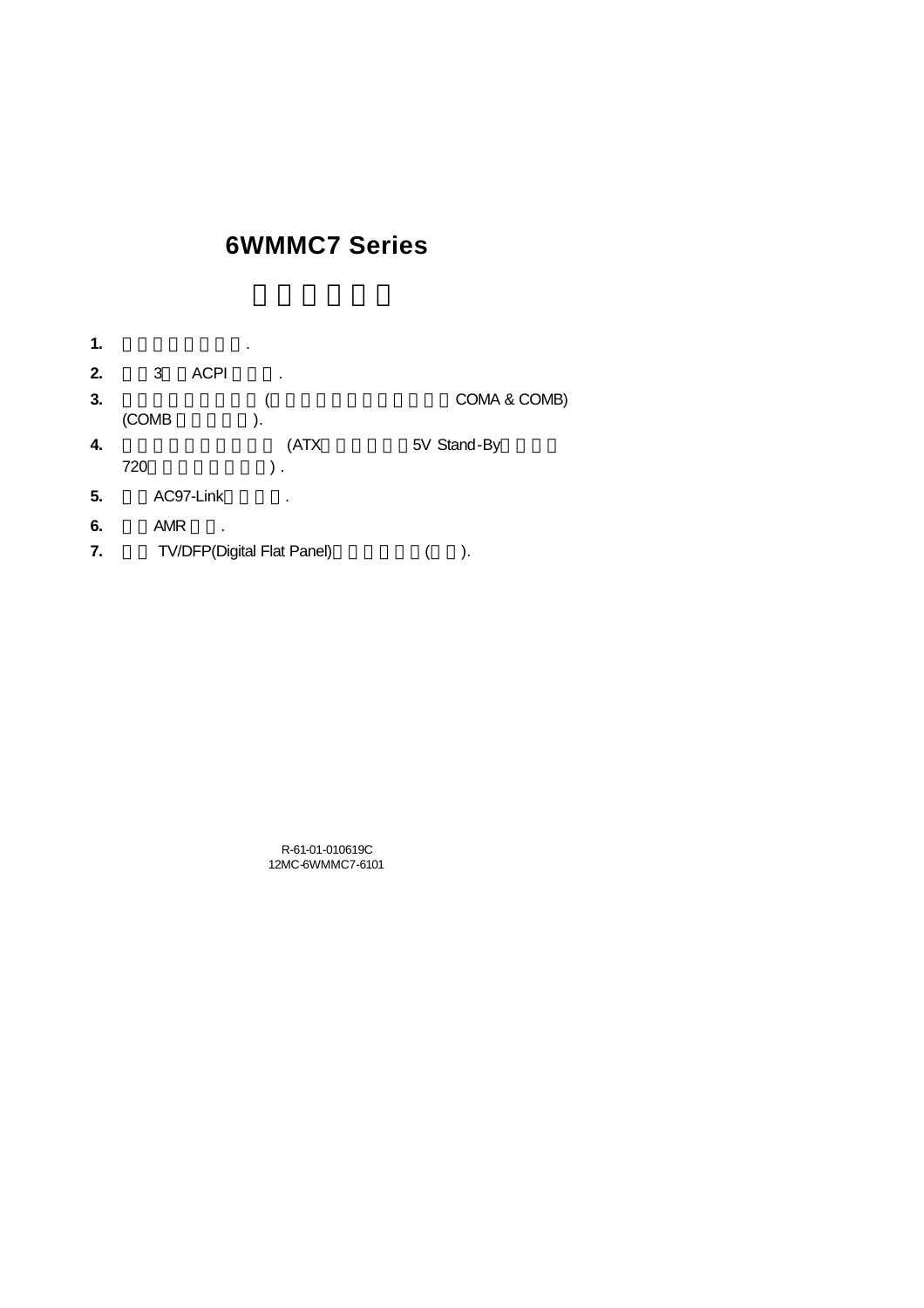$Celeron<sup>™</sup>$  Socket 370 **REV. 6.1 First Edition**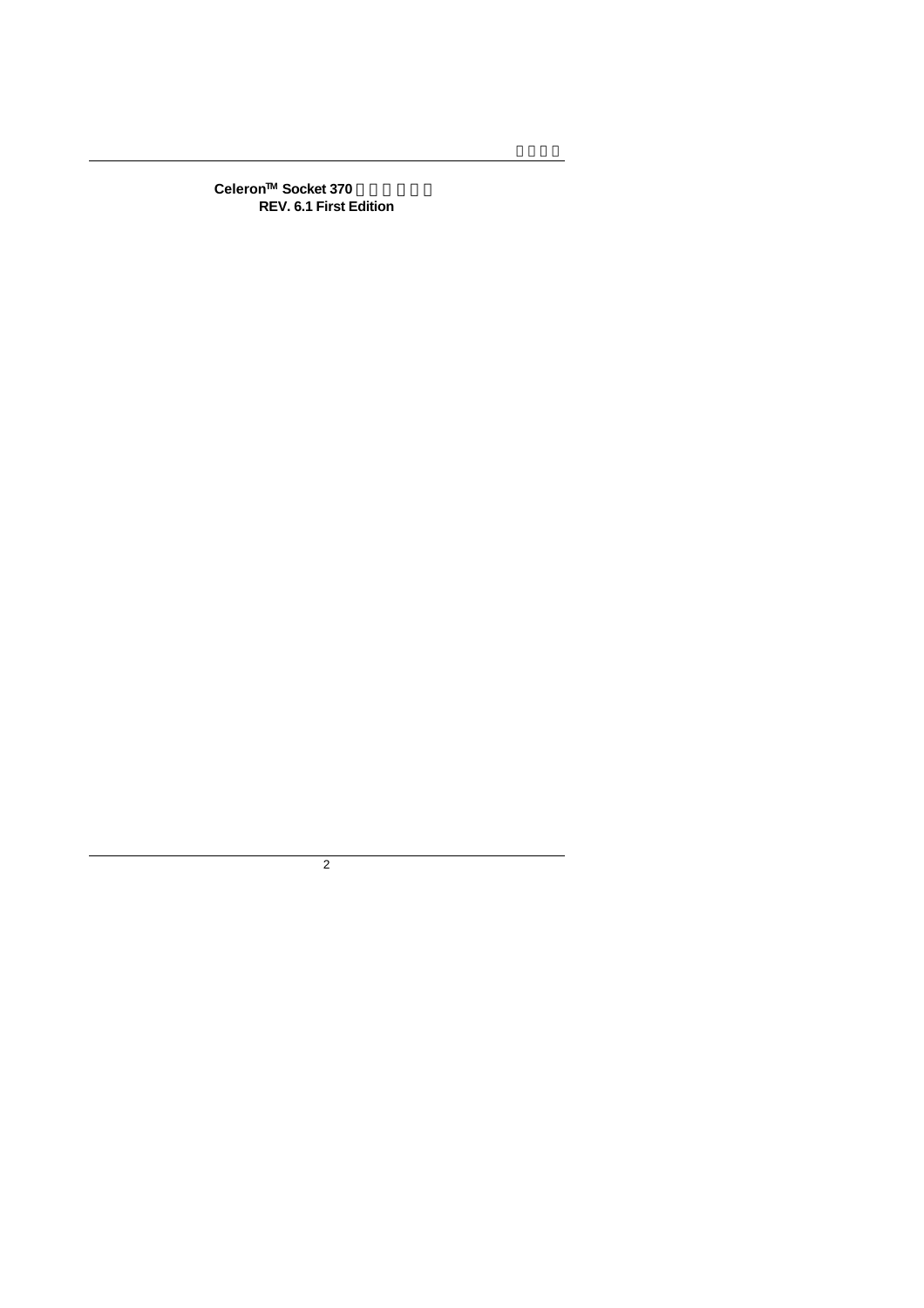6WMMC7 Series

2001 6 19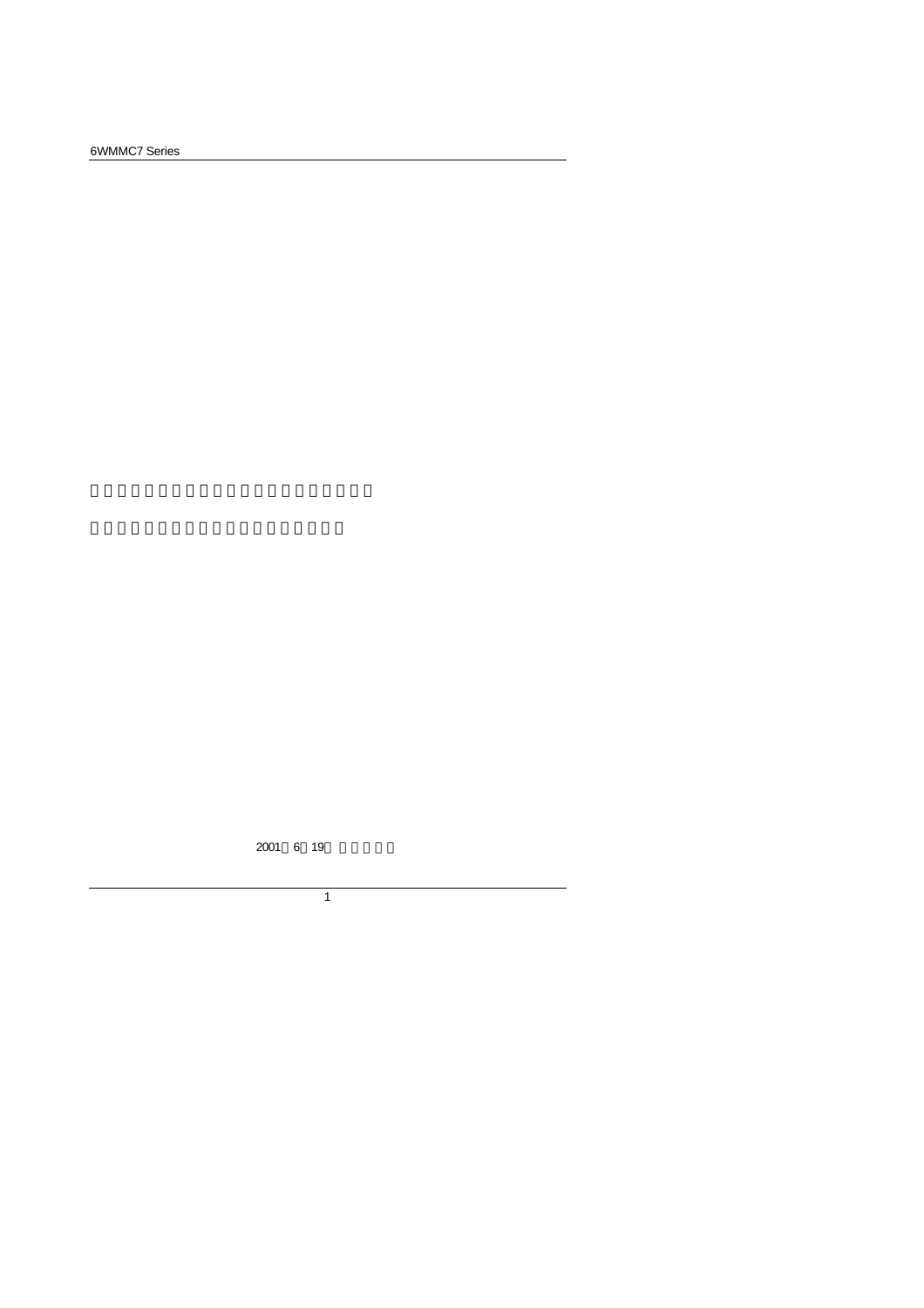# **I.** 快速安裝指南 **CPU** 速度設定

JP5,JP23 66MHz,100MHz,133MHz ,CPU **BIOS** 

- $\bullet^*$  Jumper BIOS CPU
	- $($  1)
- $\bullet^*$  CPU CPU ,  $\overline{a}$

JP5 / JP23 : **(For GMCH Intel 82810E**)( 1)



 $\bullet^*$  82810E, JP23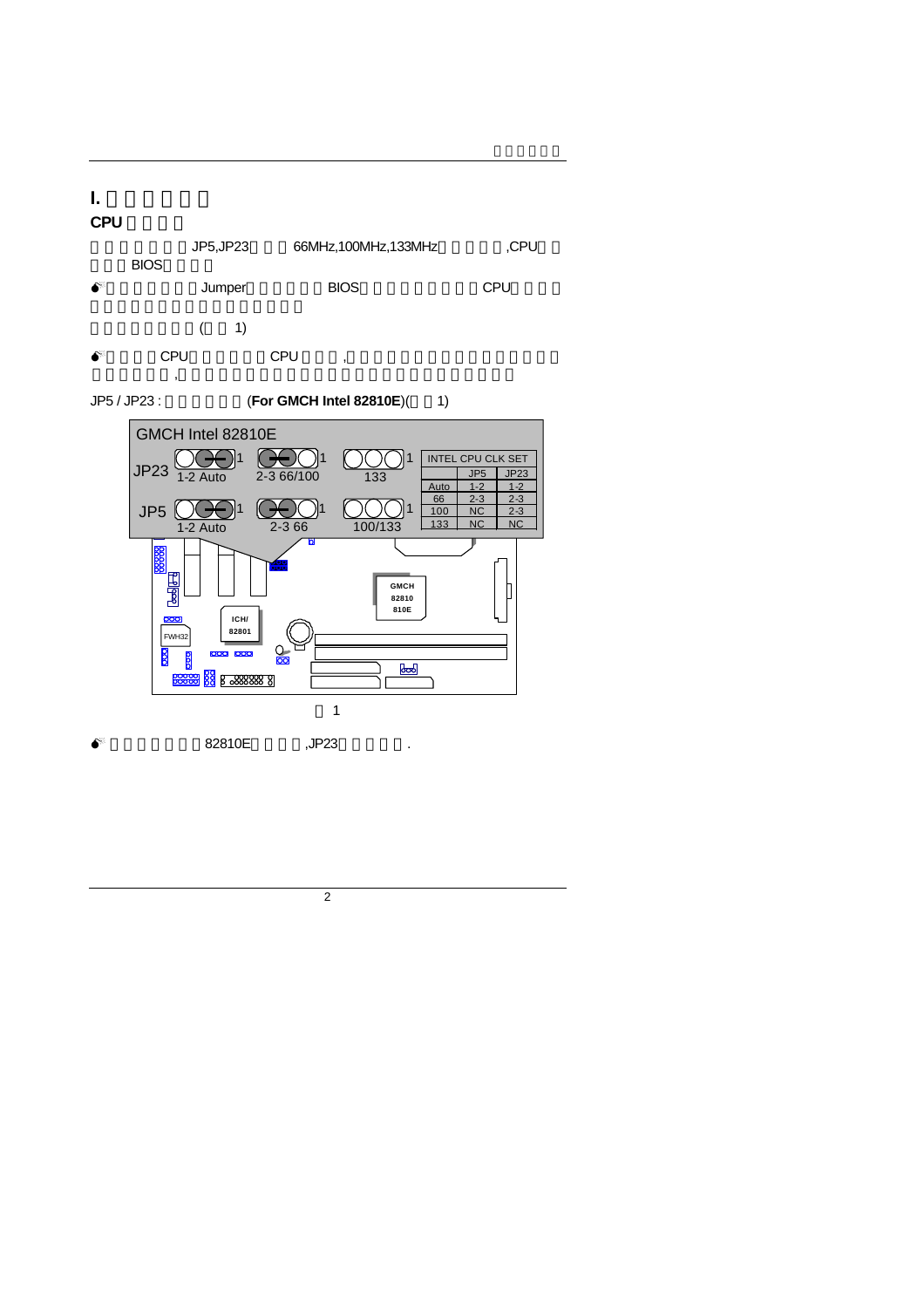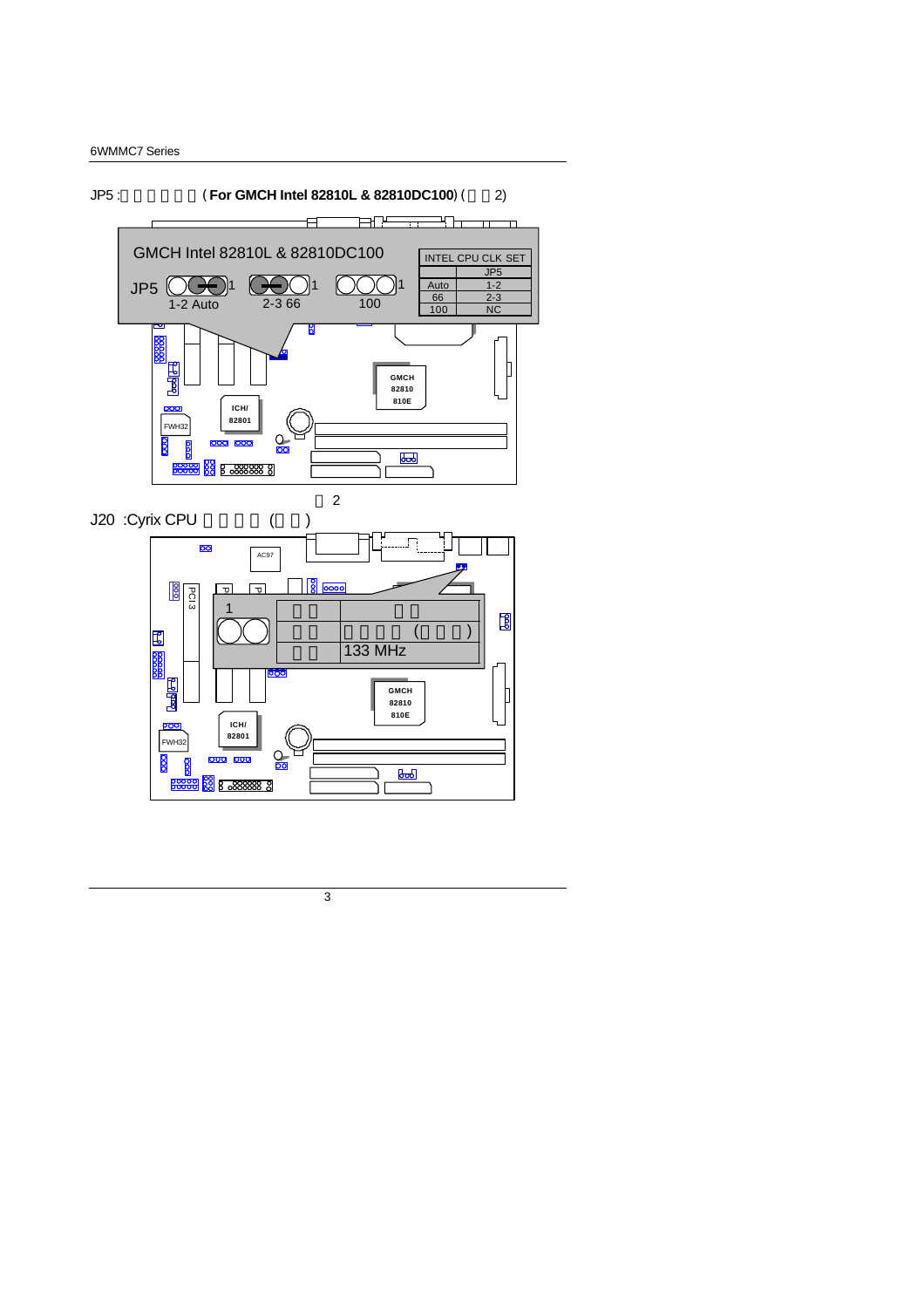# **II. Jumper**

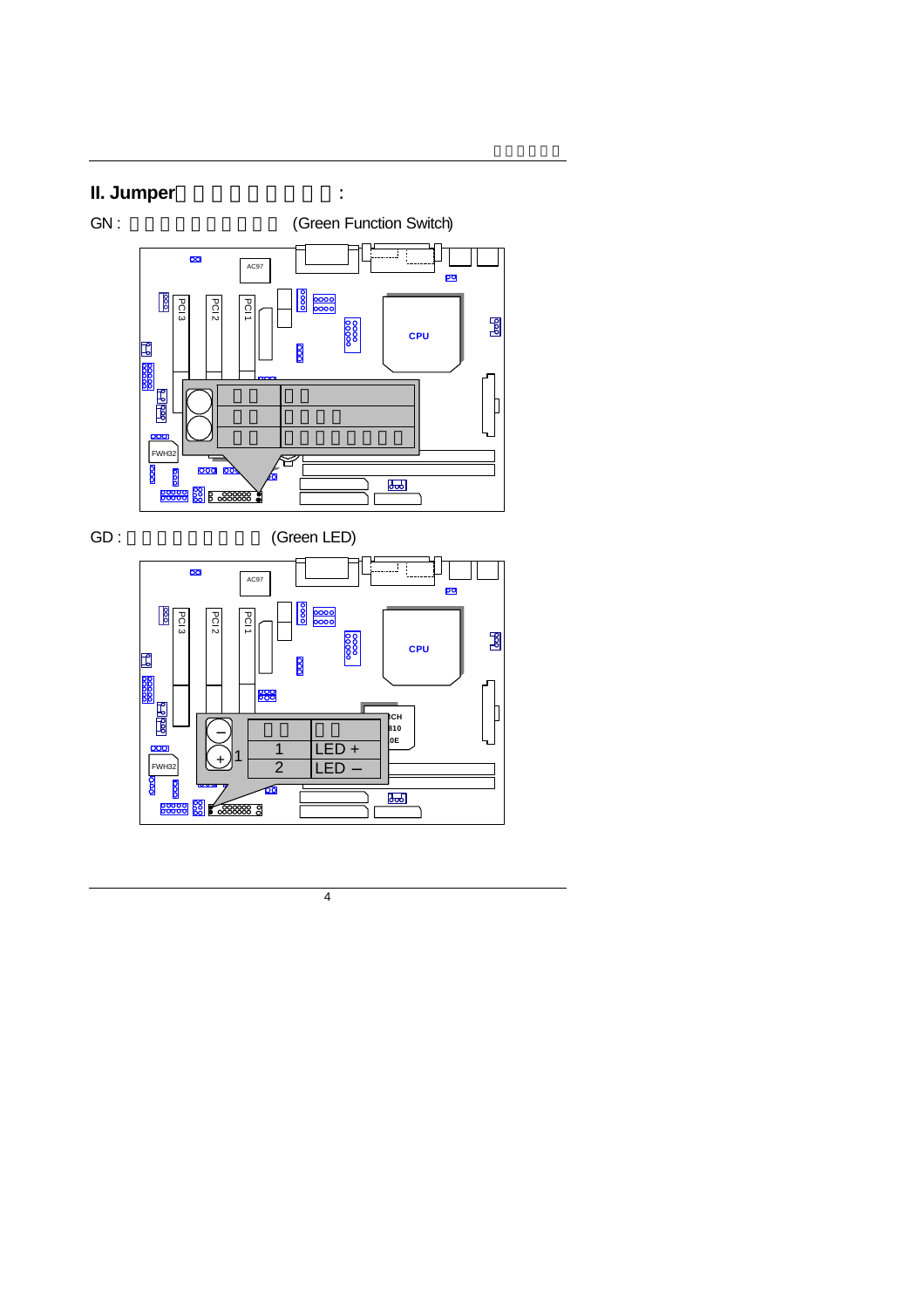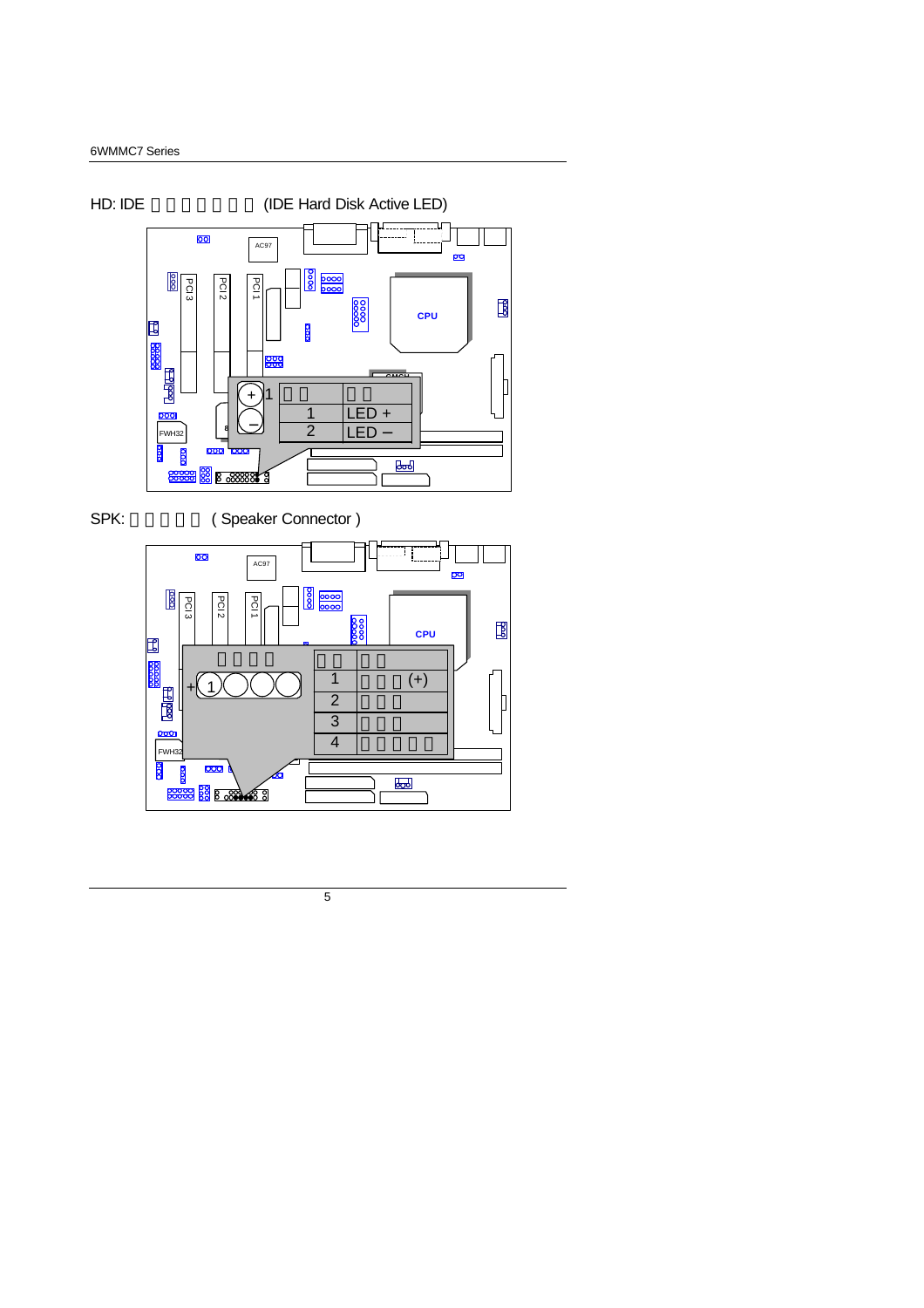



RES : (Reset Switch)

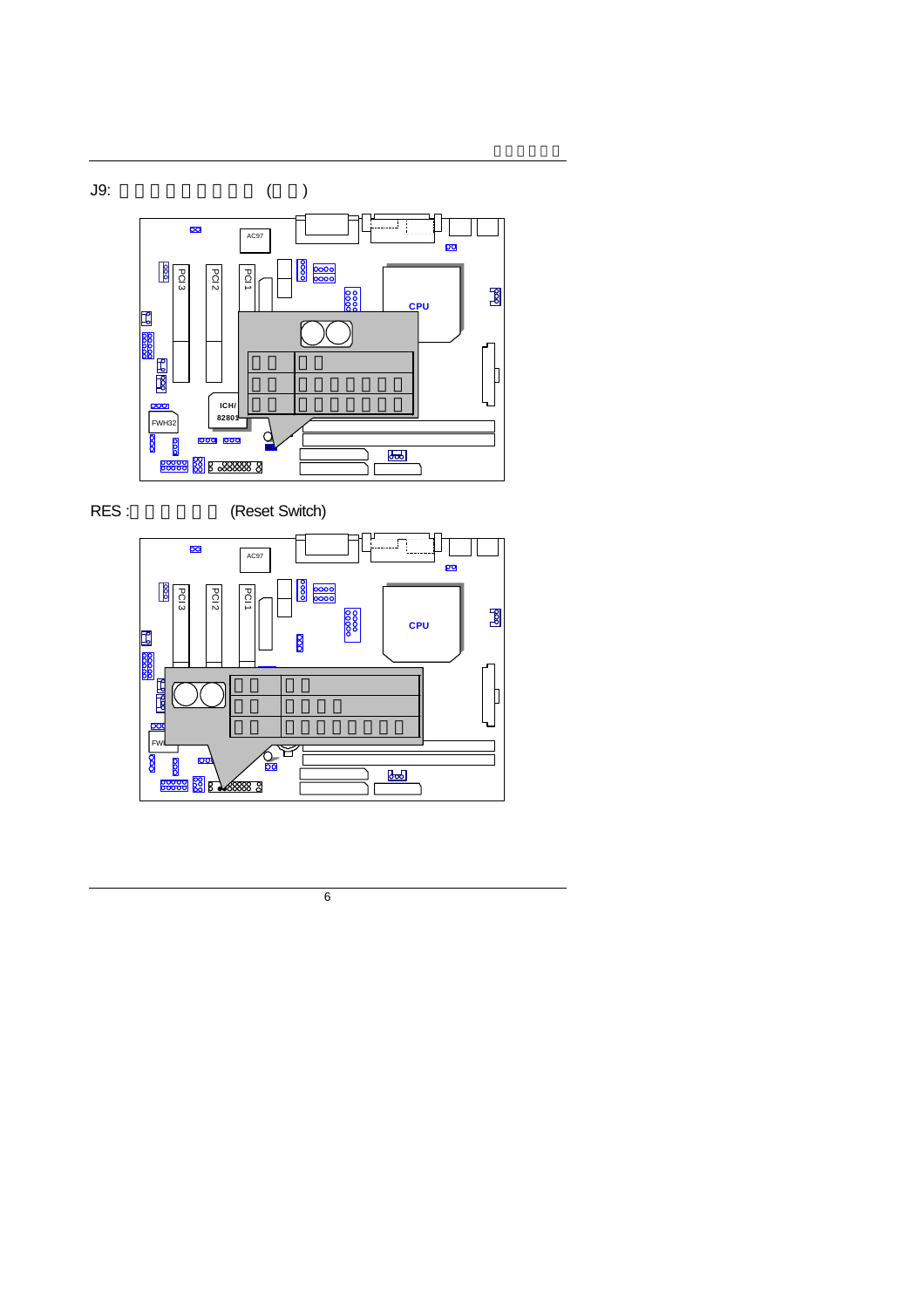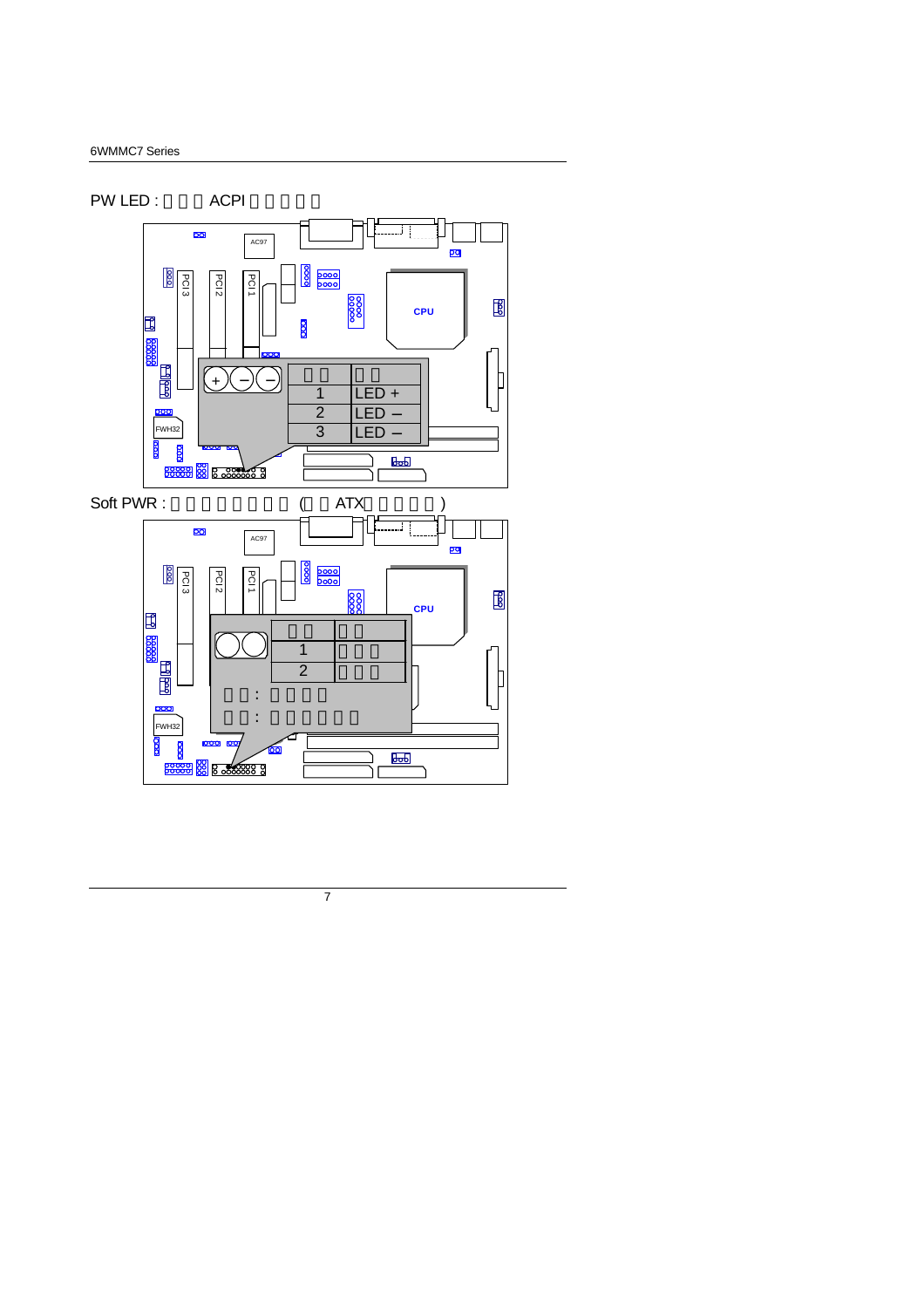

PS/2 (PS/2 Mouse & Keyboard Connector)

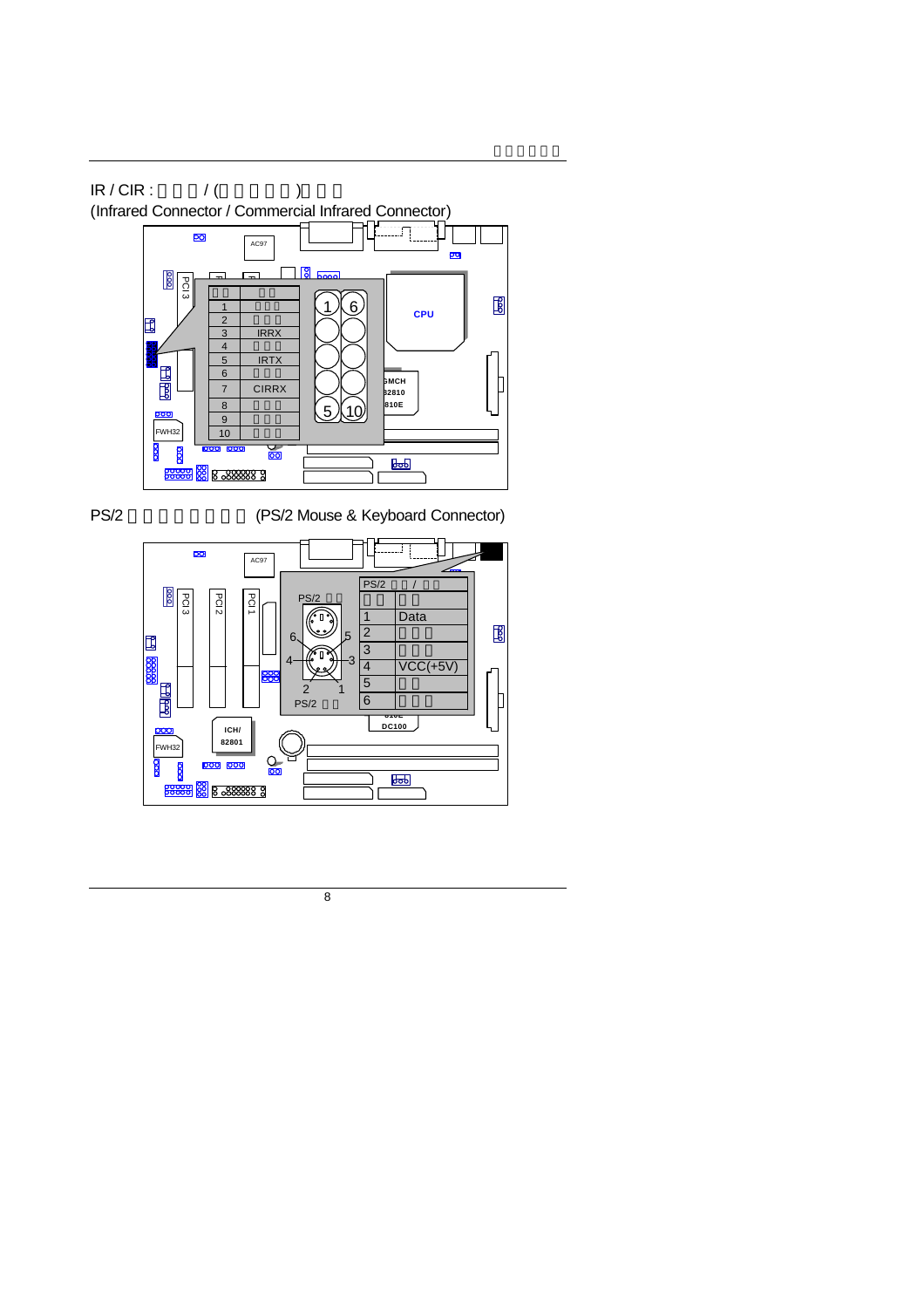#### 6WMMC7 Series



CPU FAN: CPU (CPU Cooling Fan Power Connector)

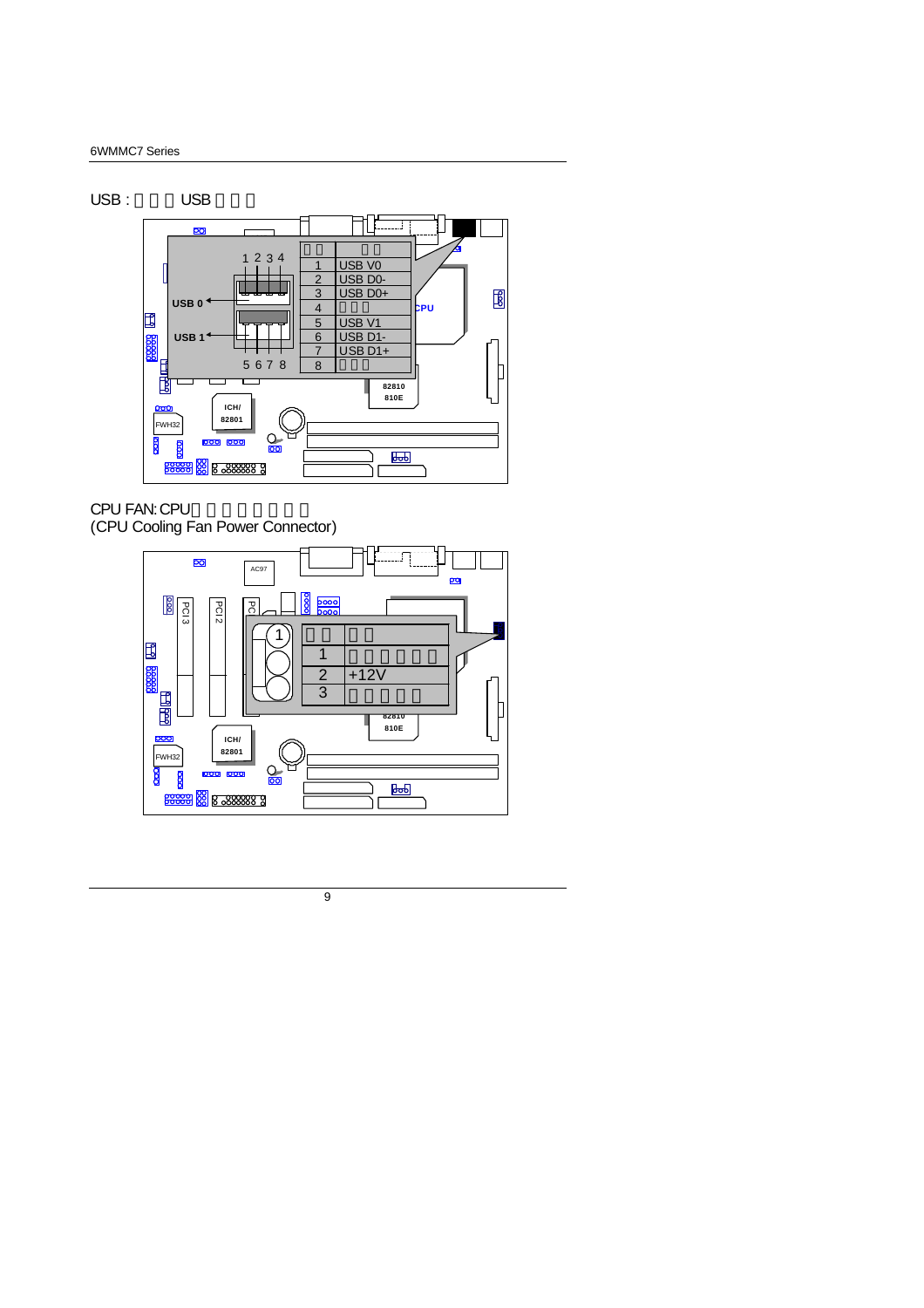# PWR FAN :

(Power Cooling Fan Power Connector)



# SYSTEM FAN :

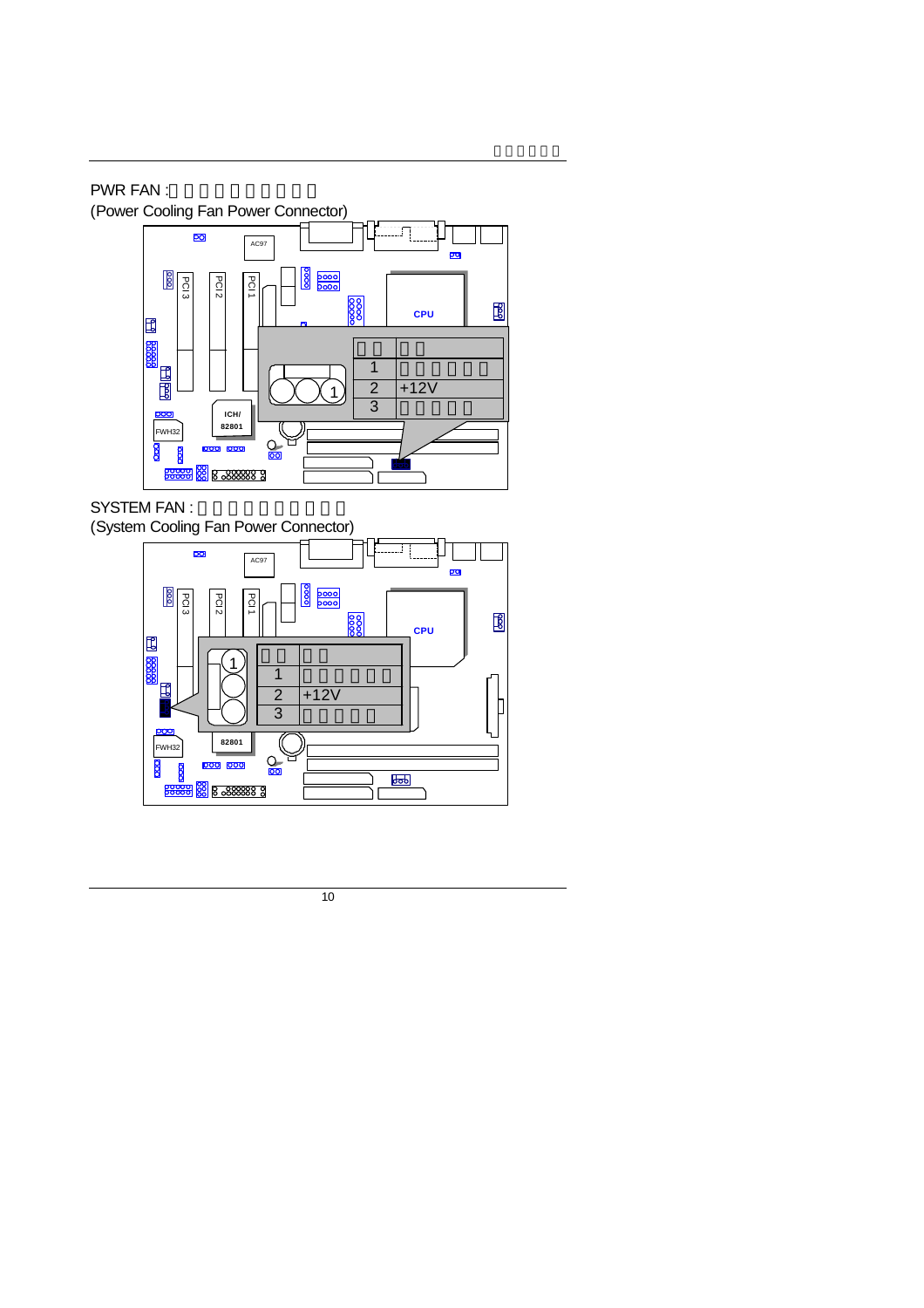#### 6WMMC7 Series

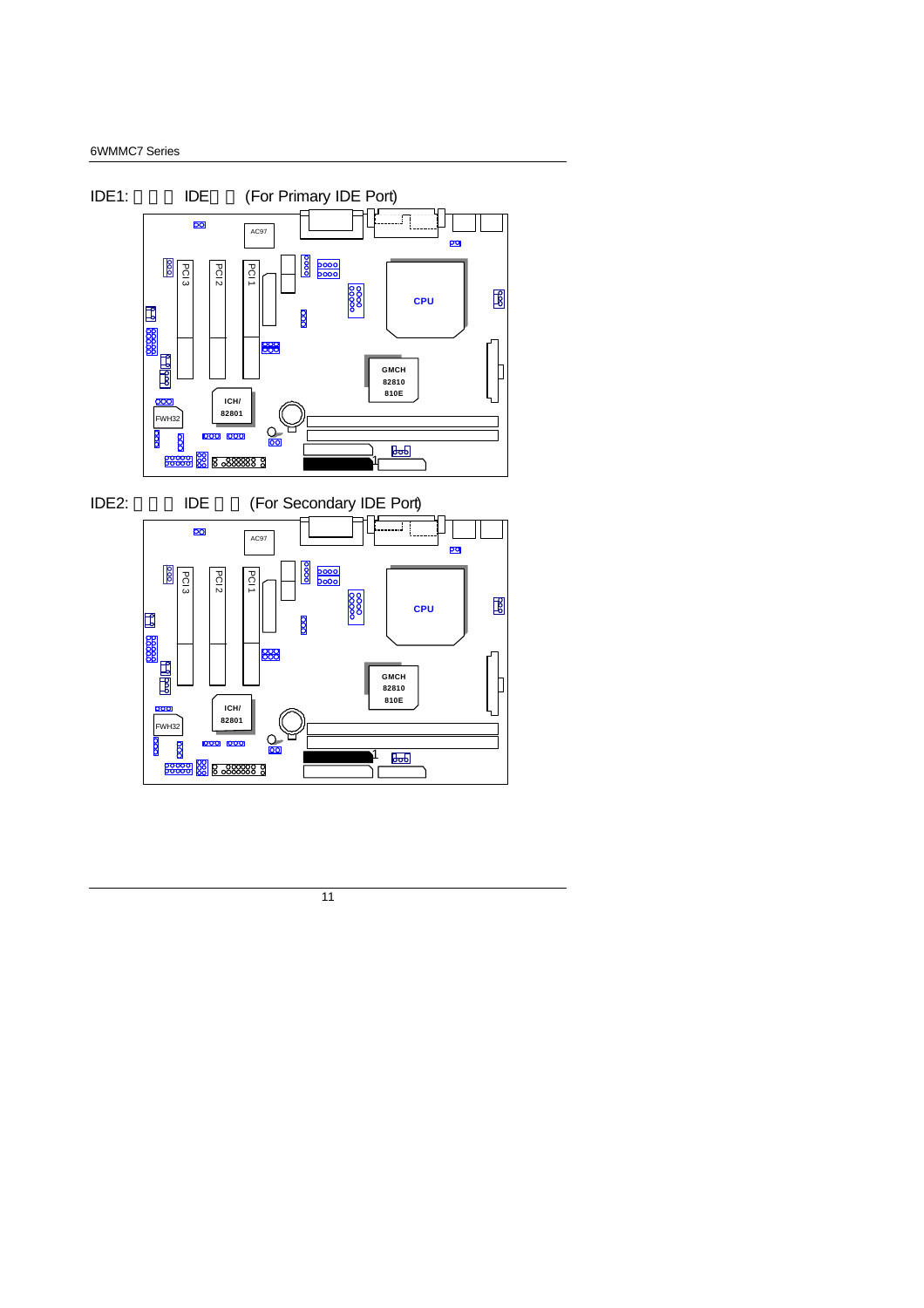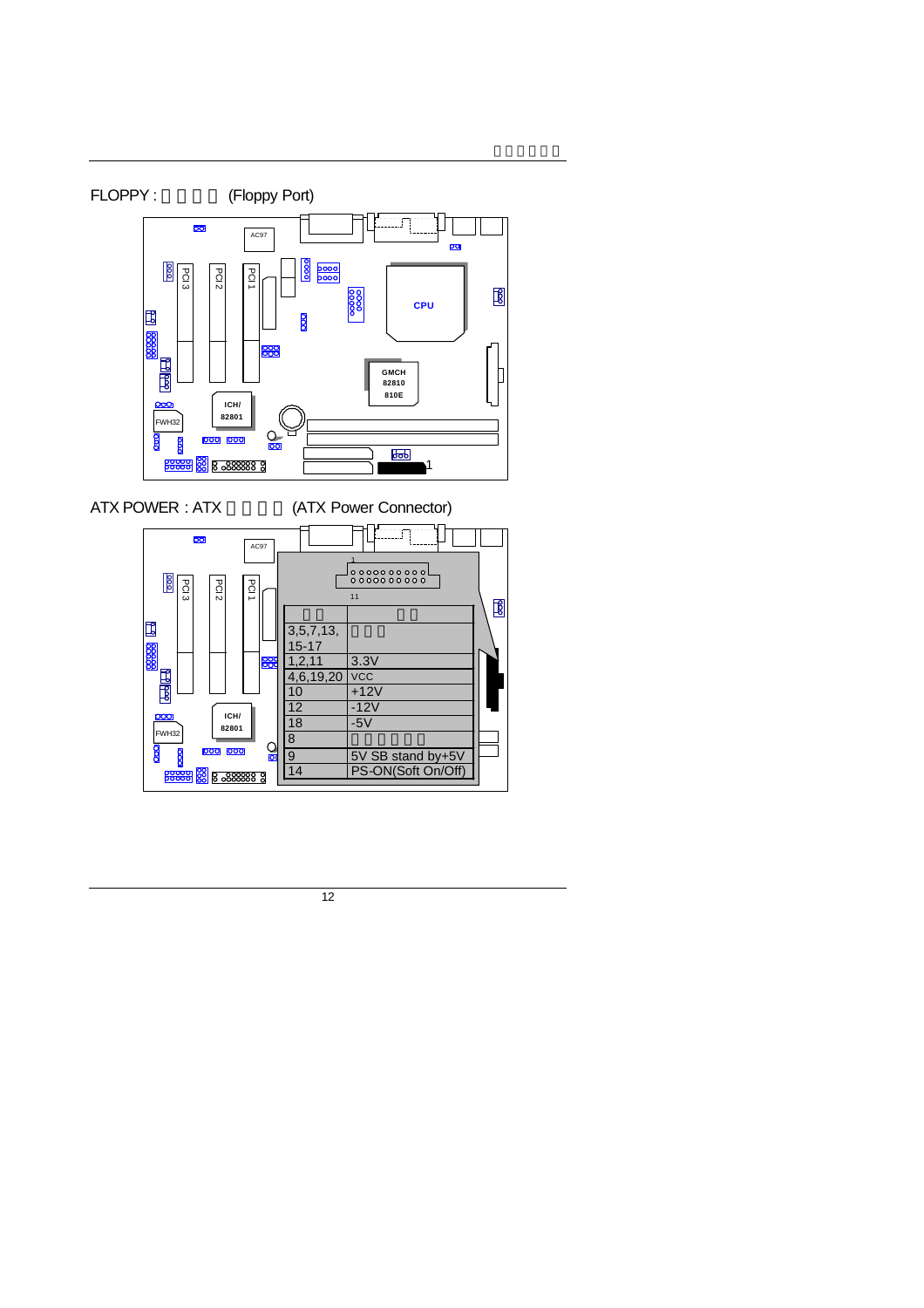#### COMA / COMB / LPT Port : COMA / COMB / LPT

 $(COMB$  )



VGA:

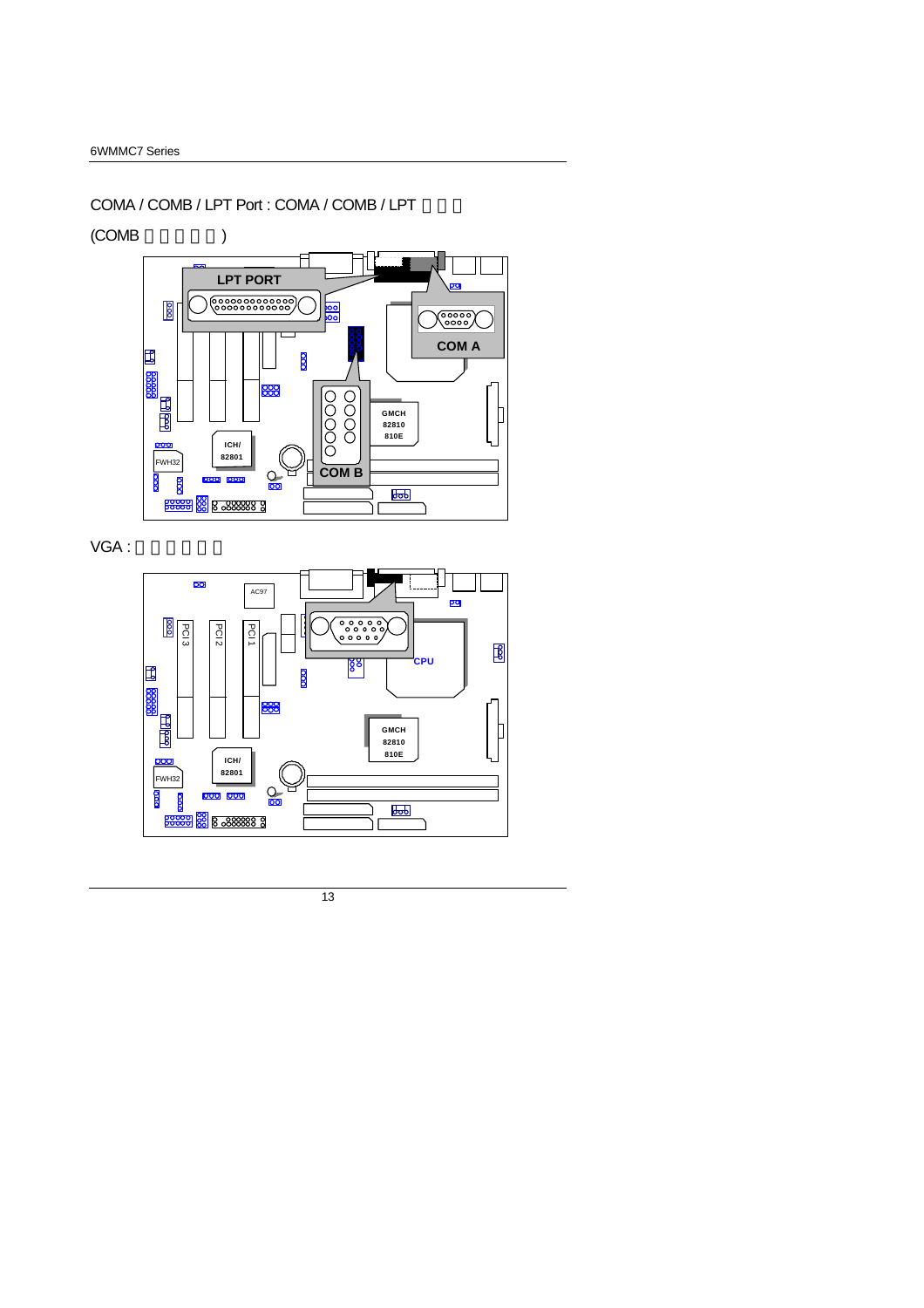### JP12: CMOS



J8: 搖桿及音效接頭

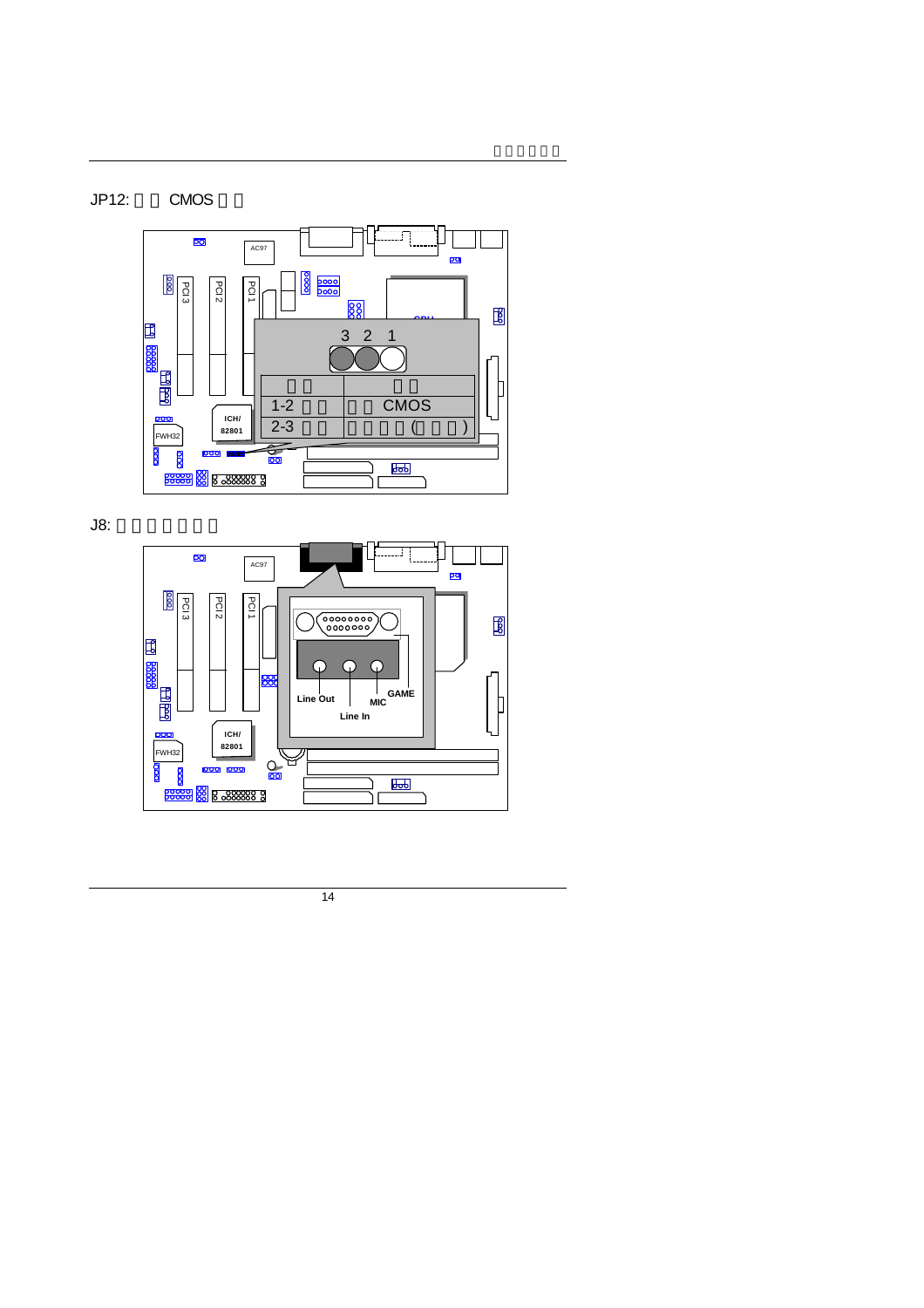



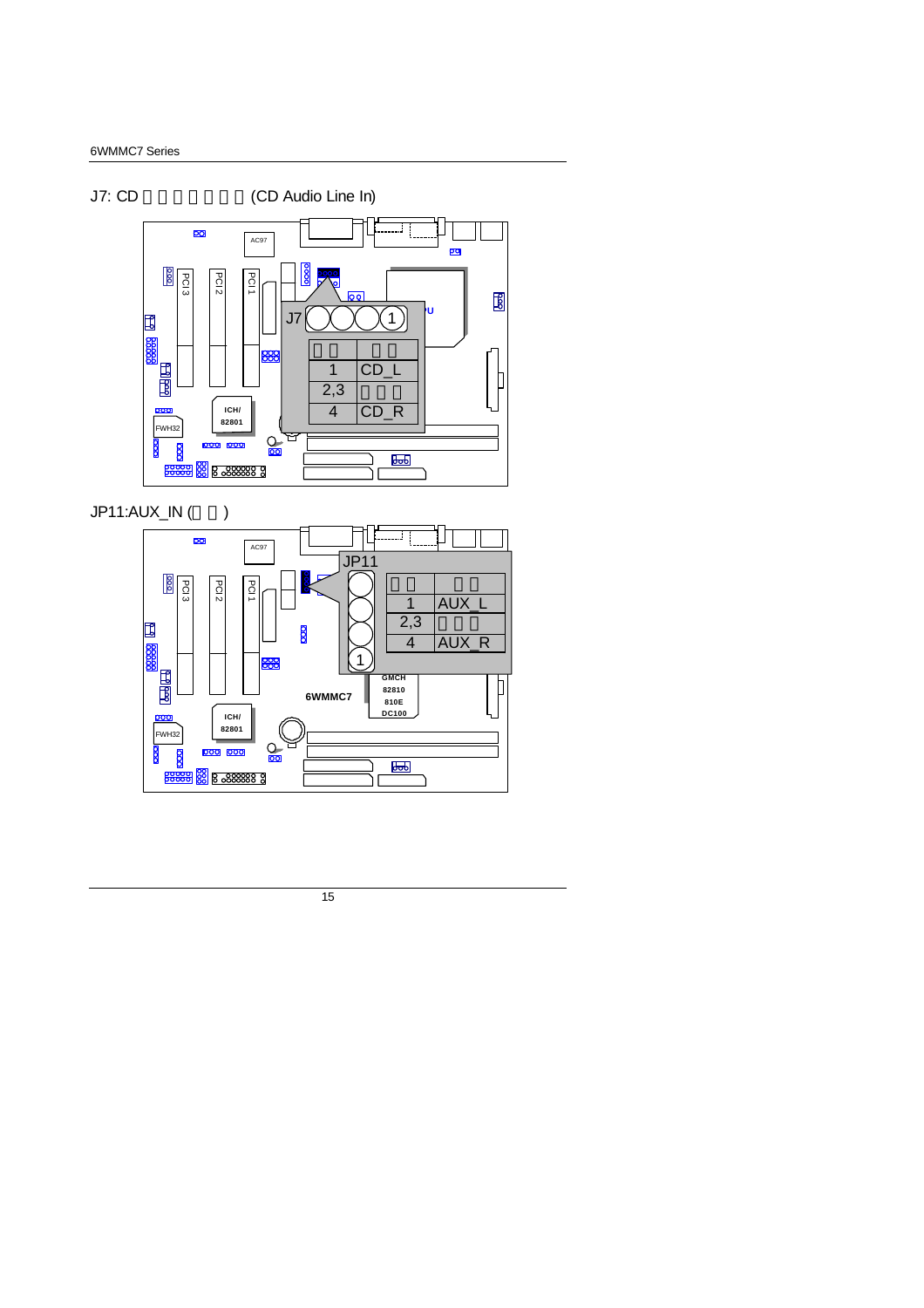$J$ P3 TEL :  $\qquad \qquad \ldots$ 



J14: (Wake on LAN)

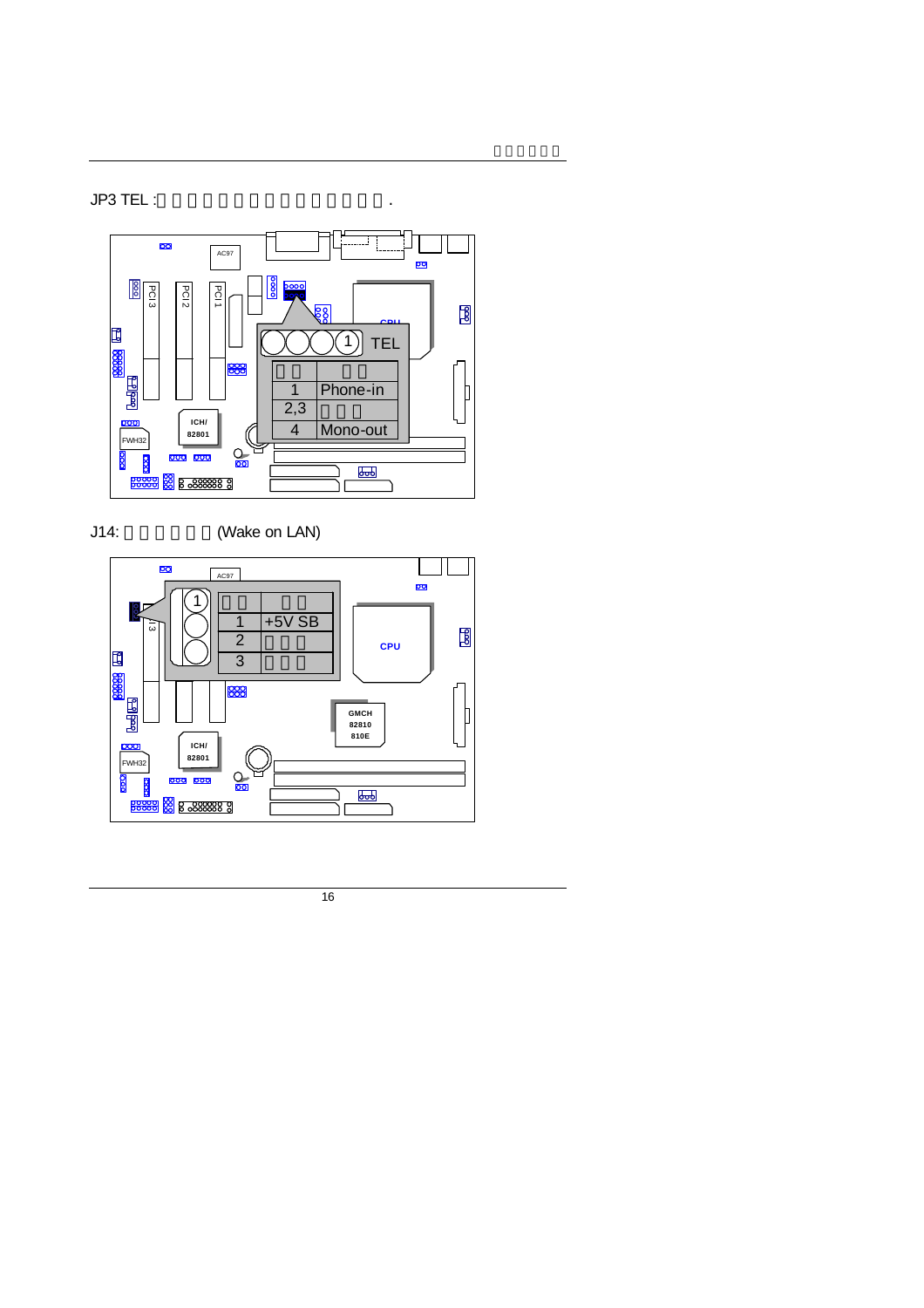

**6WMMC7**

C  $\frac{1}{\sqrt{2}}$ 

**GMCH 82810 810E DC100**

 $\overline{b}$ 

℔

**ICH/ 82801**

000 000

**BROGEO 8 8 288888 9** 

FWH<sub>32</sub>

 $\frac{8}{2}$ 

 $\overline{8}$ 

<u>voo</u>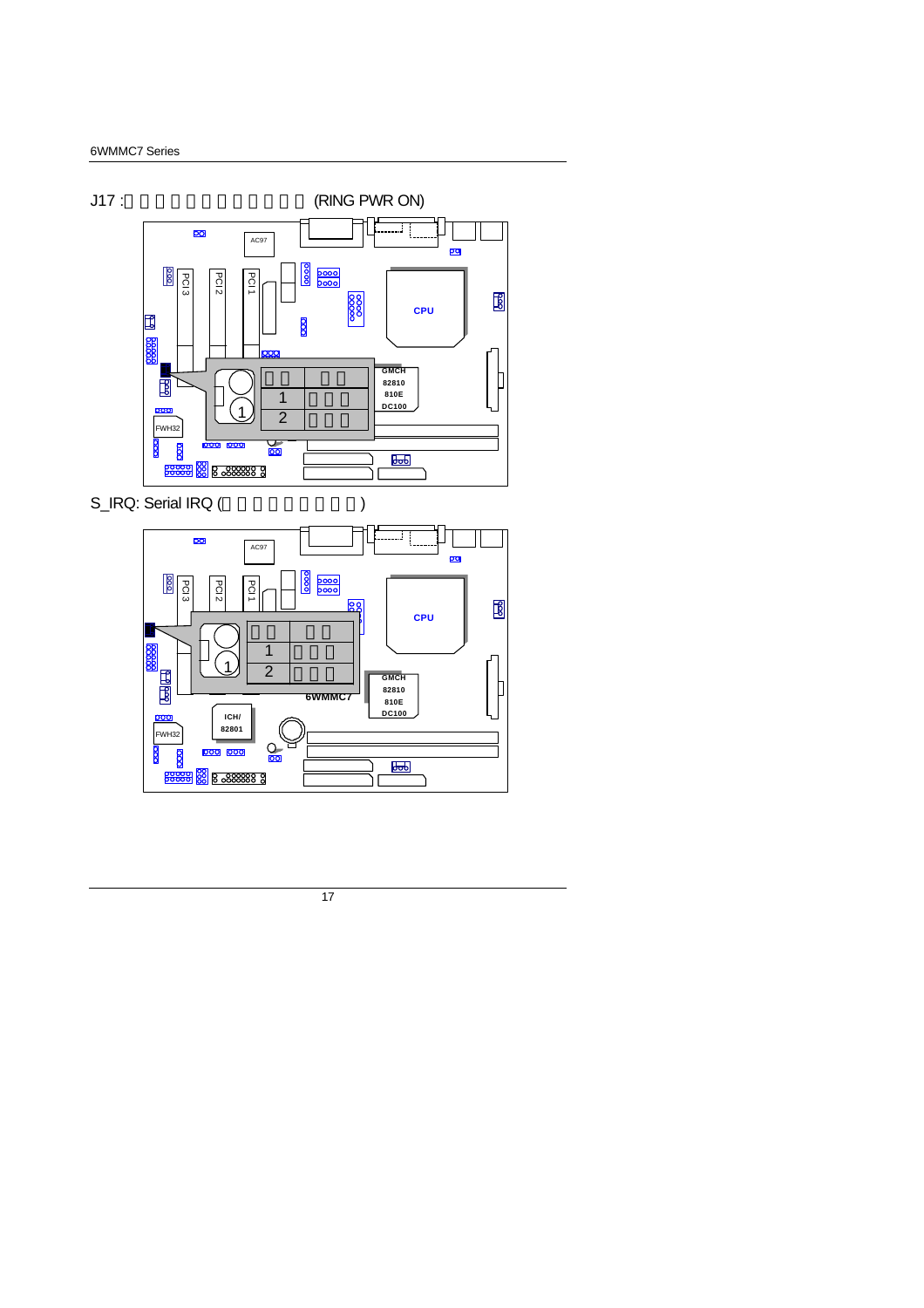



JP16: Top Block Lock

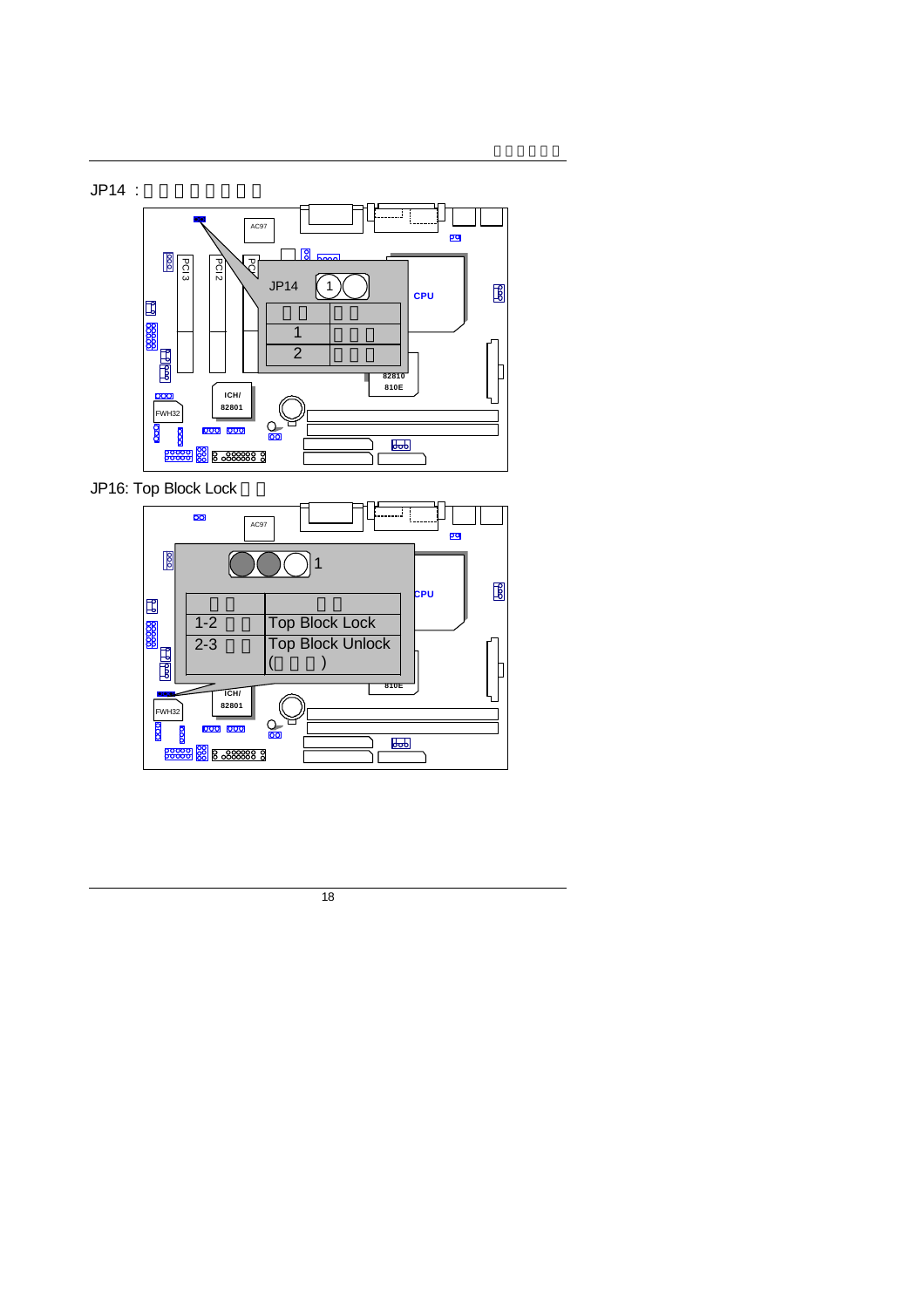

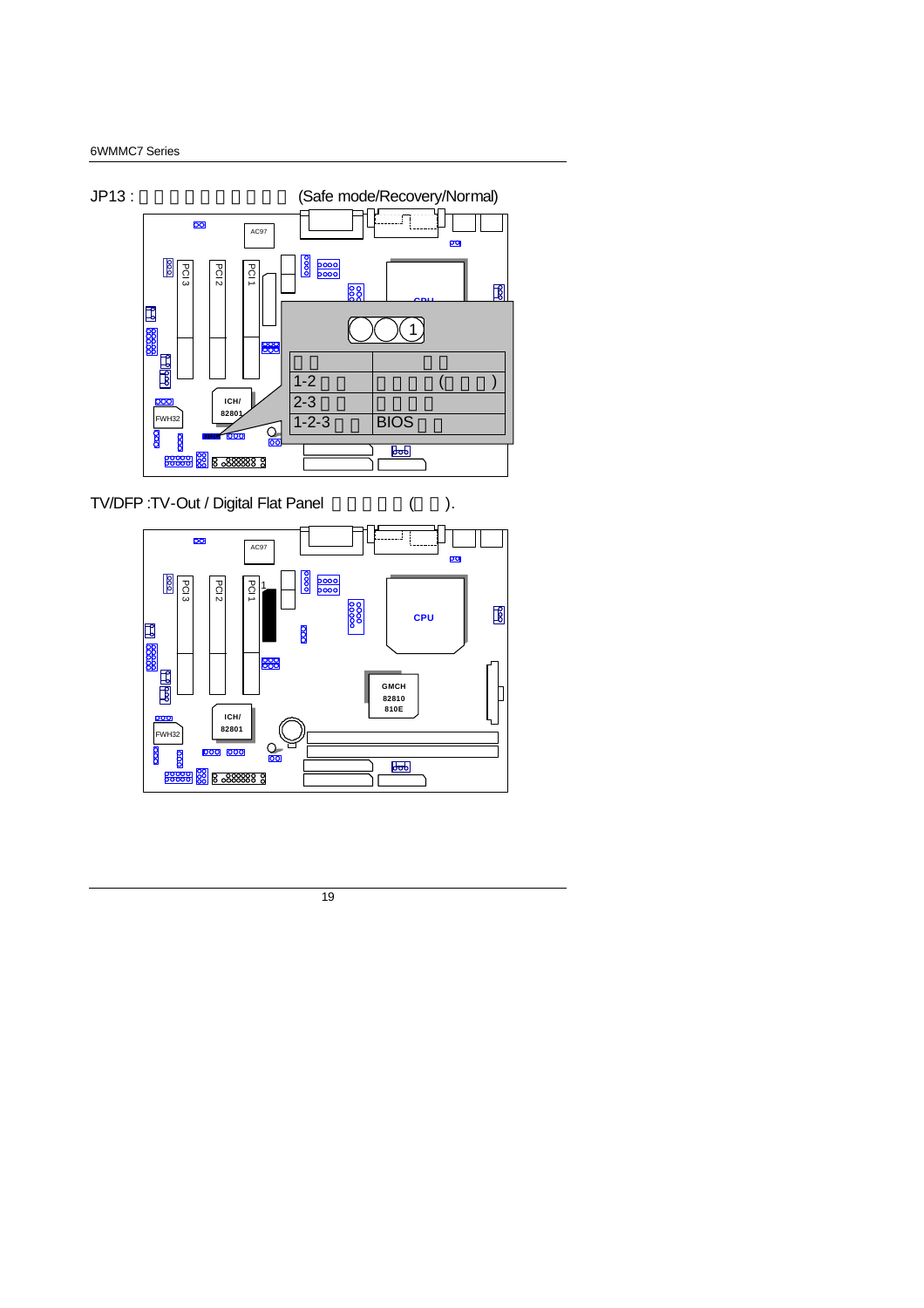



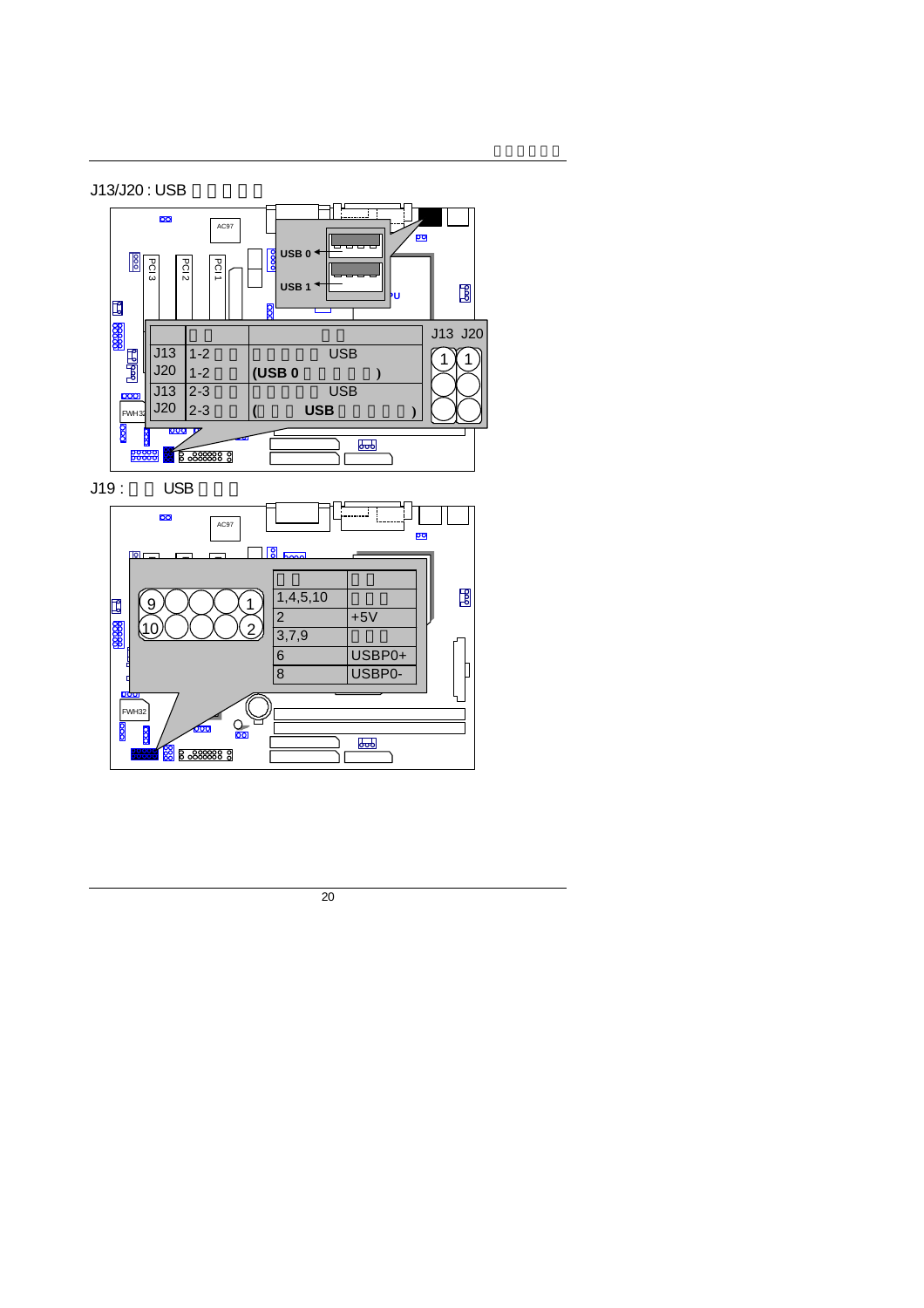#### JP15: Timeout Reboot

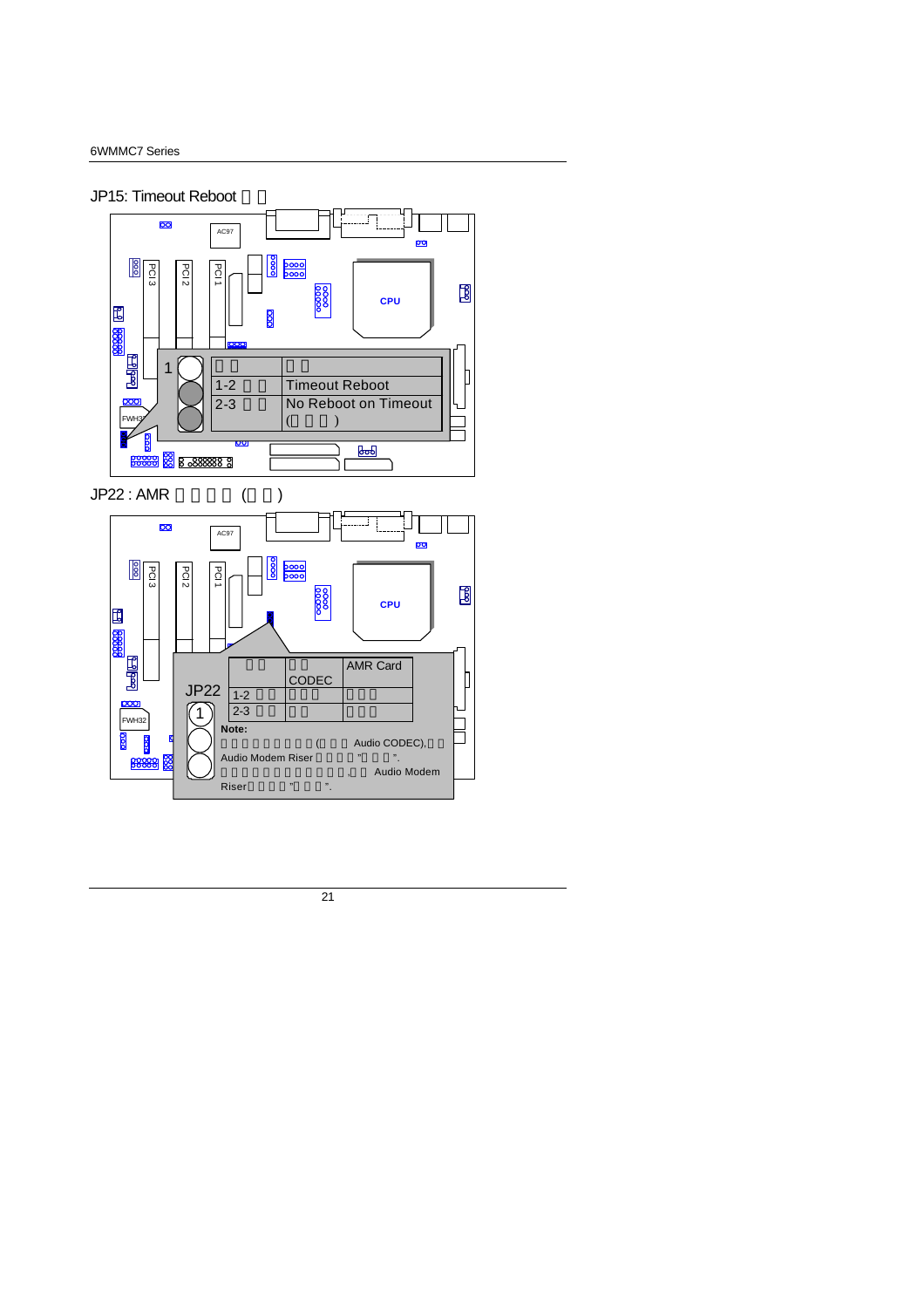# JP24: FWH

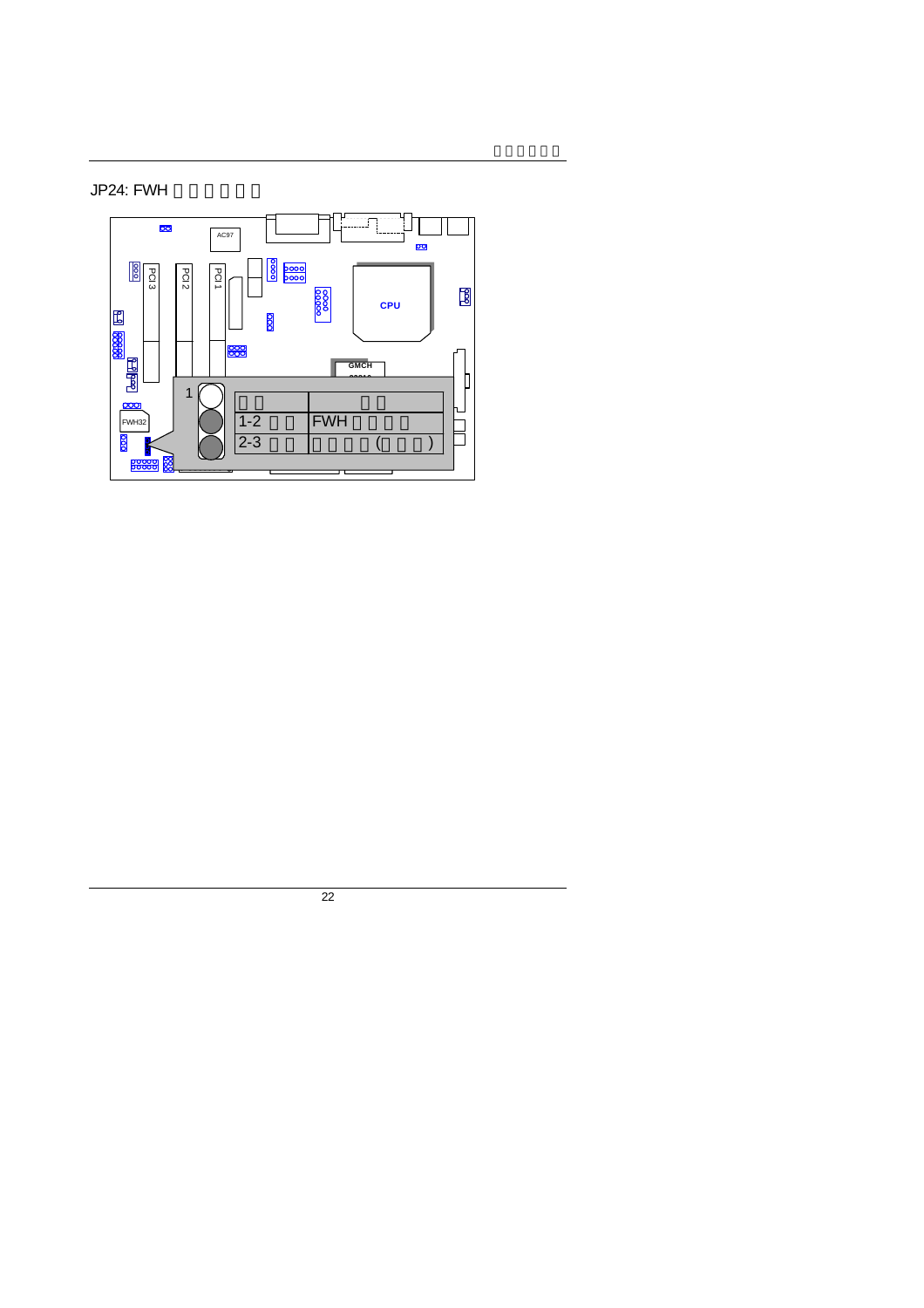#### III. 如何設定才能得到最高效益

6WMMC7

| CMOS Setup Utility-Copyright (C) 1984-1999 Award Software<br><b>Advanced Chipset Features</b>                                                 |                 |              |  |  |
|-----------------------------------------------------------------------------------------------------------------------------------------------|-----------------|--------------|--|--|
| Top Performance                                                                                                                               | Enabled         | Item Help    |  |  |
| <b>SDRAM CAS Latency Time</b>                                                                                                                 | Auto            |              |  |  |
| <b>SDRAM Cycle Time Tras/Trc</b>                                                                                                              | 5/7             | Menu Level ▶ |  |  |
| <b>SDRAM RAS-to-CAS Delay</b>                                                                                                                 | 2               |              |  |  |
| <b>SDRAM RAS Precharge Time</b>                                                                                                               | 2               |              |  |  |
| <b>SDRAM Buffer Strength</b>                                                                                                                  | Auto            |              |  |  |
| <b>Delayed Transaction</b>                                                                                                                    | <b>Disabled</b> |              |  |  |
| <b>Local Memory Frequency</b>                                                                                                                 | <b>100 MHz</b>  |              |  |  |
| * Onboard Display Cache Setting *<br><b>Initial Display Cache</b><br><b>Display Cache Timing</b>                                              | Enabled<br>Auto |              |  |  |
| T↓→ ←Move Enter:Select +/-/PU/PD:Value F10:Save ESC:Exit F1:General Help<br>F5: Previous Values F6: Fail-Safe Defaults F7: Optimized Defaults |                 |              |  |  |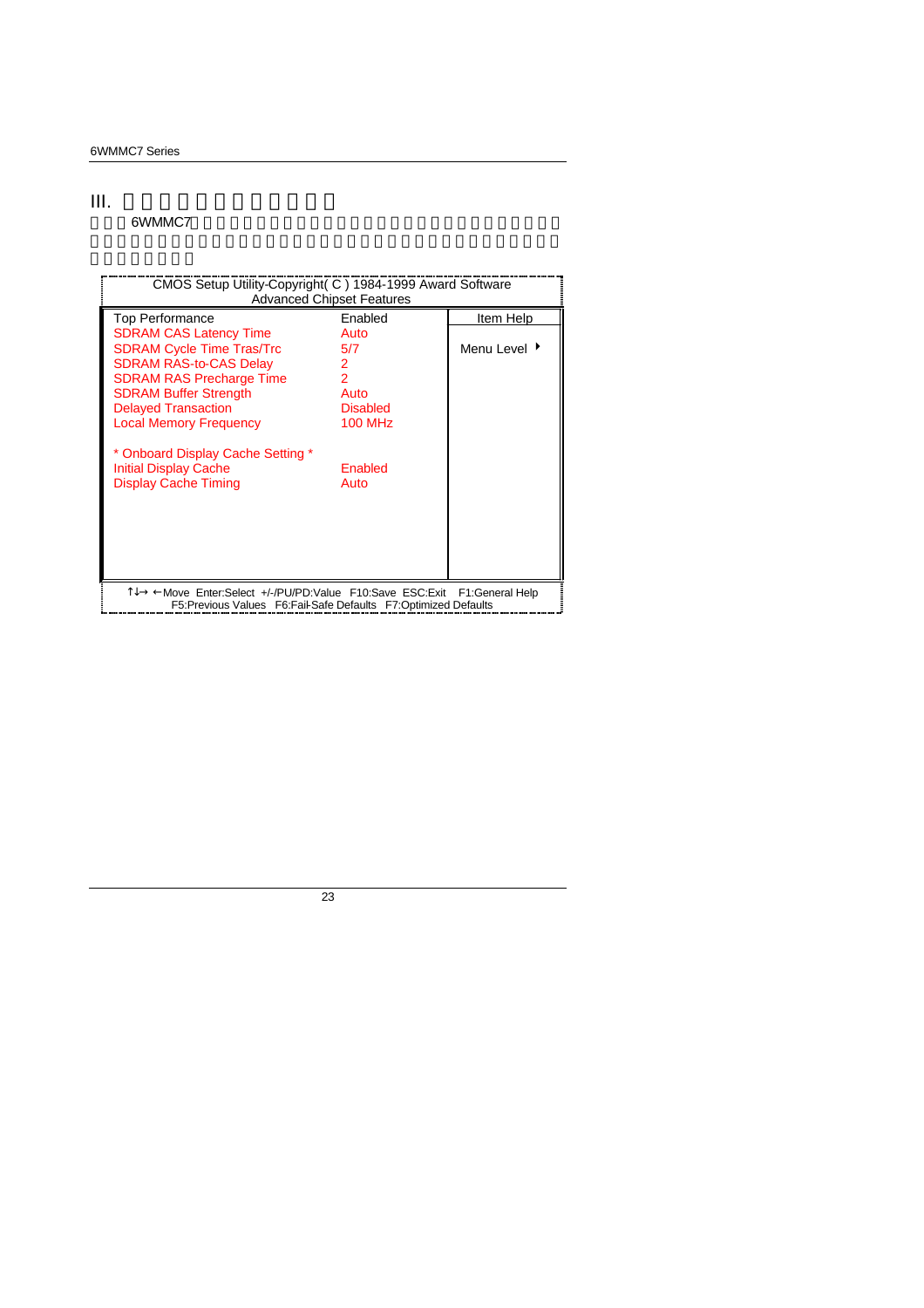- CPU Intel<sup>®</sup> Celeron<sup>TM</sup> Socket 370
- (128x 1) MB SDRAM (SEC KM48S8030CT-GA)
- 128 KB included in CPU
	- Corporation 810 Graphics Controller Hub
- IDE ( IBM DJNA-371800)
- Windows NT™4.0 SPK5
	- 1024 x 768 x 64k x 75Hz

| Processor                | 350MHz (100x3.5) | 500MHz<br>(66x7.5) |
|--------------------------|------------------|--------------------|
| Winbench99 (Ver1.1)      |                  |                    |
| CPU mark99               | 30               | 37.2               |
| <b>FPU Winmark</b>       | 1880             | 2680               |
| <b>Business Disk</b>     | 3380             | 3140               |
| Hi-End Disk              | 5890             | 5350               |
| <b>Business Graphics</b> | 125              | 139                |
| <b>Hi-End Graphics</b>   | 286              | 364                |
| Winstone99 (Ver1.0)      |                  |                    |
| <b>Business</b>          | 24.8             | 27.2               |
| Hi-End                   | 19.7             | 21.9               |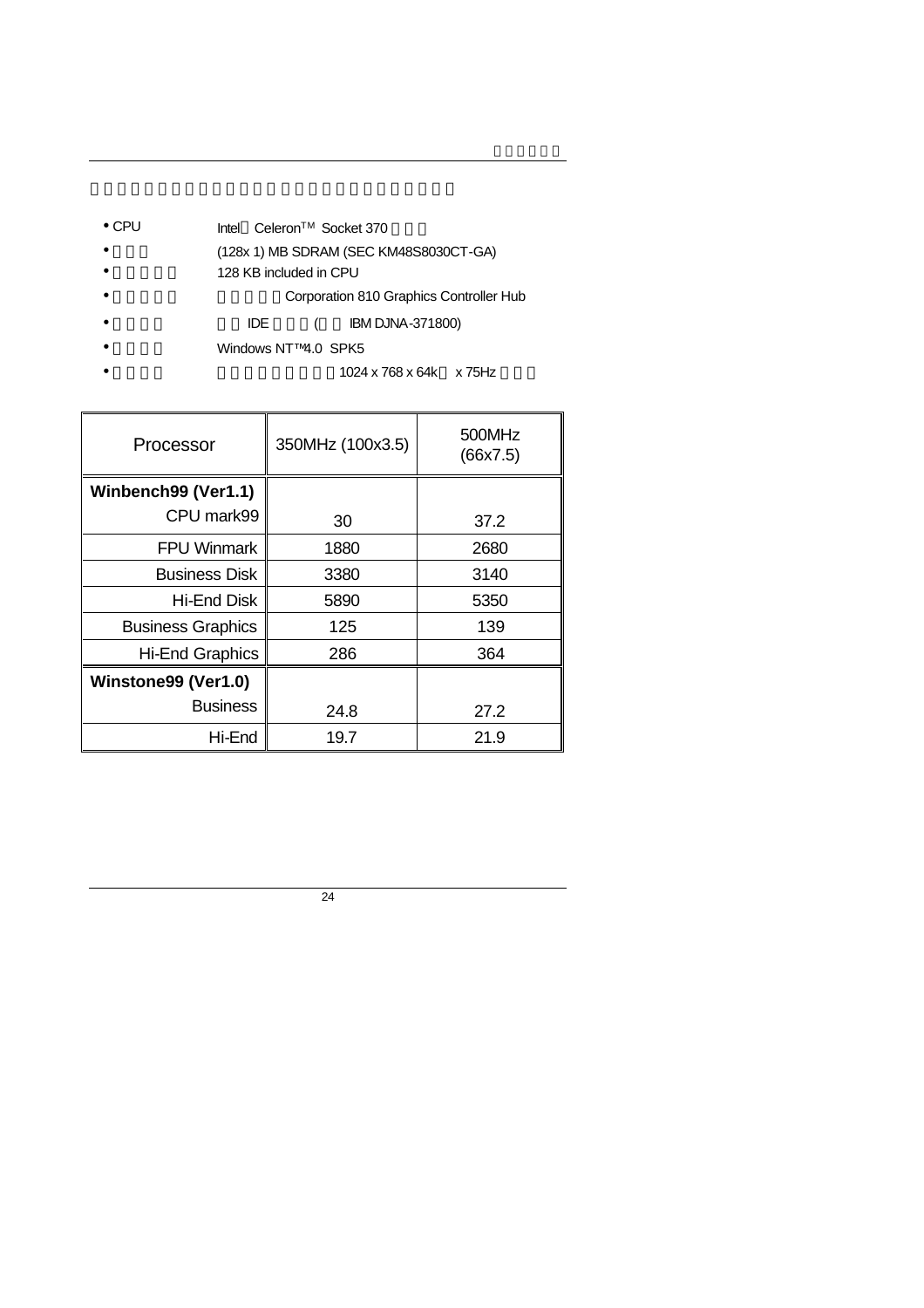- CPU Celeron 433 OC 450 (100\*4.5)
- $(64x 2)$  MB SDRAM (MITSUBISHI M2V64S40BTP)
- $\bullet$  IDE  $($  IBM DJNA-352030) (ATA66)

| Windows98 SE2 English Ver(FAT32), DirectX 6.1, Driver 4.11.01         |                       |                  |  |  |  |
|-----------------------------------------------------------------------|-----------------------|------------------|--|--|--|
| 1185 PV 1.1 1024*768*16 bit (75Hz)                                    |                       |                  |  |  |  |
| <b>Motherboard</b>                                                    | 6WMMC7                | 6WMMC7-1         |  |  |  |
| <b>ICH</b><br><b>GMCH</b>                                             | 82801AA<br>82810DC100 | 82801AA<br>82810 |  |  |  |
| <b>WINBENCH 99</b>                                                    |                       |                  |  |  |  |
| CPU mark32                                                            | 878                   | 878              |  |  |  |
| <b>FPU Winmark</b>                                                    | 2410                  | 2400             |  |  |  |
| <b>Business Disk</b>                                                  | 4010                  | 4010             |  |  |  |
| <b>Hi-End Disk</b>                                                    | 14100                 | 14100            |  |  |  |
| <b>Business Graphics</b>                                              | 141                   | 145              |  |  |  |
| <b>Hi-End Graphics</b>                                                | 392                   | 394              |  |  |  |
| <b>3D WINBENCH 99</b><br><b>3D WINMARK</b>                            | 386                   | 292              |  |  |  |
| <b>Final Reallity</b>                                                 |                       |                  |  |  |  |
| <b>AGP</b>                                                            | 137.09                | 134.52           |  |  |  |
| OVERALL                                                               | 4.17<br>3.99          |                  |  |  |  |
| 3D MARK99 Max                                                         |                       |                  |  |  |  |
| 3D MARKS                                                              | 2811                  | 2298             |  |  |  |
| <b>CPU 3DMARK</b>                                                     | 4229                  | 4271             |  |  |  |
| WINDOWS NT4.0+ SPK5 4.11.01.1185 PV1.1<br>1024*768 65536 colors(75Hz) |                       |                  |  |  |  |
| <b>WINSTONE 99</b>                                                    |                       |                  |  |  |  |
| <b>BUSINESS</b>                                                       | 27.7                  | 26.6             |  |  |  |
| HI-END                                                                | 22.9                  | 22.1             |  |  |  |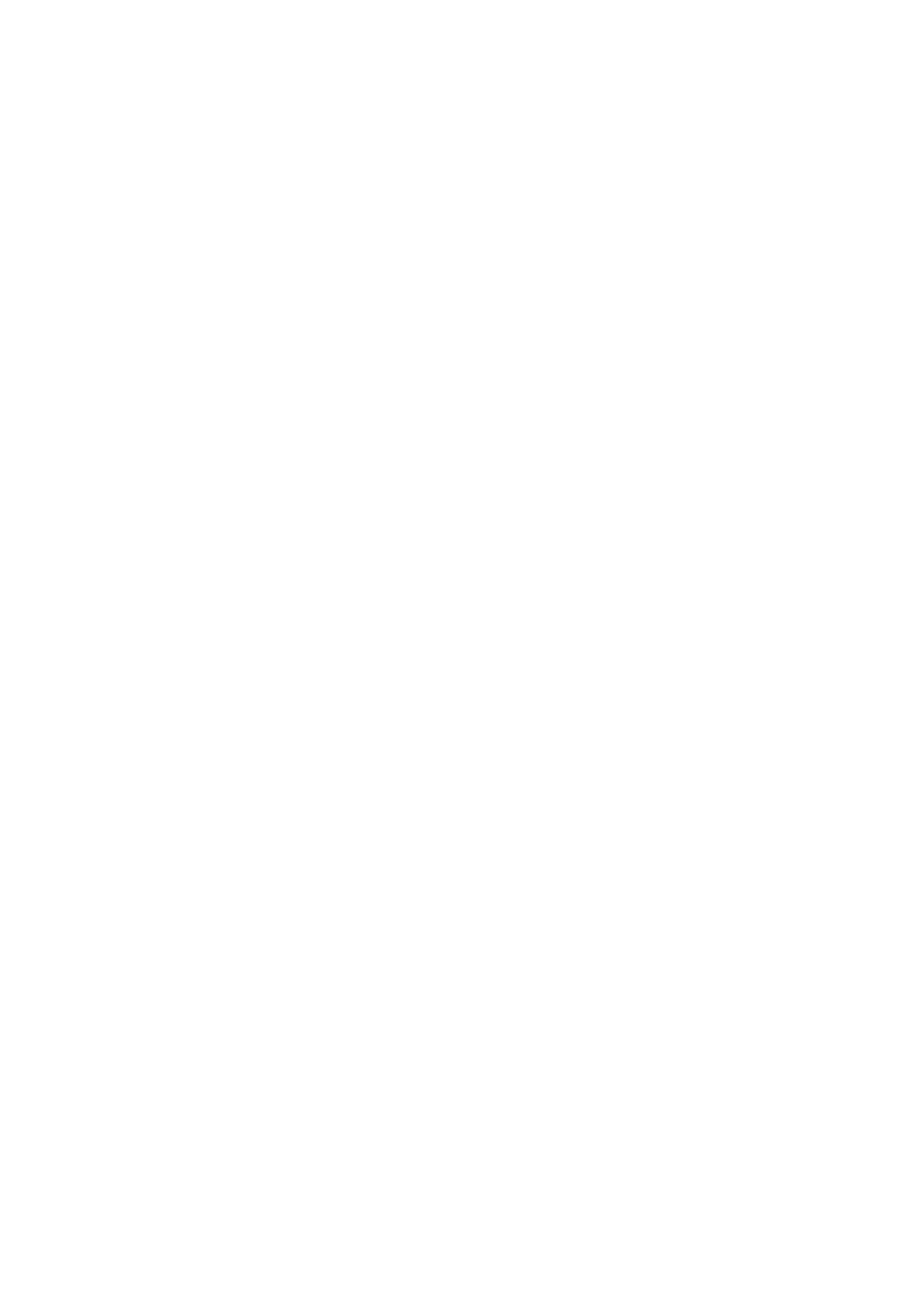$1.$ 

|    | 1.2. 6WMMC7                                                 |       |            |  |  |  |
|----|-------------------------------------------------------------|-------|------------|--|--|--|
|    | 1.3. 6WMMC7                                                 |       |            |  |  |  |
|    | 1.4.                                                        |       |            |  |  |  |
|    | 1.5. INTEL <sup>®</sup> Pentium <sup>®</sup> !!! Socket 370 |       |            |  |  |  |
|    | 1.6. AMR                                                    |       |            |  |  |  |
| 2. |                                                             |       |            |  |  |  |
|    | 2.1.                                                        |       |            |  |  |  |
|    | 2.2.                                                        |       |            |  |  |  |
|    | 2.3.                                                        |       |            |  |  |  |
| 3. |                                                             |       |            |  |  |  |
|    | 3.1.                                                        |       |            |  |  |  |
|    | 3.2.                                                        |       |            |  |  |  |
|    | 3.3.                                                        |       | Jumper     |  |  |  |
|    | 3.4.                                                        |       |            |  |  |  |
|    | 3.5. CPU                                                    |       |            |  |  |  |
|    | 3.6. CMOS RTC                                               |       | <b>ISA</b> |  |  |  |
|    | 3.7. PC                                                     |       |            |  |  |  |
|    | 3.8. Reset                                                  |       |            |  |  |  |
|    | 3.9.                                                        |       |            |  |  |  |
|    | 3.10. IDE                                                   | ATAPI |            |  |  |  |
|    | 3.11.                                                       |       |            |  |  |  |
|    | 3.12.                                                       | PS/2  |            |  |  |  |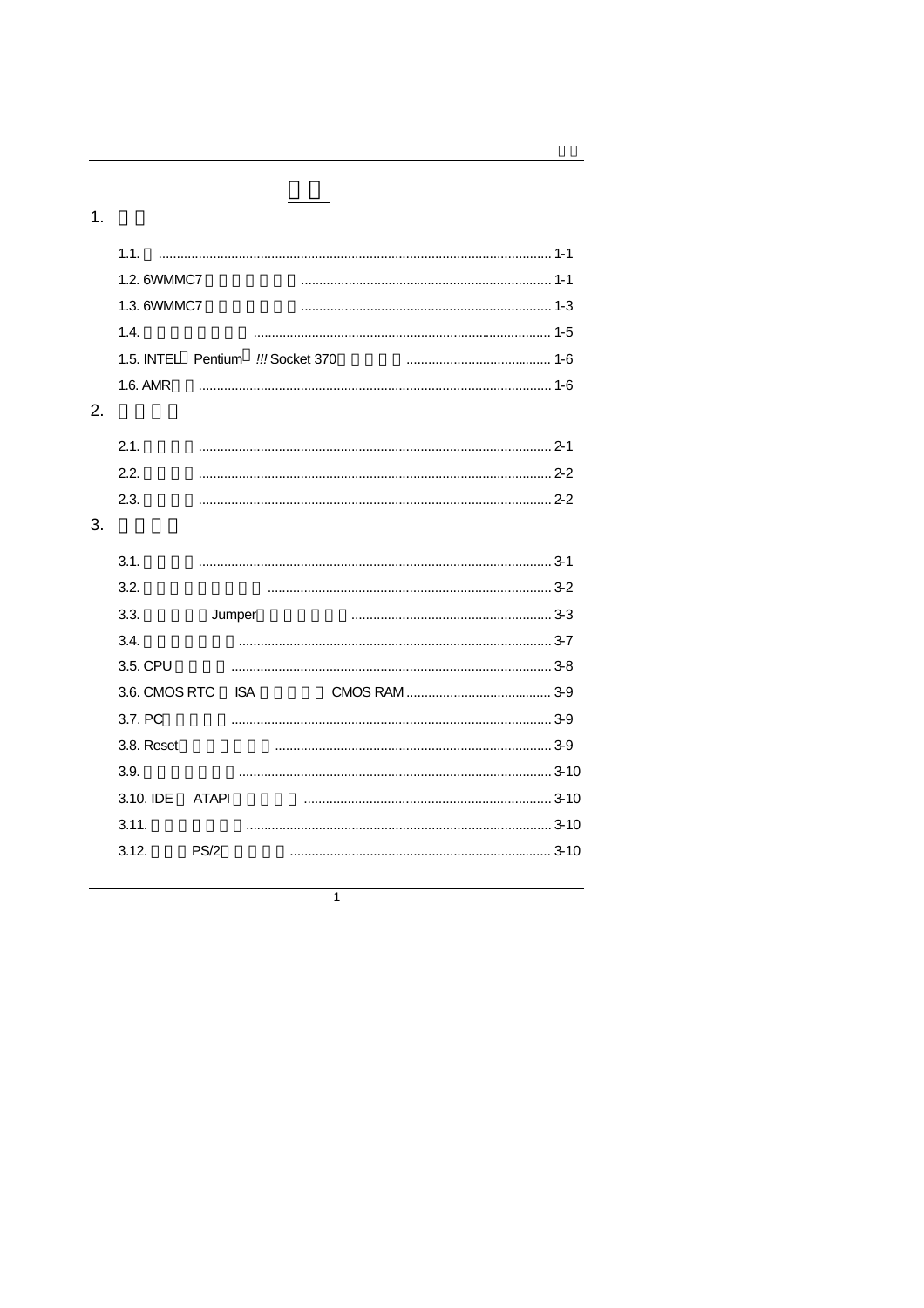6WMMC7 Series

#### 4. BIOS  $4.1.$ **CMOS**  $4.2.$  $4.3.$  $4.3.1.$  $4.3.2.$  $4.4.$  $4.5.$ **CMOS**  $4.6.$ **BIOS**  $\cdots$  4-12  $4.7.$ 4.8.  $4.9.$ 4.10. PCI 4.11.  $4.12.$  $\sqrt{ }$ Fail-Safe 4.13. 4.14. Optimized (Surpervisor)/ 4.15. 4.16. **SETUP** 4.17. **SETUP** A. BIOS

 $\overline{2}$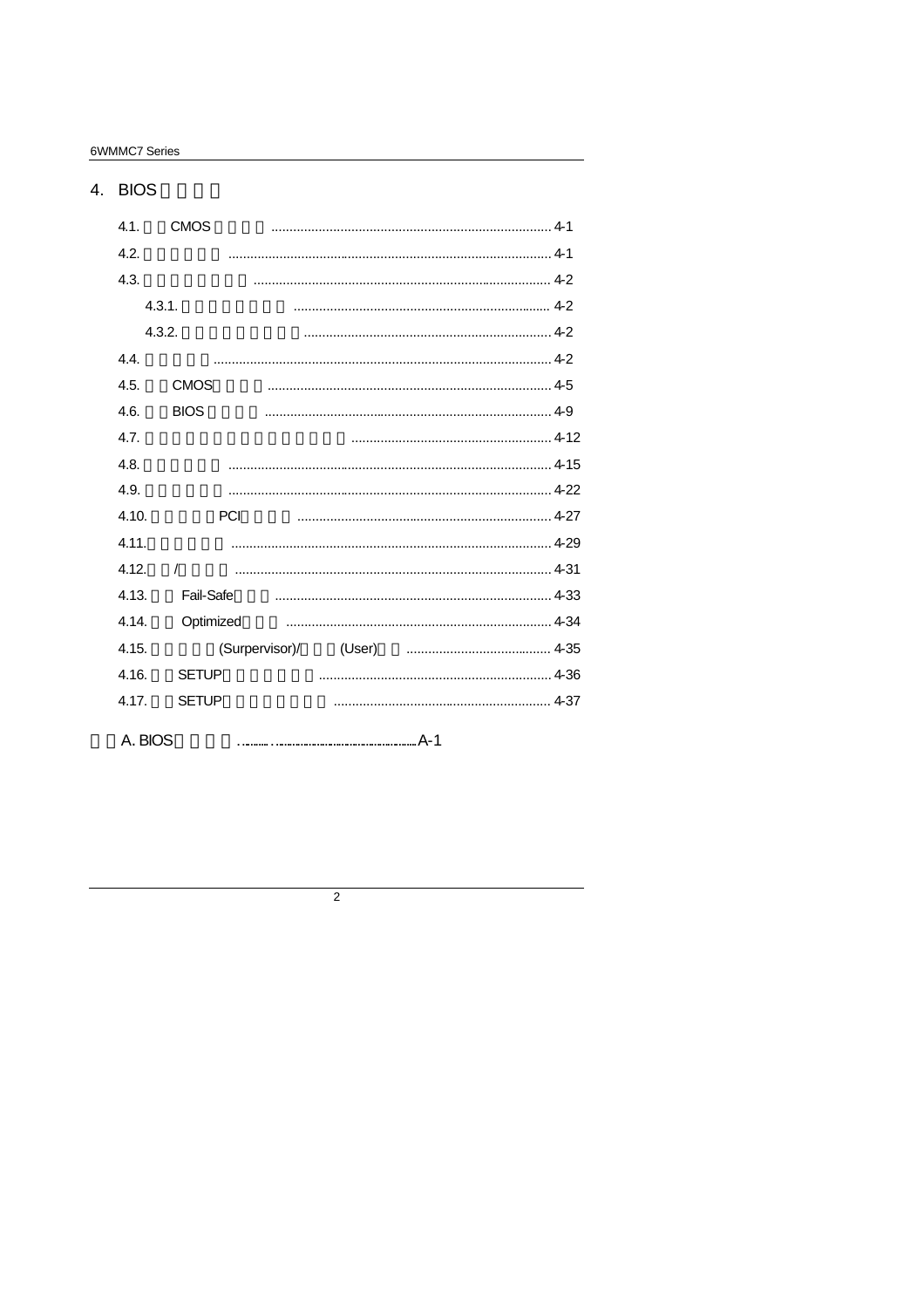$1<sub>1</sub>$ 

1.1. 謝謝您使用**6WMMC7** 系列 **(6WMMC7-1/6WMMC7-E1/6WMMC7-E2)**主機板 6WMMC7 (6WMMC7-1/6WMMC7-E1/6WMMC7-E2) Pentium<sup>®</sup> !!! Socket 370 **PCI** PCI AT 規格完全相容 **6WMMC7 Series (6WMMC7-1/ 6WMMC7-E1/ 6WMMC7-E2)**  $\overline{B}$ IOS 1.2. 6WMMC7 <sup>q</sup> 使用標準英代爾CeleronTM / Pentium*!!!* Socket 370 微處理器之PC / AT q 內建Socket 370 Pins ZIF 白色腳座 <sup>q</sup> Intel Pentium *!!!* 100/133MHz FSB, FC-PGA q Intel CeleronTM 66MHz FSB, FC-PGA  $\Box$  AC 97-Link <sup>q</sup> 使用CeleronTM / Pentium *!!!* Socket 370微處理器。 q 英代爾FW82810晶片組 支援SDRAM / Ultra ATA66/DMA33 IDE / ACPI / PS/2  $\square$  2xDIMMs, 3.3V SDRAM DIMM  $\Box$  4MB SDRAM  $($ )  $\Box$  (  $\Box$  COM A, COMB  $(COMB)$  ) □ PC100 SDRAM 16MB~512MB  $\Box$  $\square$  AMR **□** Feature connector for TV-Out DFP (Digital Flat Panel) () q 三個PCI Bus插槽 □
IDE, Ultra ATA66/DMA33, , IDE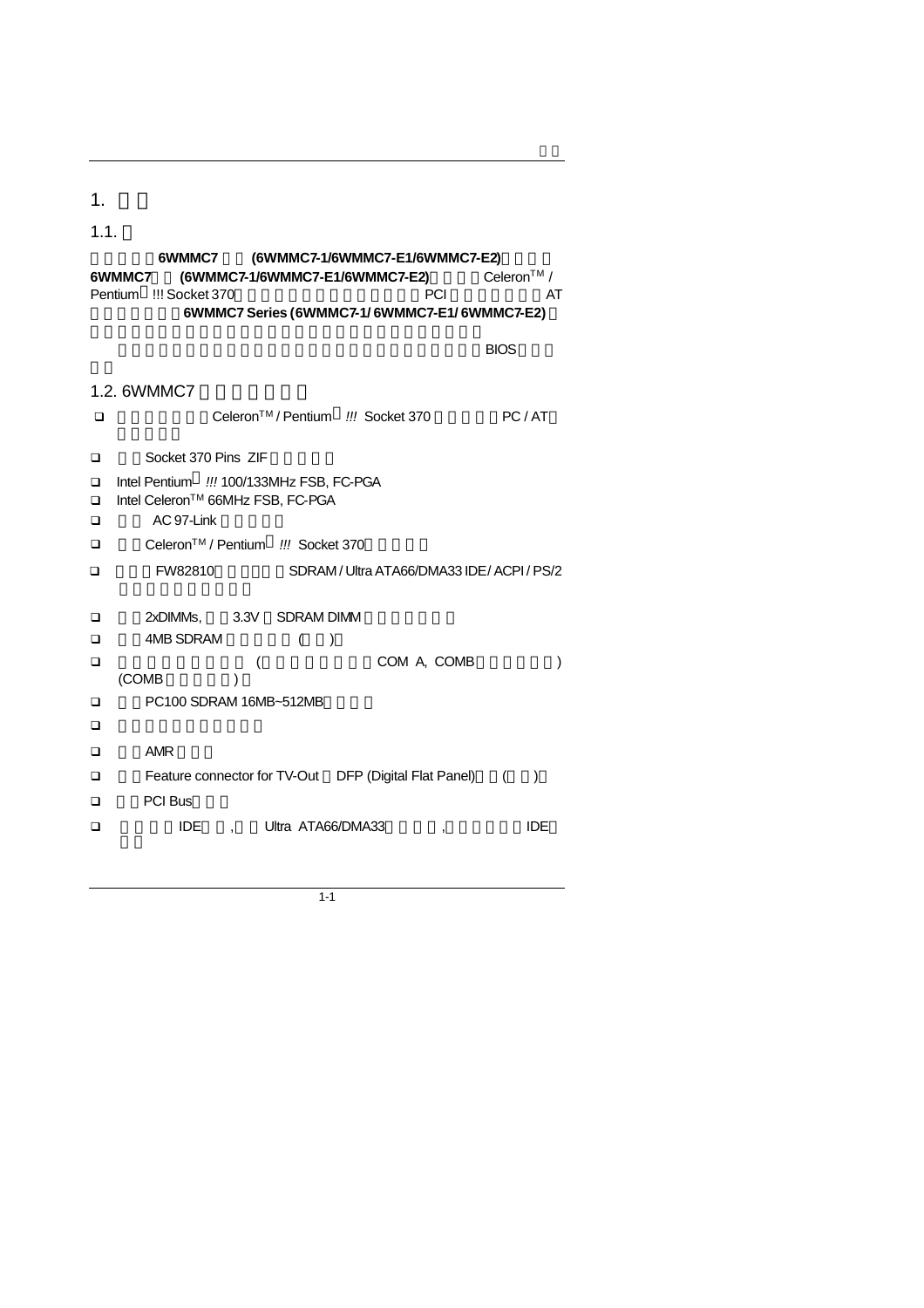6WMMC7 Series

| ◻ | Game Port, | Line in,<br>Line out,<br><b>TEL Port</b> |            | Mic in, CD Line in, AUX_IN( |         |  |
|---|------------|------------------------------------------|------------|-----------------------------|---------|--|
| □ |            | 16550                                    |            | $\overline{\phantom{a}}$    | EPP/ECP |  |
| ◻ | PS/2       | USB (                                    | <b>USB</b> |                             | USB 0   |  |
| ◻ |            | AWARD BIOS 2M bits                       |            |                             |         |  |
| □ |            | Micro ATX                                | (24.3)     | x 19                        |         |  |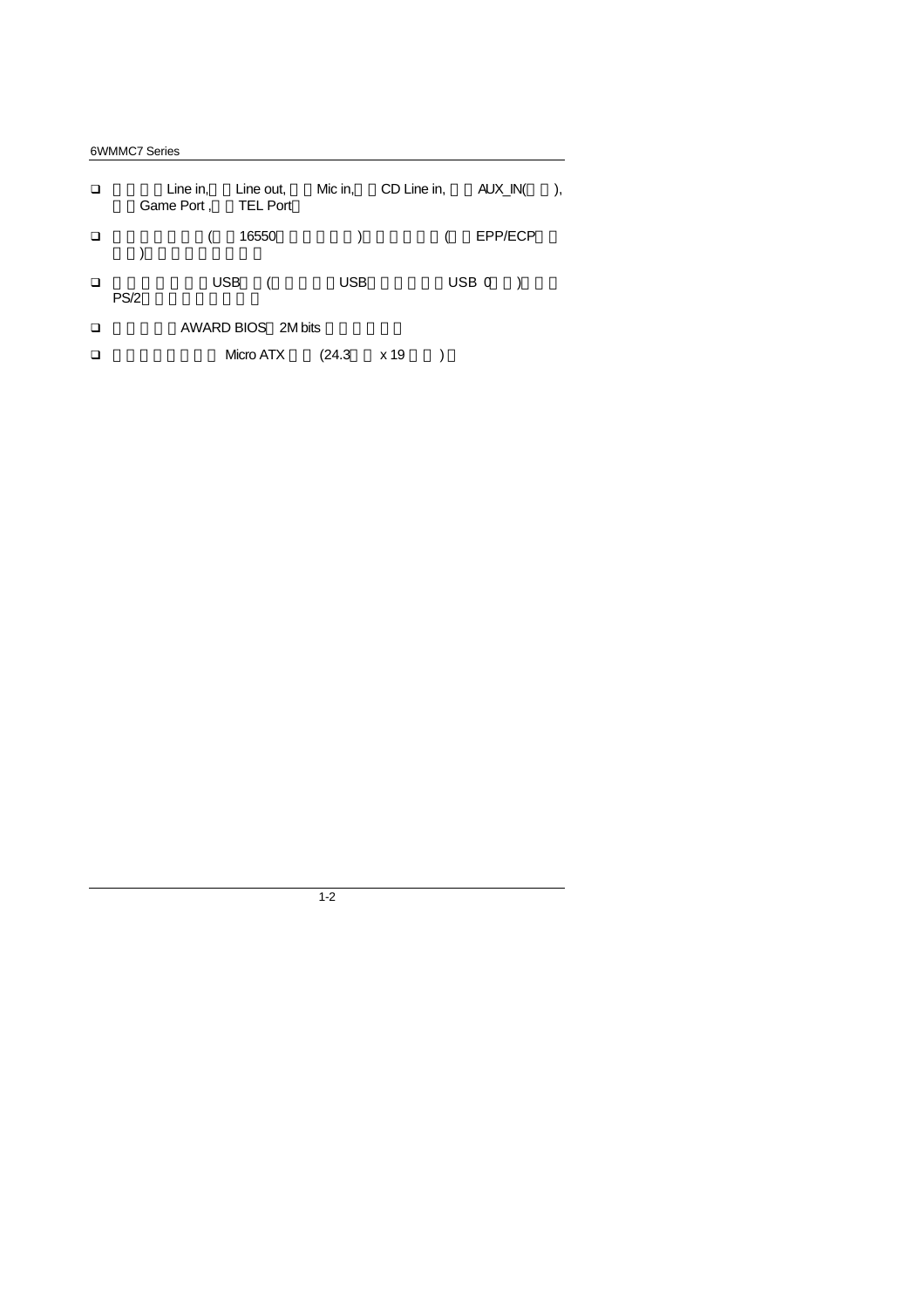## 1.3. 6WMMC7

6WMMC7

- CPU Intel<sup>®</sup> Celeron<sup>TM</sup> Socket 370
- (128x 1) MB SDRAM (SEC KM48S8030CT-GA)
- 128 KB included in CPU
- Corporation 810 Graphics Controller Hub
- IDE ( IBM DJNA-371800)
- Windows NT™4.0 SPK5
	- 1024 x 768 x 64k x 75Hz

| Processor                | 350MHz (100x3.5) | 500MHz<br>(66x7.5) |
|--------------------------|------------------|--------------------|
| Winbench99 (Ver1.1)      |                  |                    |
| CPU mark99               | 30               | 37.2               |
| <b>FPU Winmark</b>       | 1880             | 2680               |
| <b>Business Disk</b>     | 3380             | 3140               |
| Hi-End Disk              | 5890             | 5350               |
| <b>Business Graphics</b> | 125              | 139                |
| <b>Hi-End Graphics</b>   | 286              | 364                |
| Winstone99 (Ver1.0)      |                  |                    |
| <b>Business</b>          | 24.8             | 27.2               |
| Hi-End                   | 19.7             | 21.9               |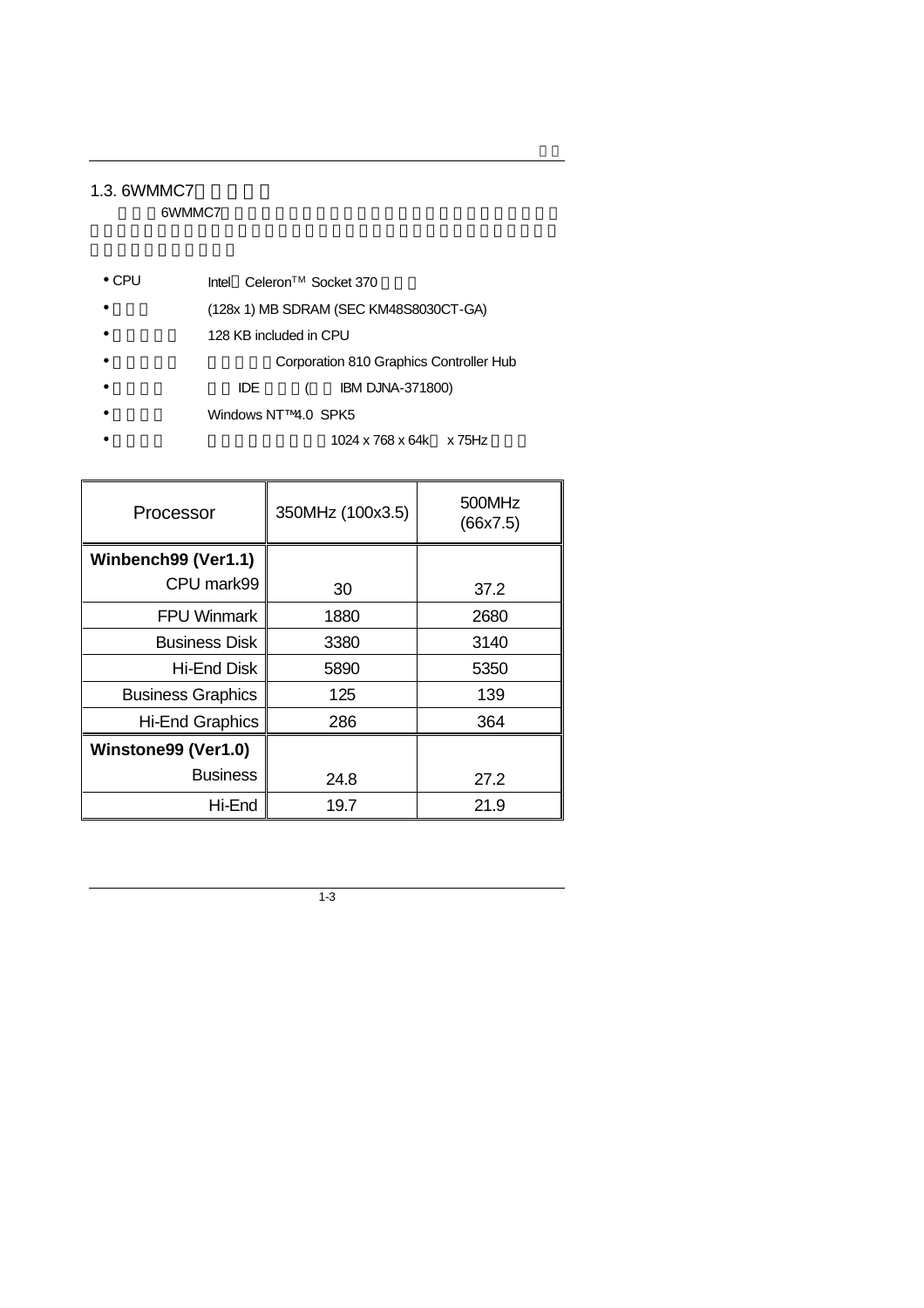- CPU Celeron 433 OC 450 (100\*4.5)
- (64x 2) MB SDRAM (MITSUBISHI M2V64S40BTP)
- IDE ( IBM DJNA-352030) (ATA66)

Windows98 SE2 English Ver(FAT32), DirectX 6.1, Driver 4.11.01 1185 PV 1.1 1024\*768\*16 bit (75Hz) **Motherboard 6WMMC7 6WMMC7-1 ICH GMCH 82801AA 82810DC100 82801AA 82810 WINBENCH 99** CPU mark32 878 878 FPU Winmark 2410 2400 Business Disk 4010 4010 Hi-End Disk 14100 14100 Business Graphics | 141 | 145 Hi-End Graphics 392 394 **3D WINBENCH 99**  $\begin{array}{c|c}\n\mathbf{3} & 386 \\
\hline\n\mathbf{3} & 292\n\end{array}$ **Final Reality** AGP 137.09 134.52 OVERALL 4.17 3.99 **3D MARK99 Max** 3D MARKS 2811 2298 CPU 3DMARK 4229 4271 **WINDOWS NT4.0+ SPK5 4.11.01.1185 PV1.1** 1024\*768 65536 colors(75Hz) **WINSTONE 99** BUSINESS 27.7 26.6 HI-END 22.9 22.1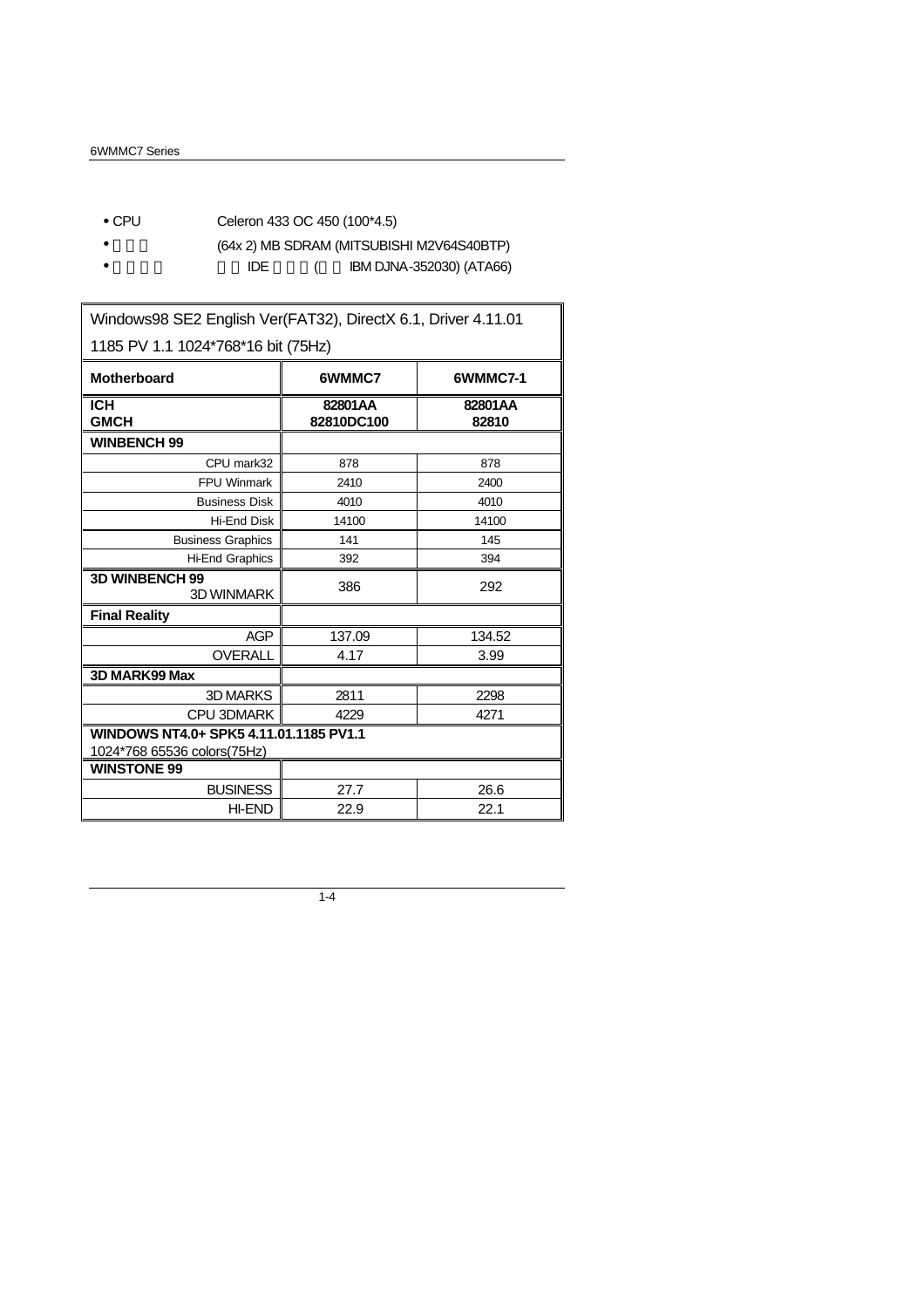$1.4.$ 

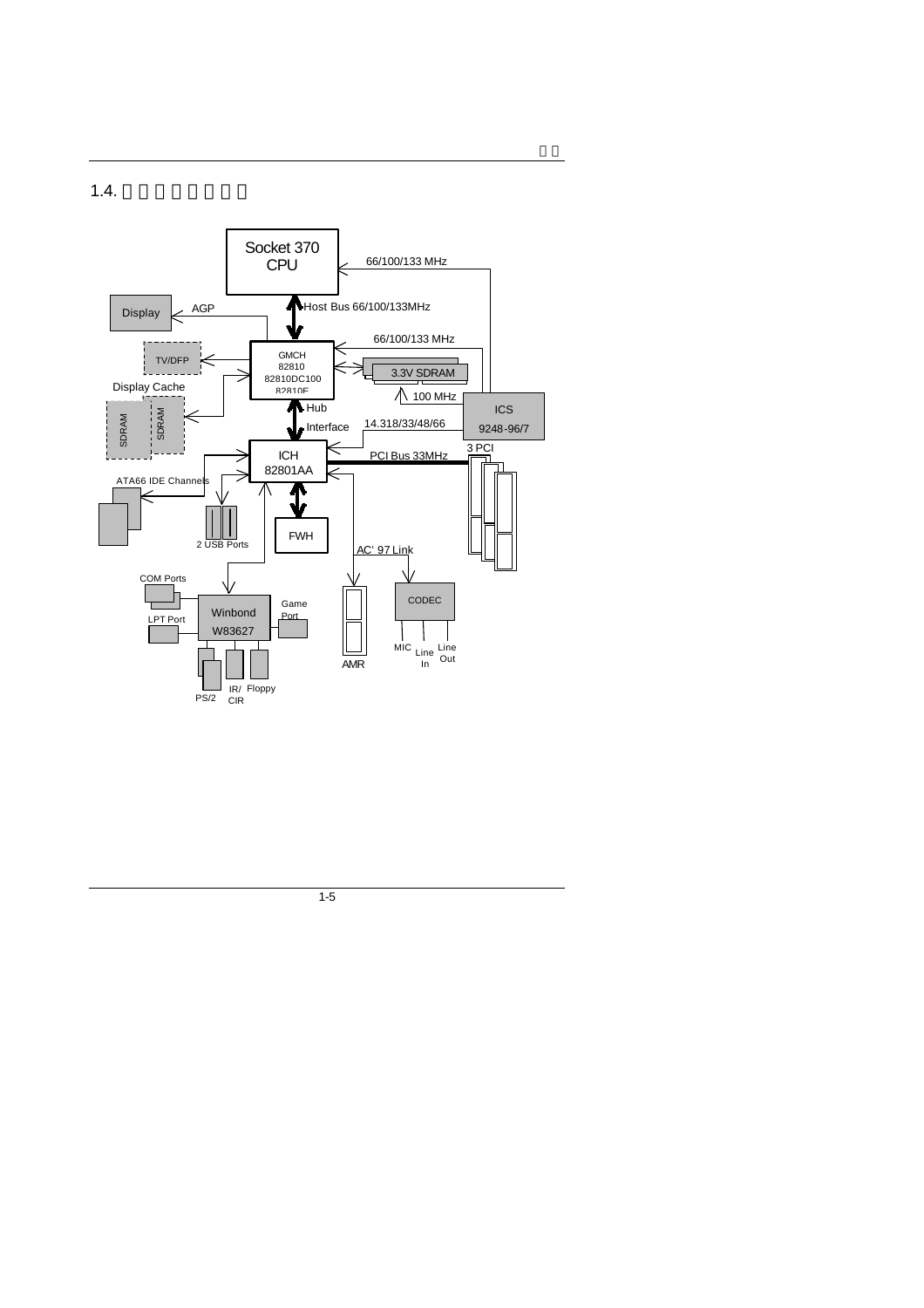# 1.5. INTEL<sup>®</sup> Pentuim<sup>®</sup> !!! Socket 370



1:INTEL<sup>®</sup> Pentium<sup>®</sup> !!! Socket370

#### $1.6$  AMR

AMR (Audio Modem Riser)  $/$ 主要是透過軟體的方式模擬並由主機板上的I/O Controller Hub (ICH)來控制.  $\begin{array}{ccccc}\n\text{AMR} & & & & \\
\end{array}$ 

**AMR**  $\sqrt{m}$  amplitude  $\sqrt{m}$  (Primary),  $\sqrt{m}$  and  $\sqrt{m}$ (Secondary) **Hardware** (Careative CT5880, YAMAHA 744, Aureal AU8810.. ), 
(Primary) AMR, (Secondary) AMR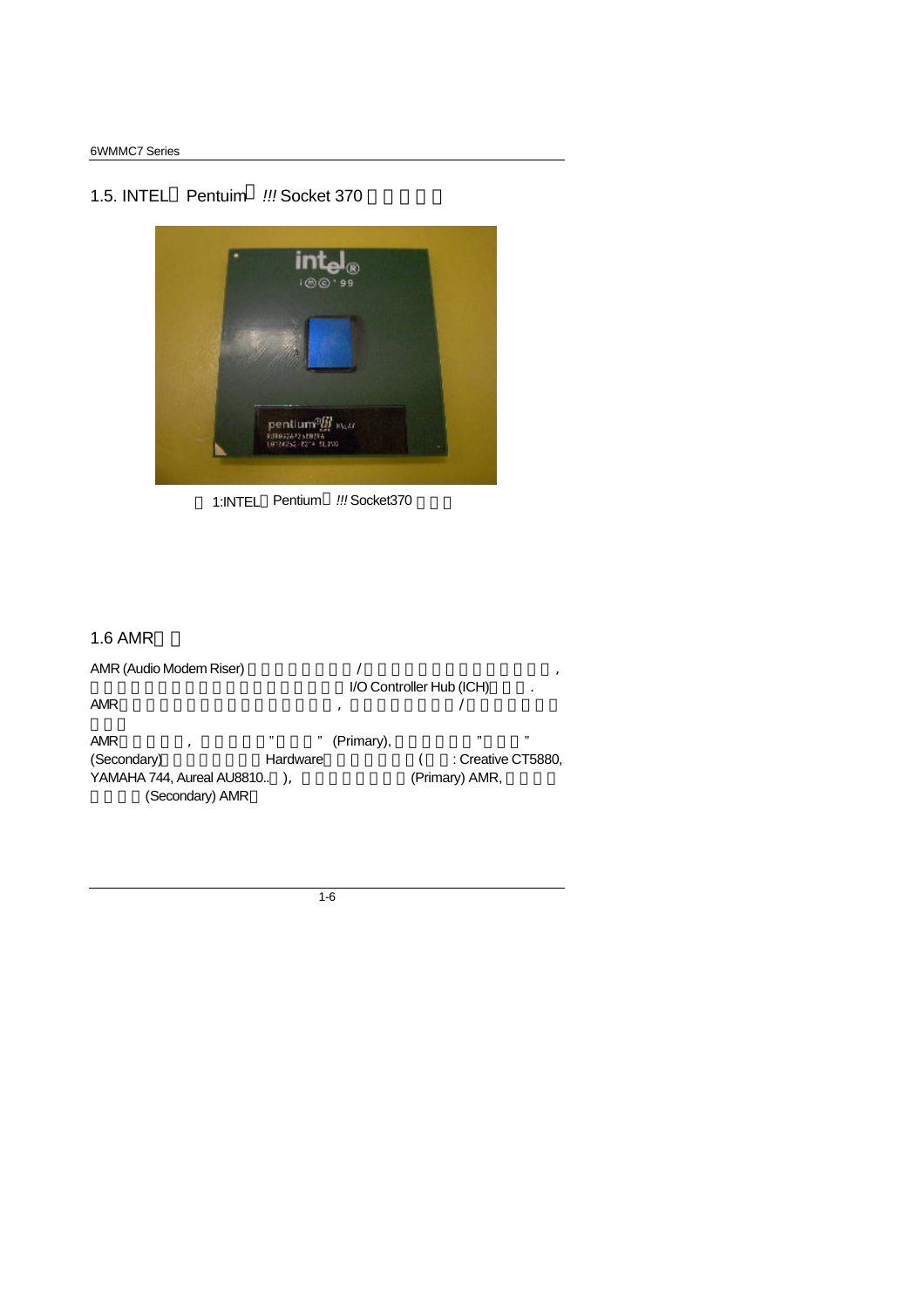| 2.            |                                      |         |                      |   |
|---------------|--------------------------------------|---------|----------------------|---|
| 2.1.          |                                      |         |                      |   |
| $\bullet$ CPU | $-$ Socket 370                       | 370 pin | 66/100/133MHz socket | ٠ |
|               | $-66/100/133$ MHz<br>-33 MHz PCI Bus |         |                      |   |
|               |                                      |         |                      |   |

- 保護裝置 <sup>−</sup> 內建 "CPU風扇故障" "CPU過熱" 警報器(選購) − CPU " CPU " " CPU  $"()$ − 硬體監視電源狀況( ±5V, ±12V, 5VSB,VGTL,CPU電壓
- $CMOS$   $)($   $)$  $-2$  168 pins DIMM
	- − 16 / 32 / 64 / 128 / 256 MB DIMM
	- − PC-100 SDRAM 16MB~512MB
	- − CPU 32 KB L1
		- − L2 ( CPU )
			- − L2快取記憶體支援DIB speed mode
- $\bullet$  /  $\phantom{a}$  $-3$  33MHz PCI-Bus .
- IDE 連接埠 − 雙通道加強型IDE介面,可連接4 IDE裝置並支援
	- ATA66/DMA33 ( IRQ 14 15 )
	- −支援Mode 3 4 IDE ATAPI CD-ROM介面
- I/O 連接埠 <sup>−</sup> 支援兩個16550高速串列埠
	- EPP/ECP LPT
		- −  $1.44/2.88MB$ − USB ( USB
			- $\begin{pmatrix} \n \text{USB 0} \\
			 \text{USB 0}\n \end{pmatrix}$
		- PS/2
- $-4MB$  SDRAM ( $\qquad$ ).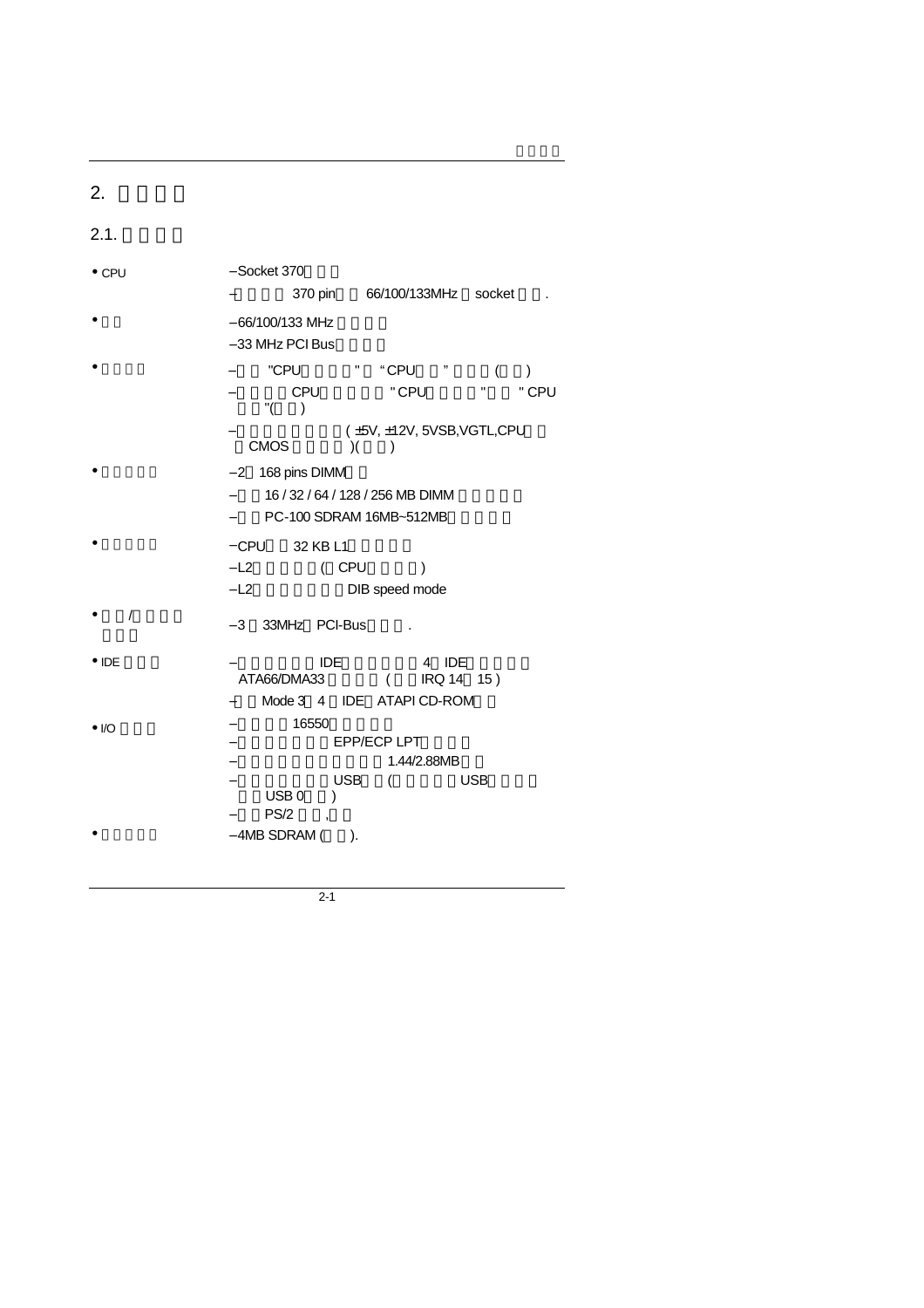| • Audio        | Line in.                                                        |
|----------------|-----------------------------------------------------------------|
|                | Line out.                                                       |
|                | CD Line in.                                                     |
|                | Mic in.                                                         |
|                | Game Port.                                                      |
|                | AUX_IN.(<br>$\lambda$                                           |
|                | TEL Port.                                                       |
|                | Suspend<br>$\overline{\phantom{0}}$                             |
|                | <b>ACPI</b>                                                     |
|                | <b>IDE</b>                                                      |
|                | IRQ DMA I/O                                                     |
| $\bullet$ BIOS | 2M bits                                                         |
|                | ,DMI                                                            |
|                | - Micro ATX<br>$\cdot$                                          |
| 2.2.           |                                                                 |
|                | $+$ LDCM $+$<br>– IUCD (BUS Master + Sound<br>Utility).         |
|                | 82810                                                           |
| $\bullet$ BIOS | <b>AWARD</b><br><b>AWARD BIOS</b>                               |
|                | AT CMOS Setup, BIOS / Chipset Setup, Green                      |
|                | Setup, Hard Disk Utility                                        |
|                | :MS-DOS <sup>®</sup> , Windows <sup>®</sup> 95,                 |
|                | Windows <sup>®</sup> 98, WINDOWS™ NT, OS/2, NOVELL<br>SCO UNIX. |
| 2.3.           |                                                                 |
|                | 50<br>0                                                         |
|                | $-0$ 85%                                                        |
|                |                                                                 |
|                | 10,000<br>$-0$                                                  |
|                | $-0$ 1KHz<br>$-4.9$ 5.2V, 5.0V<br>20A                           |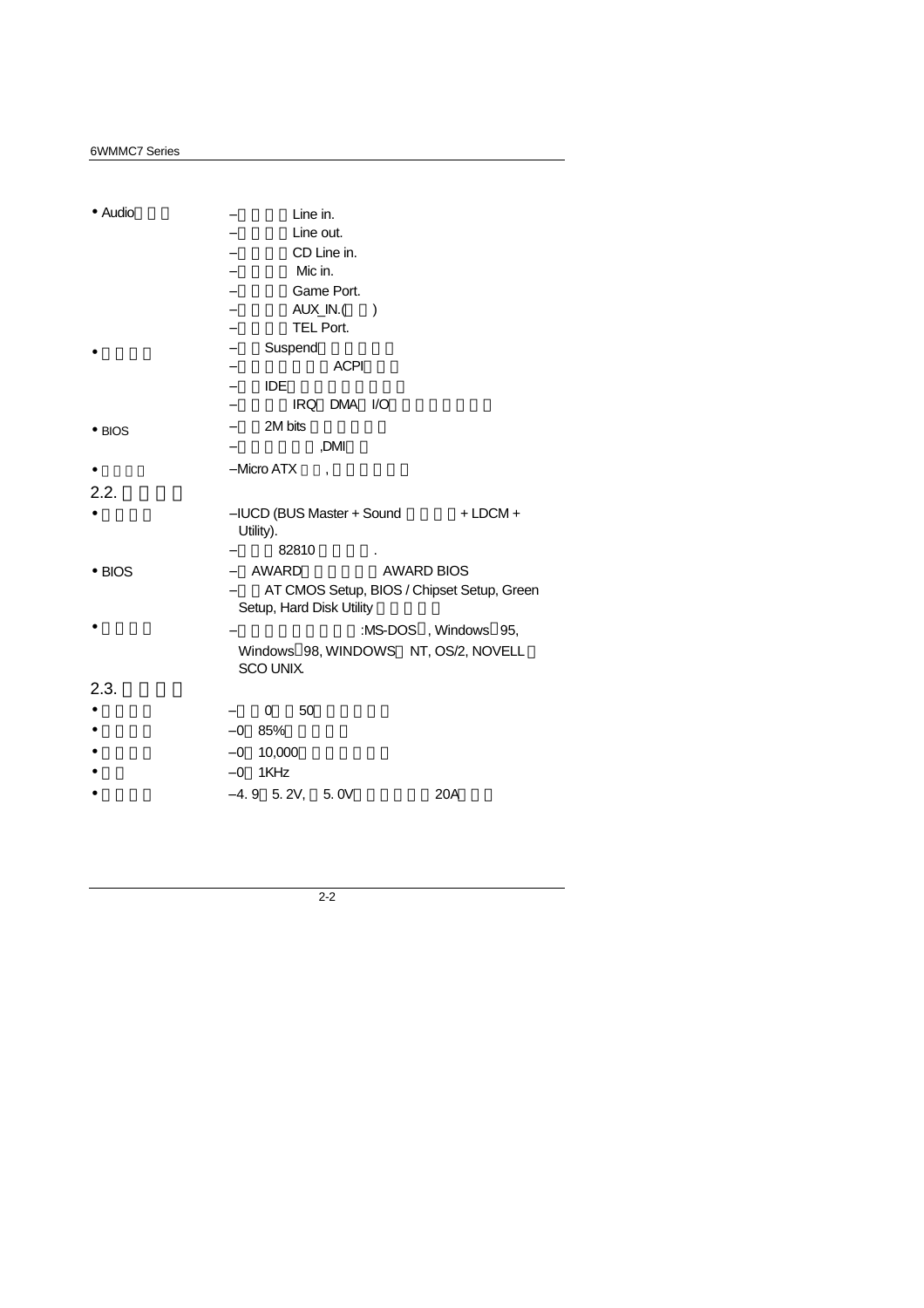# 3. 硬體安裝

# $3.1.$

## 6WMMC7 (6WMMC7-1/ 6WMMC7-E1/ 6WMMC7-E2)

## • 6WMMC7 (6WMMC7-1/6WMMC7-E1/6WMMC7-E2)

- $\bullet$
- 
- $\bullet$  and  $\bullet$  and  $\bullet$  and  $\bullet$
- $\bullet$  COMB
- (Bus Master + Sound Driver + LDCM + Utility)

 $\mathbf{R}$ 

請注意!主機板上有許多敏感的電子元件很容易因為接觸到靜電而損壞,所

3-1

 $\bullet^*$ : we have the set of the set of the set of the set of the set of the set of the set of the set of the set of the set of the set of the set of the set of the set of the set of the set of the set of the set of the set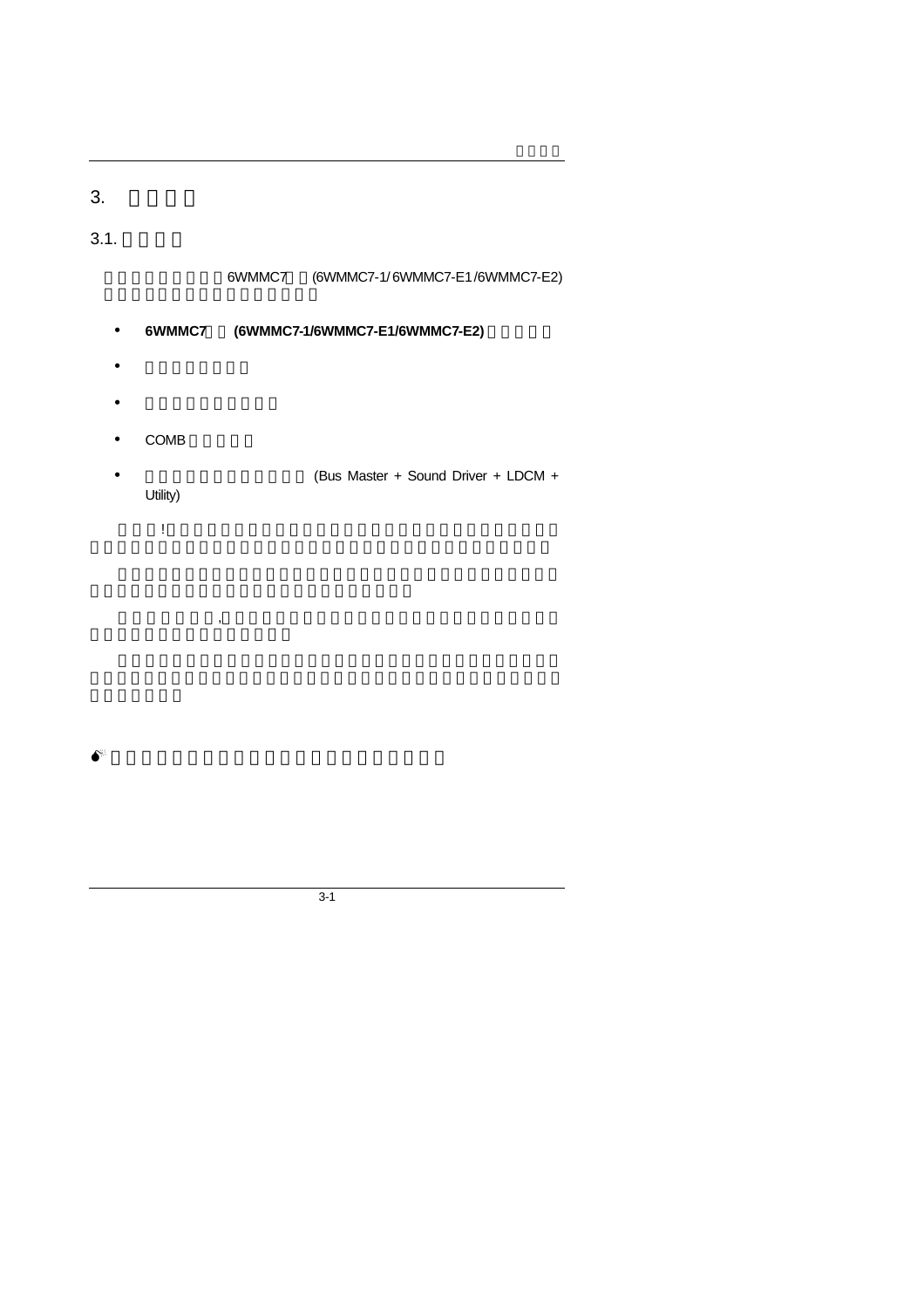# $3.2.$

# **6WMMC7-1(E1)**



**6WMMC7-E2**



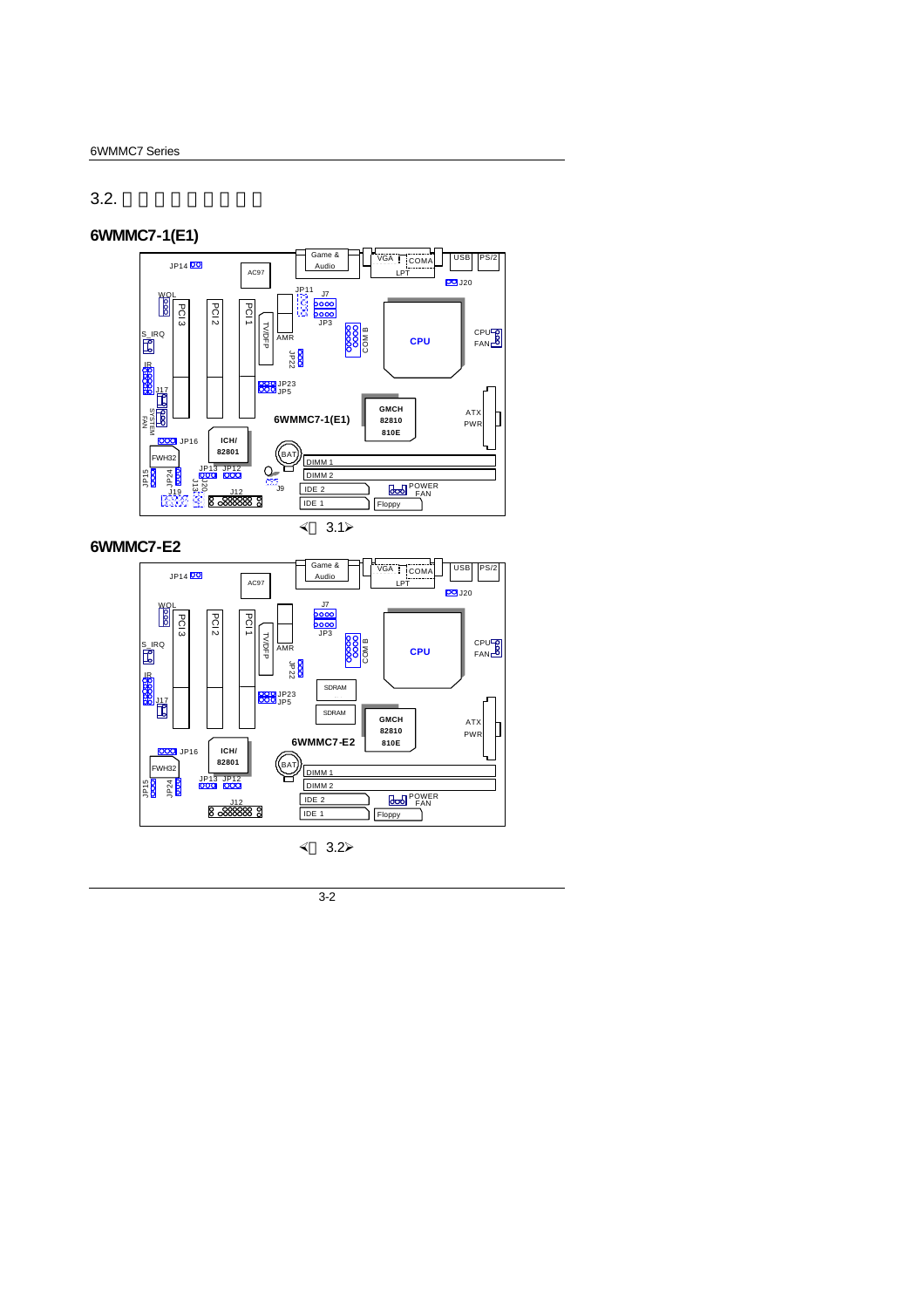| 3.3.                    | Jumper                                             |
|-------------------------|----------------------------------------------------|
| ♦ I/O Ports             |                                                    |
| <b>USB</b>              | <b>USB</b>                                         |
| IDE <sub>1</sub>        | IDE                                                |
| IDE <sub>2</sub>        | <b>IDE</b>                                         |
| PS/2                    | PS/2                                               |
| <b>FLOPPY</b>           |                                                    |
| COM A                   | 1 (COM A)[                                         |
| COM B                   | $2$ (COM B)[                                       |
| LPT                     |                                                    |
| <b>VGA</b>              |                                                    |
| <b>ATX Power</b>        | <b>ATX Power</b>                                   |
| <b>GAME &amp; Audio</b> | &MIC,LINE-IN,LINE-OUT,TEL,AUX_IN (<br>).CD IN<br>٠ |

 $\triangleleft$  Socket 370

370 Processor

|                 | ♦ IR: INFRARED Connector<br>(IR/CIR) |
|-----------------|--------------------------------------|
|                 |                                      |
|                 |                                      |
| 1               |                                      |
| 2               |                                      |
| 3               | <b>IRRX</b>                          |
| 4               |                                      |
| 5               | <b>IRTX</b>                          |
| 6               |                                      |
| 7               | <b>CIRRX</b>                         |
| 8               |                                      |
| 9               |                                      |
| 10 <sup>1</sup> |                                      |

| ♦ CPU FAN Power Connector(CPU |       |  |
|-------------------------------|-------|--|
|                               |       |  |
|                               |       |  |
|                               | ⊥12\/ |  |
|                               |       |  |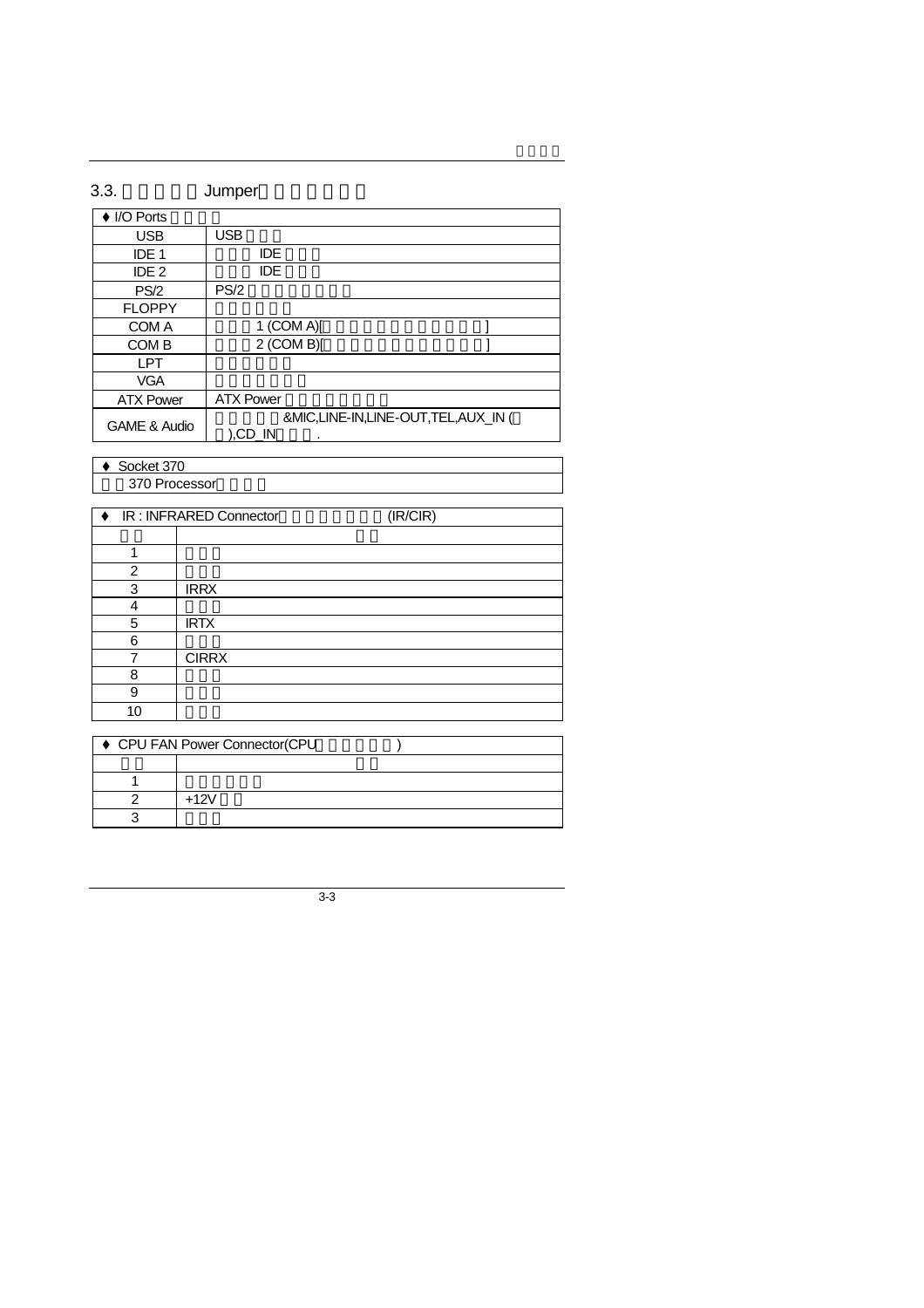| ♦ PWR FAN Power Connector(Power |      |  |  |
|---------------------------------|------|--|--|
|                                 |      |  |  |
|                                 |      |  |  |
|                                 | ⊥12∖ |  |  |
|                                 |      |  |  |

| ♦ System FAN Power Connector(System |      |  |  |
|-------------------------------------|------|--|--|
|                                     |      |  |  |
|                                     |      |  |  |
|                                     | +12\ |  |  |
|                                     |      |  |  |

| $\rightarrow$ J17: RING PWR ON ( |  |  |
|----------------------------------|--|--|
|                                  |  |  |
|                                  |  |  |
|                                  |  |  |

| ♦ J9: Buzzer Enable ( |  |  |  |  |
|-----------------------|--|--|--|--|
|                       |  |  |  |  |
|                       |  |  |  |  |
|                       |  |  |  |  |

| JP12:   | <b>CMOS</b> |  |  |  |
|---------|-------------|--|--|--|
|         |             |  |  |  |
| $1 - 2$ | <b>CMOS</b> |  |  |  |
| $2 - 3$ |             |  |  |  |

| ♦ J7 : CD Audio Line in |  |  |
|-------------------------|--|--|
|                         |  |  |
|                         |  |  |
|                         |  |  |
|                         |  |  |

| ♦ JP11:AUX_IN ( |            |
|-----------------|------------|
|                 |            |
|                 |            |
| ⌒               |            |
|                 | AI IX<br>D |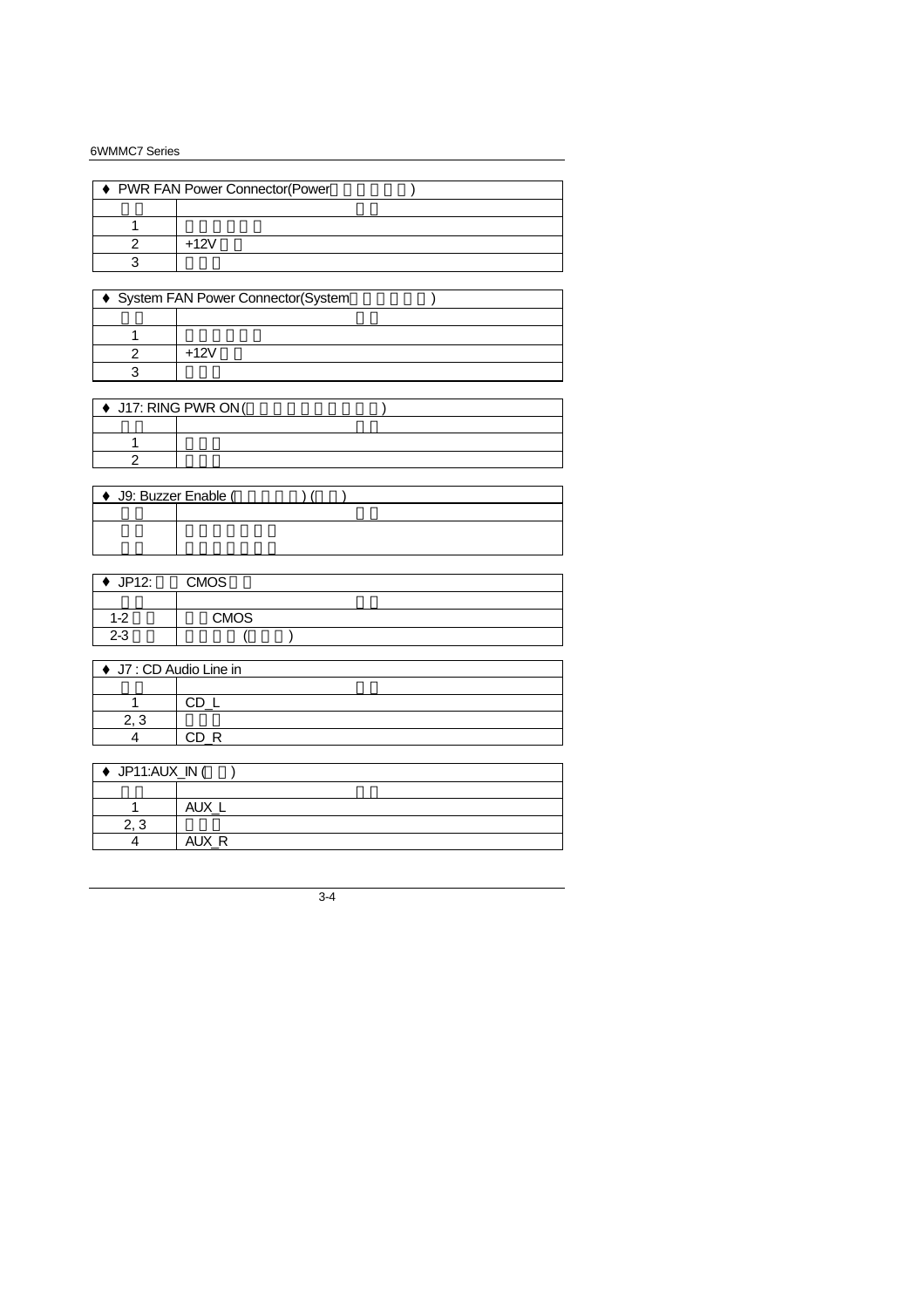| ♦ J14: Wake on LAN ( |          |  |  |
|----------------------|----------|--|--|
|                      |          |  |  |
|                      | $+5V$ SB |  |  |
|                      |          |  |  |
|                      |          |  |  |

| $JP3:TEL -$ | ٠        |
|-------------|----------|
|             |          |
|             | Phone-in |
|             |          |
|             | Mono-out |

| ♦ JP14 :CASE OPEN |  |
|-------------------|--|
|                   |  |
|                   |  |
|                   |  |

| $\blacklozenge$ JP13 : | (Safe mode/Recovery/Normal) |  |
|------------------------|-----------------------------|--|
|                        |                             |  |
| $1 - 2$                |                             |  |
| $2 - 3$                |                             |  |
| $1 - 2 - 3$            | <b>BIOS</b>                 |  |

| $\blacklozenge$ JP16 : Top Block Lock |                     |
|---------------------------------------|---------------------|
|                                       |                     |
| $1 - 2$                               | Top Block lock.     |
| 2-3                                   | Top Block unlock. ( |
|                                       |                     |

| ♦ JP15 : Timeout Reboot |                       |  |  |
|-------------------------|-----------------------|--|--|
|                         |                       |  |  |
| $1 - 2$                 | Timeout reboot.       |  |  |
| $2 - 3$                 | No Reboot on Timeout. |  |  |
|                         |                       |  |  |

| ♦ J13/J20 :USB |                       |      |  |
|----------------|-----------------------|------|--|
|                |                       |      |  |
| $1 - 2$        | $USB$ 0<br><b>USB</b> |      |  |
| $2 - 3$        | ISB                   | 'JSB |  |
|                |                       |      |  |

 $\overline{\bullet}$  J19: USB

3-5

 $\mathsf{l}$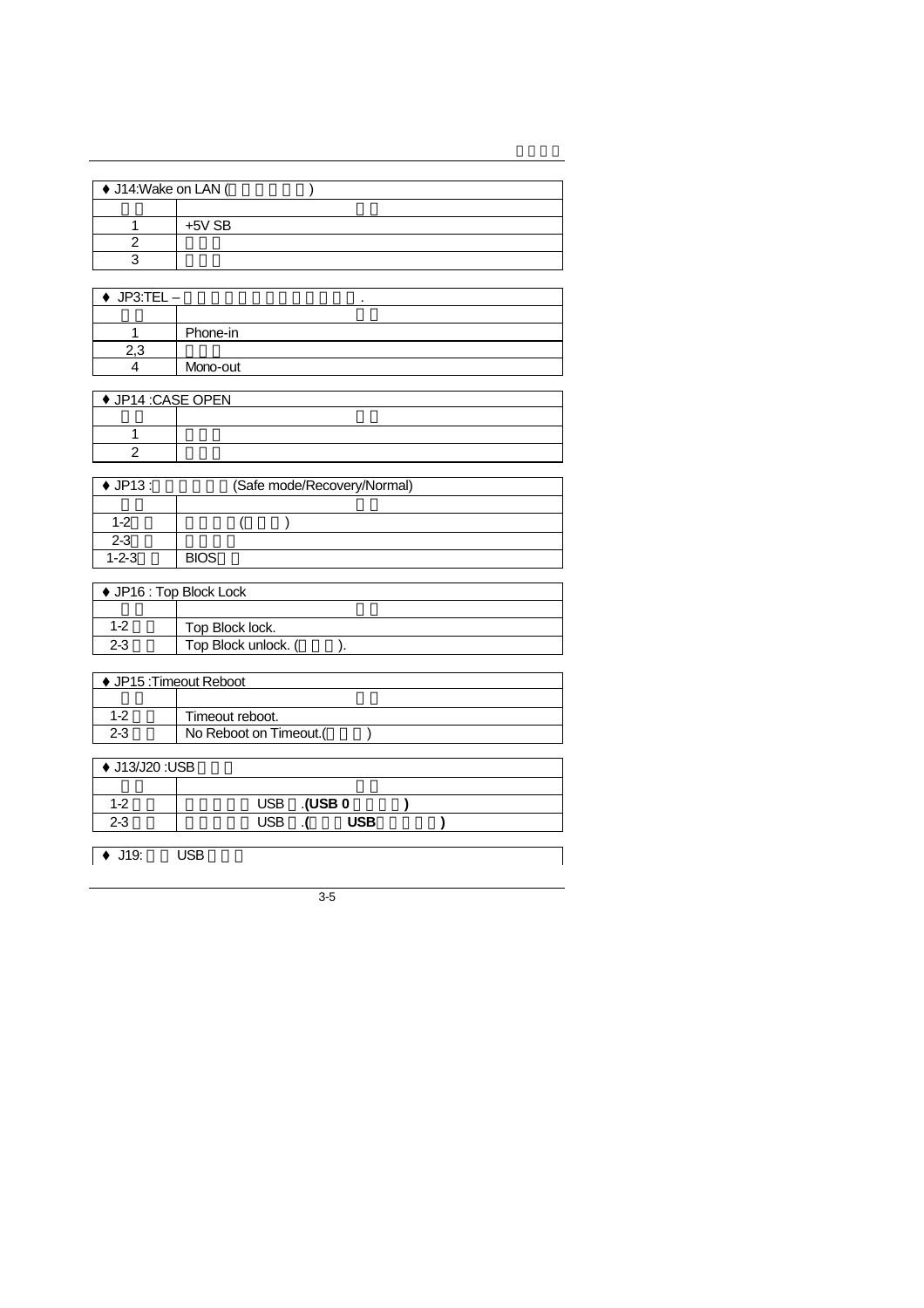| 1,4,5,10 |                   |
|----------|-------------------|
|          | $+5V$             |
| 3,7,9    |                   |
|          | USB P0+           |
|          | USB <sub>P0</sub> |

| ♦ JP24:FWH |            |  |  |  |  |  |
|------------|------------|--|--|--|--|--|
|            |            |  |  |  |  |  |
| $1-2$      | <b>FWH</b> |  |  |  |  |  |
| $2-3$      |            |  |  |  |  |  |

| S_IRQ:Serial IRQ ( |  |
|--------------------|--|
|                    |  |
|                    |  |
|                    |  |

J12: 2\*11 PIN Jumper

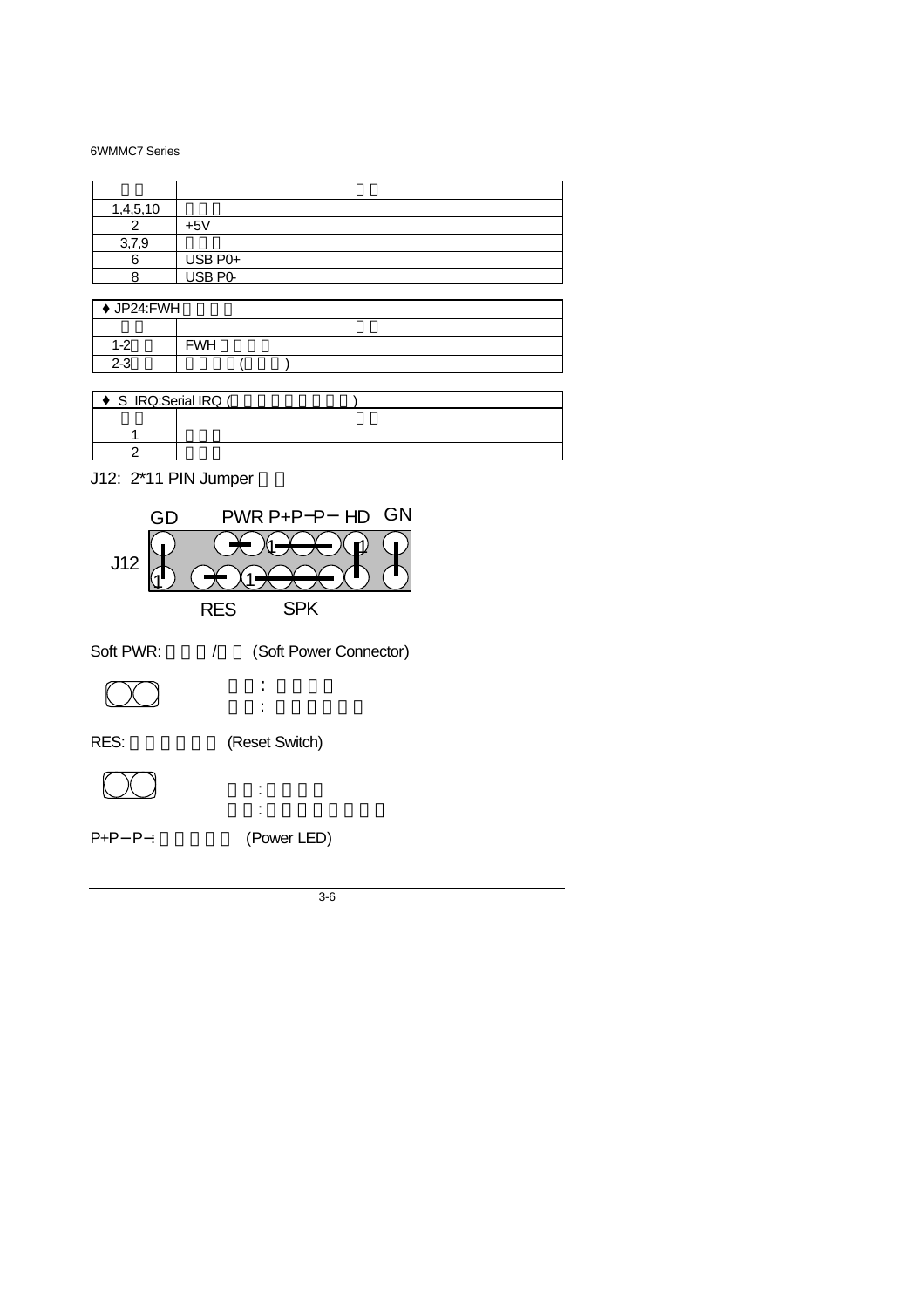| SPK: PC | 1:LED<br>2: LED<br>3:LED<br>(Speaker Connector) | $(+)$<br>$(-)$<br>$(-)$    |
|---------|-------------------------------------------------|----------------------------|
|         |                                                 |                            |
| 1       | 1 :<br>2:<br>3:                                 | $(VCC)$ $(+)$              |
|         | 4:                                              | $(-)$                      |
| HD:     |                                                 | (IDE Hard Disk Active LED) |
|         | 1:LED                                           | $(+)$                      |
|         | 2:LED                                           | $(-)$                      |
| GN:     | (Green Function Switch)                         |                            |
|         |                                                 |                            |
| GD:     | (Green LED)                                     |                            |
|         | 1:LED                                           | $(+)$                      |
|         | 2:LED                                           | $(-)$                      |
| 3.4.    |                                                 |                            |

|                    | 6WMMC7 |             | 16/32/64/128 |
|--------------------|--------|-------------|--------------|
| /256MB 168pin DIMM |        | <b>DRAM</b> | 0 1          |

SDRAM
100 MHz

| 6WMMC7             |                  | 16/32/64/128 |
|--------------------|------------------|--------------|
| /256MB 168pin DIMM | <b>DRAM</b>      | O 1          |
| banks              | SDRAM 16MB~512MB |              |
| 66MHz.SDRAM        | 67 MHz           | 100 $MHz$ ,  |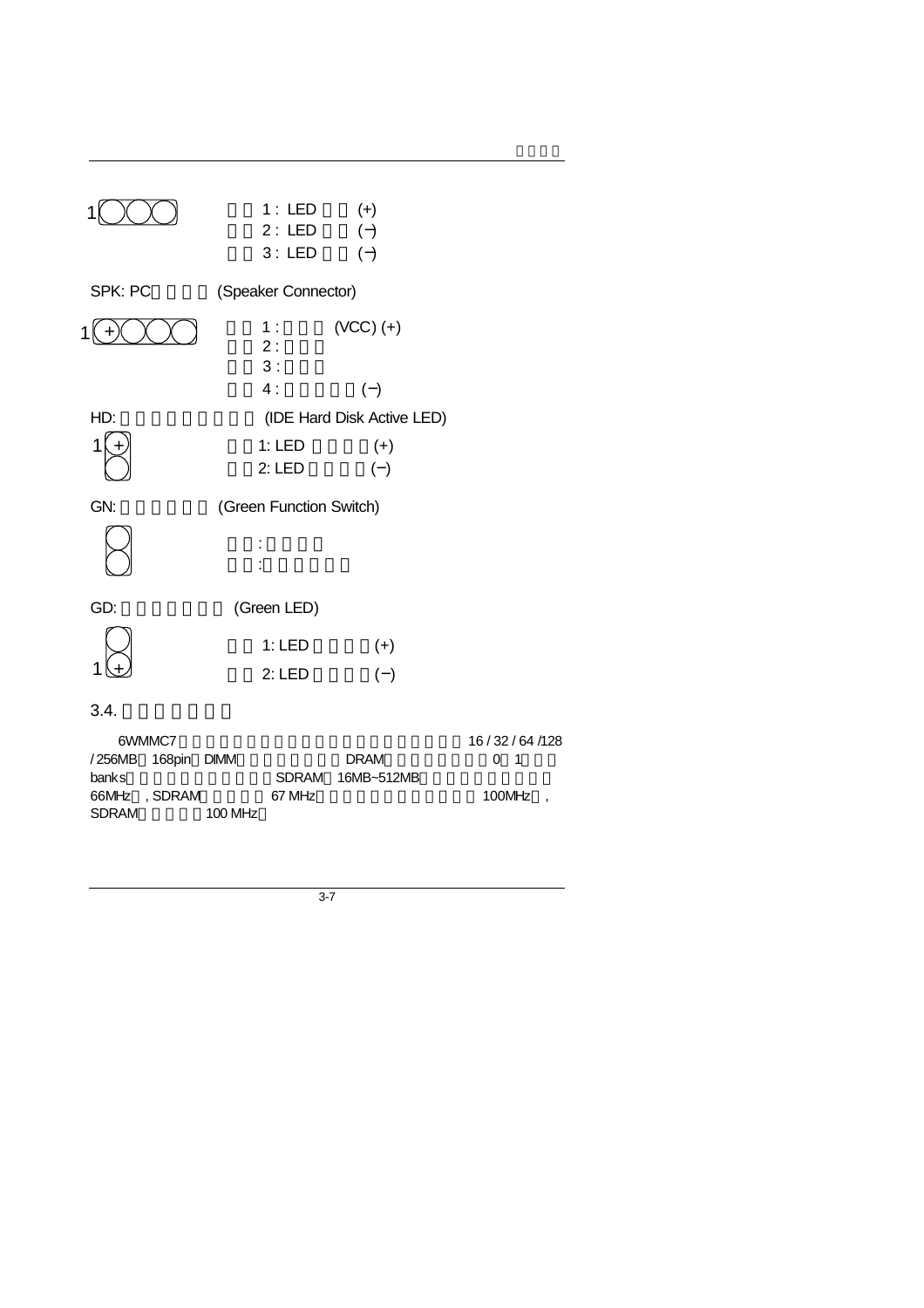| 168-pin DIMM |    |             | 168-pin DIMM |
|--------------|----|-------------|--------------|
| 64bits       | 64 |             | 168-pin DIMM |
| 6WMMC7       |    | <b>DRAM</b> |              |

M 安裝168-pin DIMM 模組記憶體時,請垂直插入插槽中, 方向錯誤會造成無法完

## $3.5.$  CPU

- JP5,JP23 66MHz,100MHz,133MHz ,CPU BIOS .
- $\bullet^*$  Jumper BIOS CPU
- $($  1)

 $\overline{a}$ ,  $\overline{a}$ 

 $\bullet^*$  CPU CPU ,

#### $\overline{a}$ JP5 / JP23 :  $(For GMCH Intel 82810E)(1)$

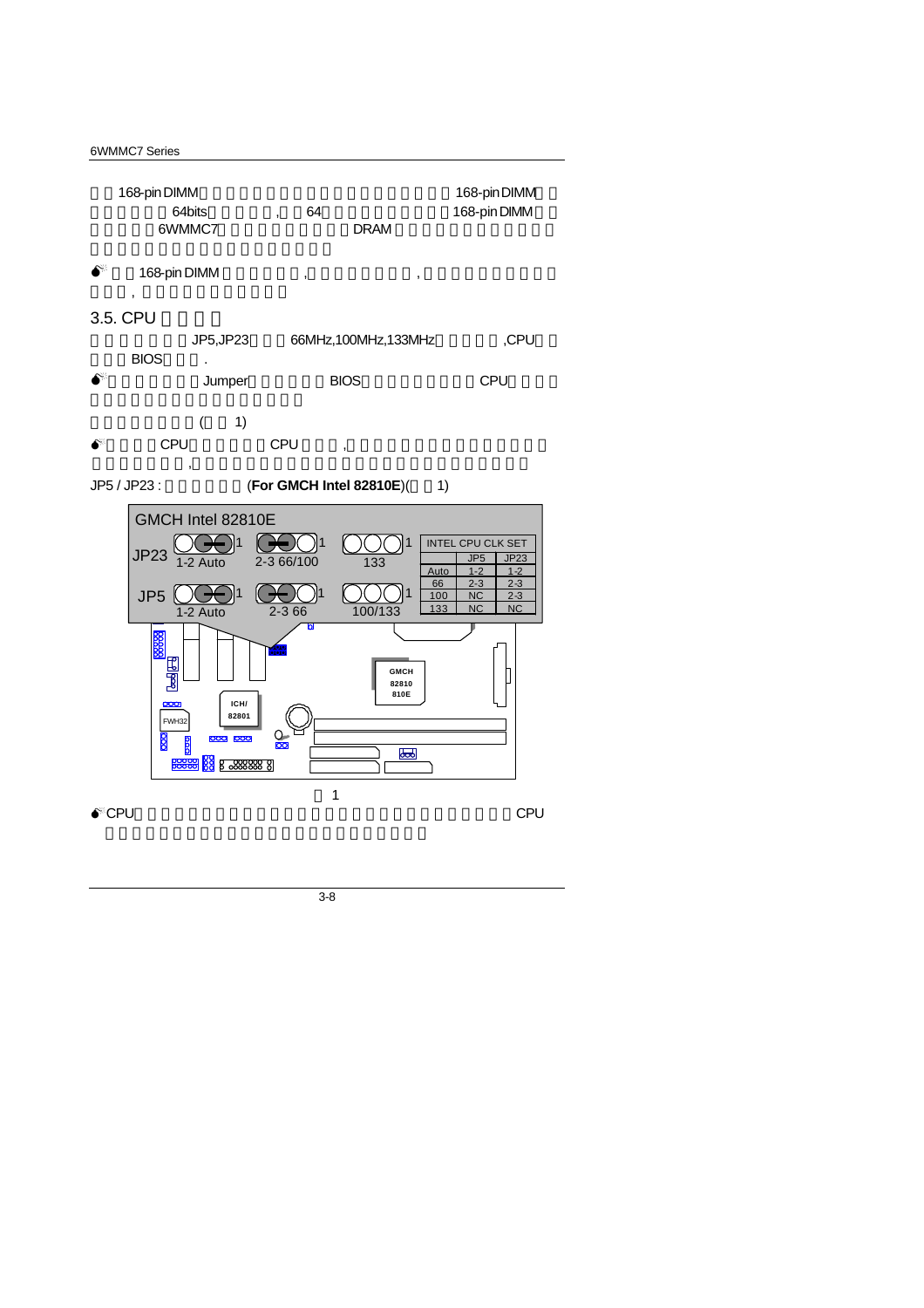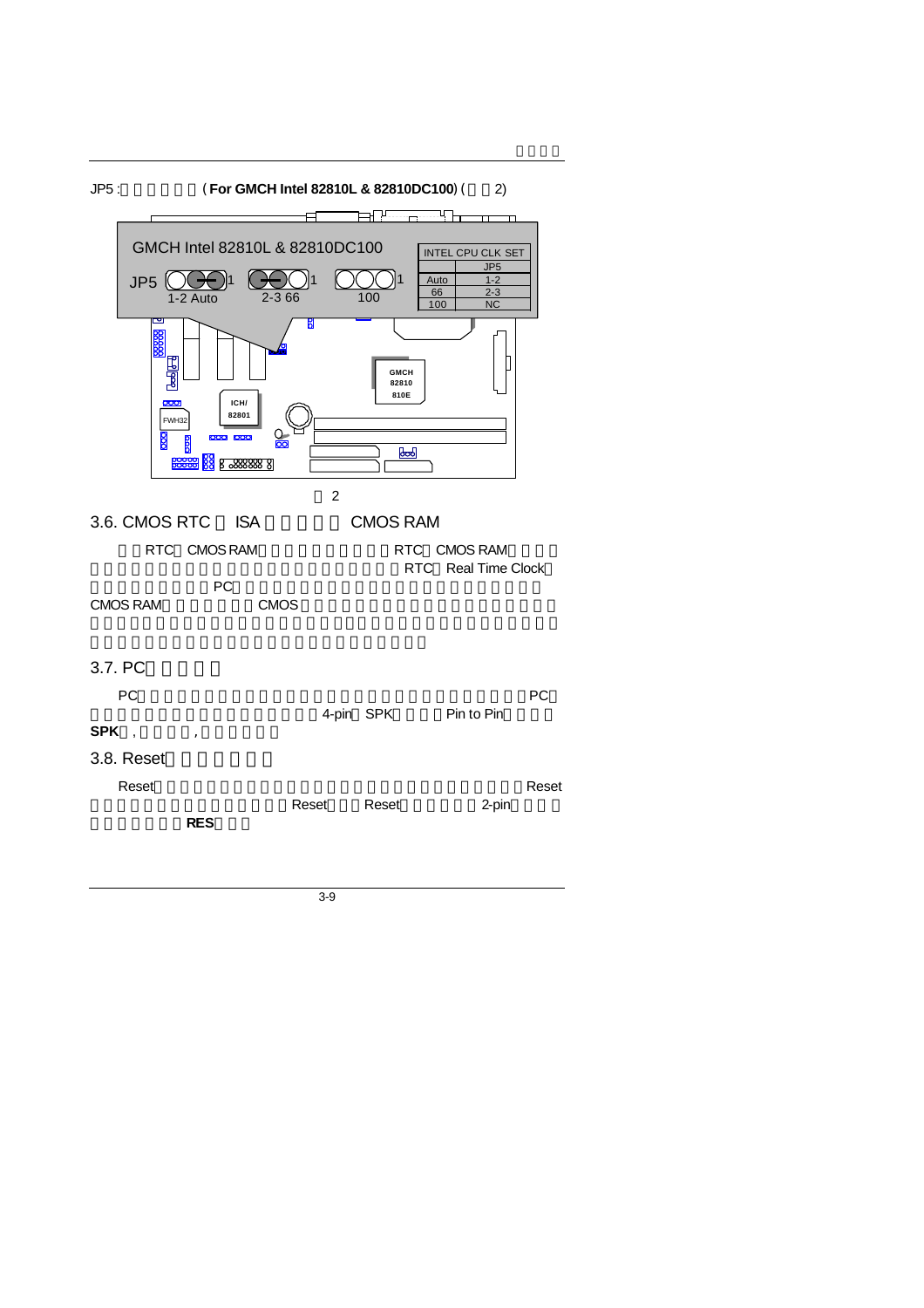| 6WMMC7 Series |                              |                   |              |
|---------------|------------------------------|-------------------|--------------|
|               |                              |                   |              |
| 3.9.          |                              |                   |              |
|               | Power LED                    | ,                 |              |
|               |                              | LED               |              |
|               | LED                          |                   |              |
|               | $P + P - P -$                |                   |              |
| 3.10. IDE     | ATAPI                        |                   |              |
|               | <b>ATAPI</b>                 | PCI IDE           | (IDE1, IDE2) |
| <b>IDE</b>    | <b>ATAPI</b><br><b>ATAPI</b> | IDE<br>$\left($   |              |
| 3.11.         |                              |                   |              |
|               |                              |                   | Jumpers      |
|               |                              |                   |              |
|               | CPU                          |                   |              |
|               |                              | <b>CMOS SETUP</b> |              |

 $\overline{\phantom{0}}$ 

| 3.12.       | <b>PS/2</b> |               |             |      |  |
|-------------|-------------|---------------|-------------|------|--|
|             |             |               | PS/2 , BIOS | PS/2 |  |
| <b>BIOS</b> |             | <b>IRQ 12</b> |             |      |  |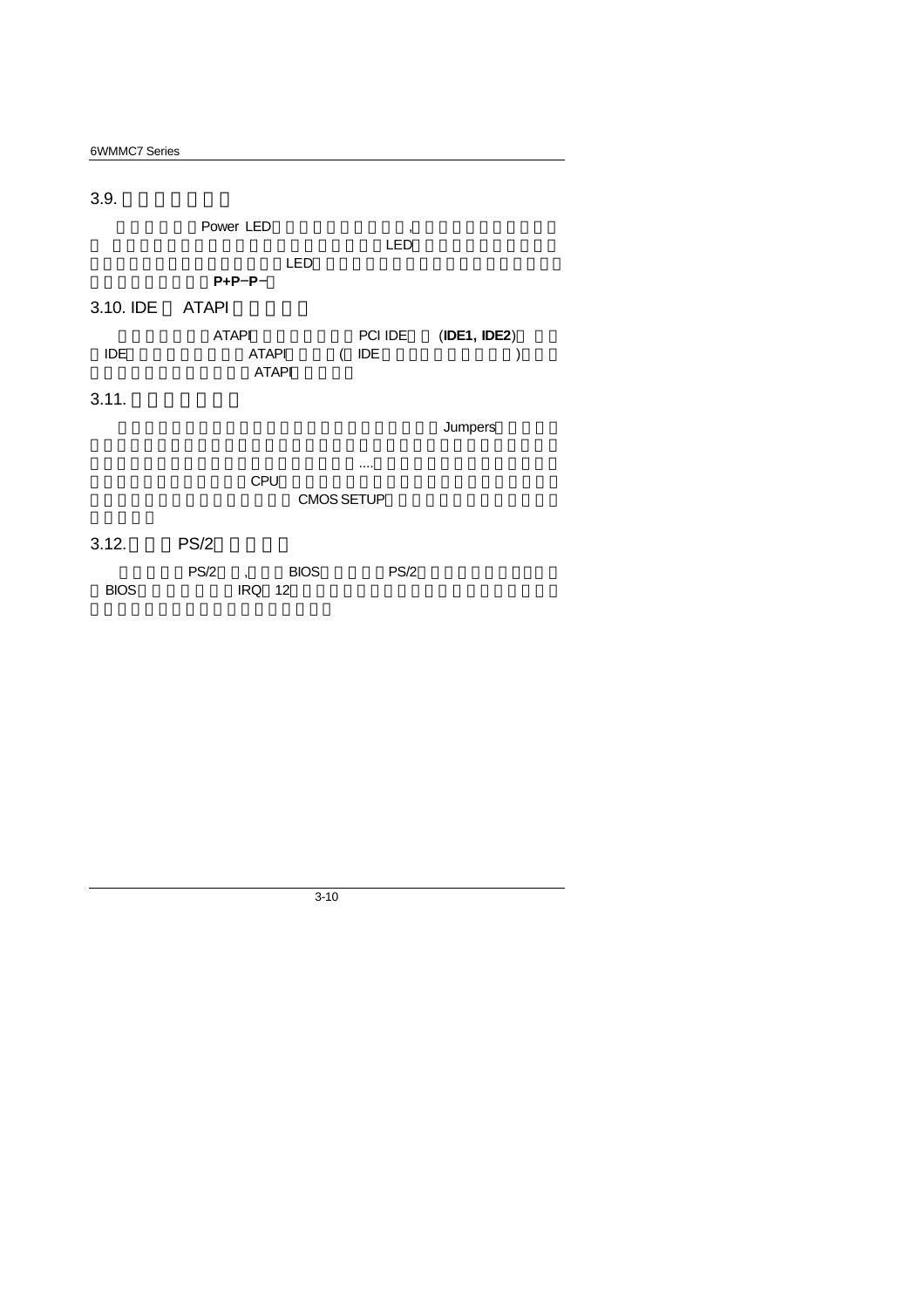## 4. BIOS

Award BIOS CMOS SETUP

CMOS SETUP
and CMOS RAM CMOS RAM

- **4.1.** CMOS SETUP **BIOS** POST Power On Self Test Del **Award BIOS** CMOS SETUP
	- POST Del CMOS SETUP  $Ctrl$  Alt Del Reset 次進POST程序,再按下<Del>鍵進入CMOS SETUP程式中。

## **4.2**. 操作按鍵說明

| 个              |                   |  |
|----------------|-------------------|--|
| ↓              |                   |  |
| $\leftarrow$   |                   |  |
| $\rightarrow$  |                   |  |
| Esc            | <b>SETUP</b>      |  |
| Page Up        |                   |  |
| Page Down      |                   |  |
| F <sub>1</sub> |                   |  |
| F <sub>2</sub> |                   |  |
| F <sub>3</sub> |                   |  |
| F <sub>4</sub> |                   |  |
| F <sub>5</sub> |                   |  |
| F <sub>6</sub> | Fail-Safe         |  |
| F7             | Optimized         |  |
| F <sub>8</sub> |                   |  |
| F <sub>9</sub> |                   |  |
| F10            | <b>CMOS SETUP</b> |  |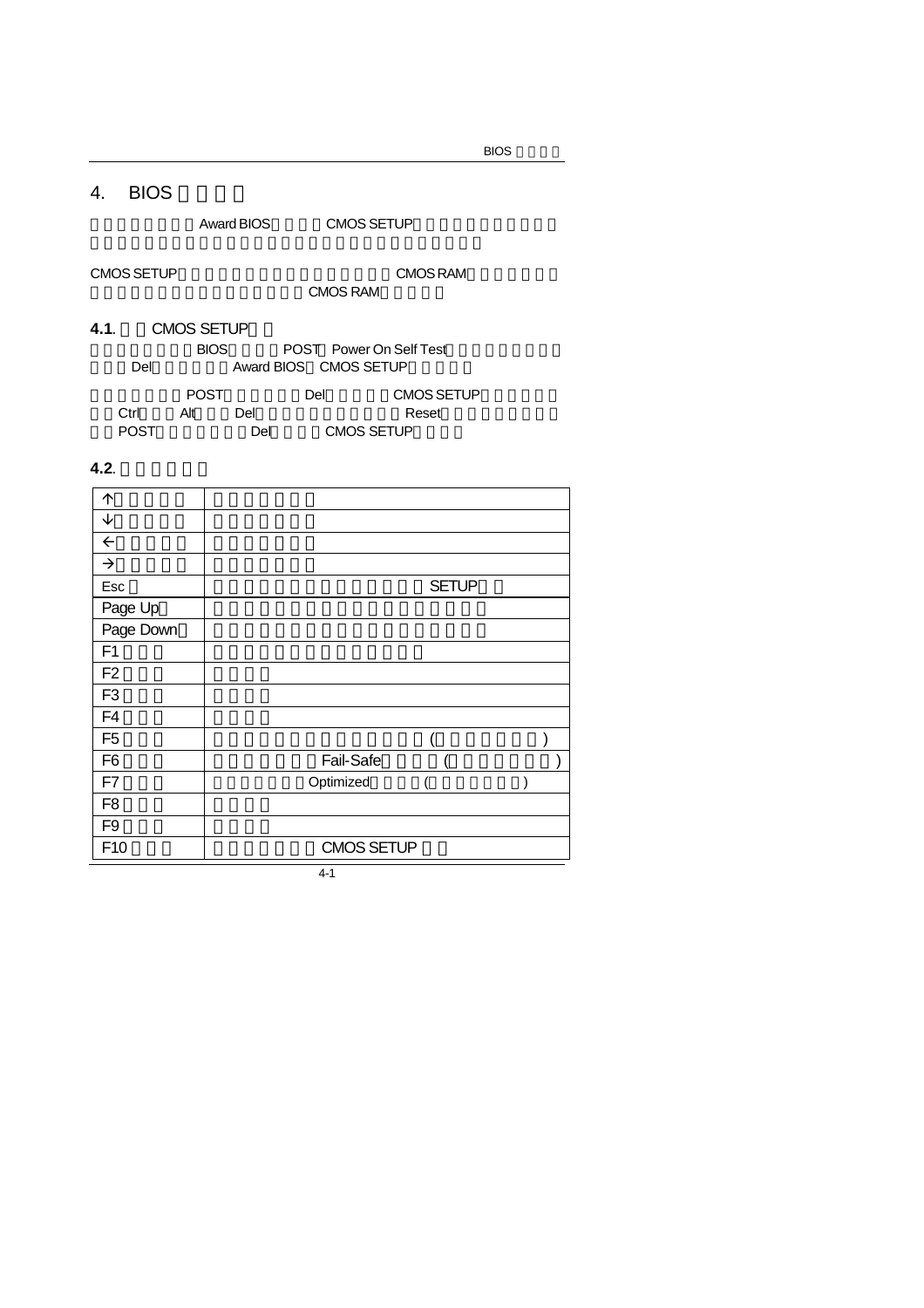**4.3.** 如何使用輔助說明  $4.3.1.$ **SETUP** SETUP *4.3.2.* 設定畫面的輔助說明  $F1$ , experimentally defined by  $F1$ BIOS CMOS SETUP kesc> **4.4.** 主畫面功能(For Example:BIOS Ver. : FB)

#### CMOS SETUP

# $\mathcal{C}$



4.1: Main Menu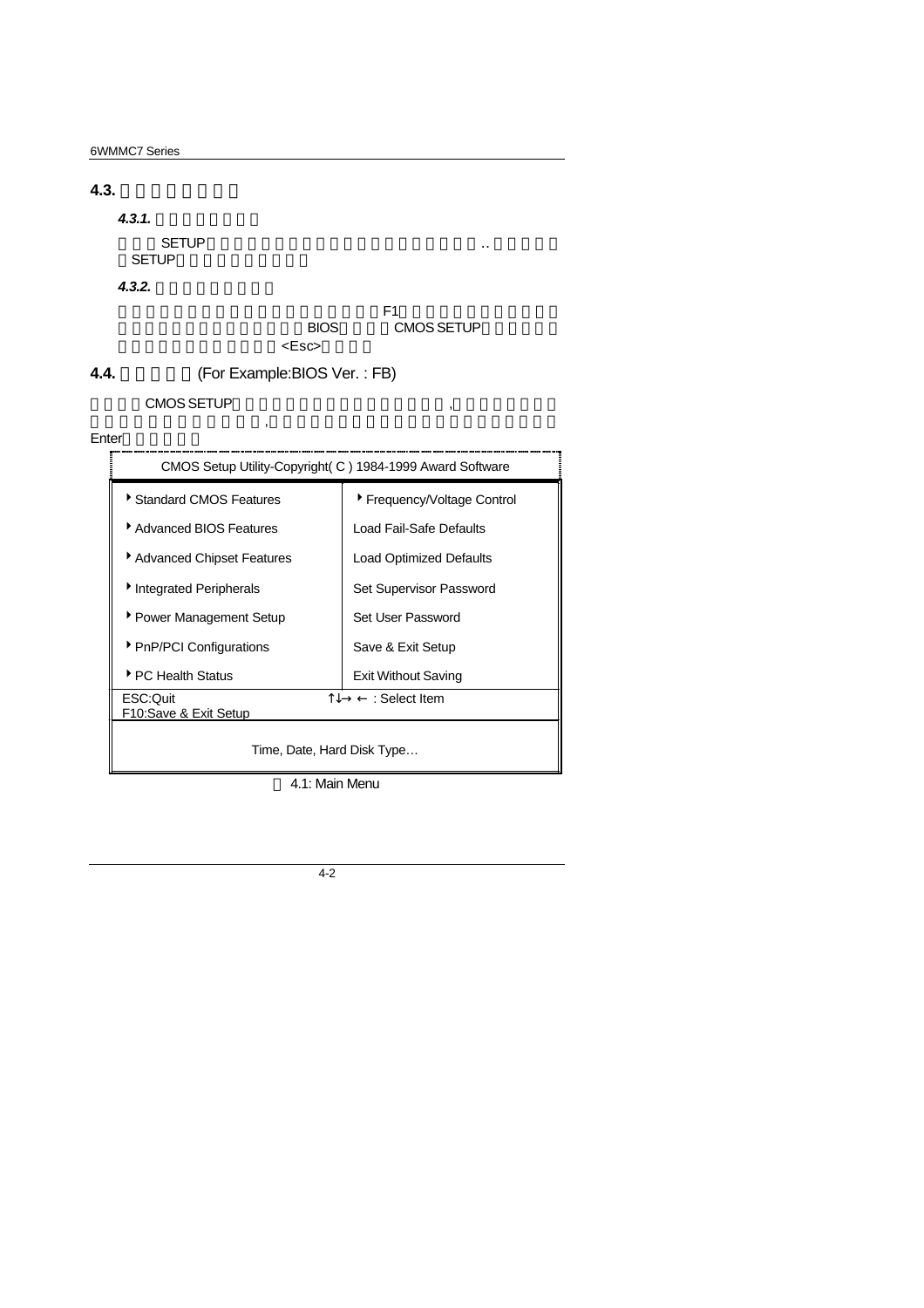|                                                                         | <b>BIOS</b> |
|-------------------------------------------------------------------------|-------------|
| Standard CMOS Features (<br><b>CMOS</b><br>$\mathcal{E}$                |             |
| Advanced BIOS features (<br><b>BIOS</b><br>$\mathcal{E}$<br><b>BIOS</b> |             |
|                                                                         |             |
| Advanced Chipset features (<br>∖                                        |             |
| <b>DRAM Timing</b>                                                      | <b>ISA</b>  |
| Clock                                                                   |             |
| Integrated peripherals (<br>)                                           |             |
| <b>COM Port</b><br><b>IDE</b>                                           | <b>IRQ</b>  |
| <b>LPT Port</b><br>SPP EPP ECP<br>Mode                                  | <b>PIO</b>  |
|                                                                         |             |
| Power management setup(<br>$\mathcal{E}$                                |             |
| CPU<br><b>GREEN</b>                                                     |             |
| PNP/PCI configuration(<br>PCI<br>$\lambda$                              |             |
| ISA PnP<br>PCI                                                          |             |
| PC Health Status (<br>$\lambda$                                         |             |
|                                                                         |             |
| Frequency/Voltage Control (<br>$\prime$<br>$\mathcal{E}$<br><b>CPU</b>  |             |
| Fail-Safe<br>Load Fail-Safe defaults(<br>$\lambda$                      |             |
|                                                                         |             |
| <b>BIOS</b><br><b>CMOS</b>                                              |             |
| Load Optimized defaults( Optimized<br>$\mathcal{E}$                     |             |
|                                                                         |             |
| Optimized CMOS                                                          |             |
|                                                                         |             |
| Set Supervisor password (                                               |             |
| <b>SETUP</b><br><b>CMOS</b>                                             |             |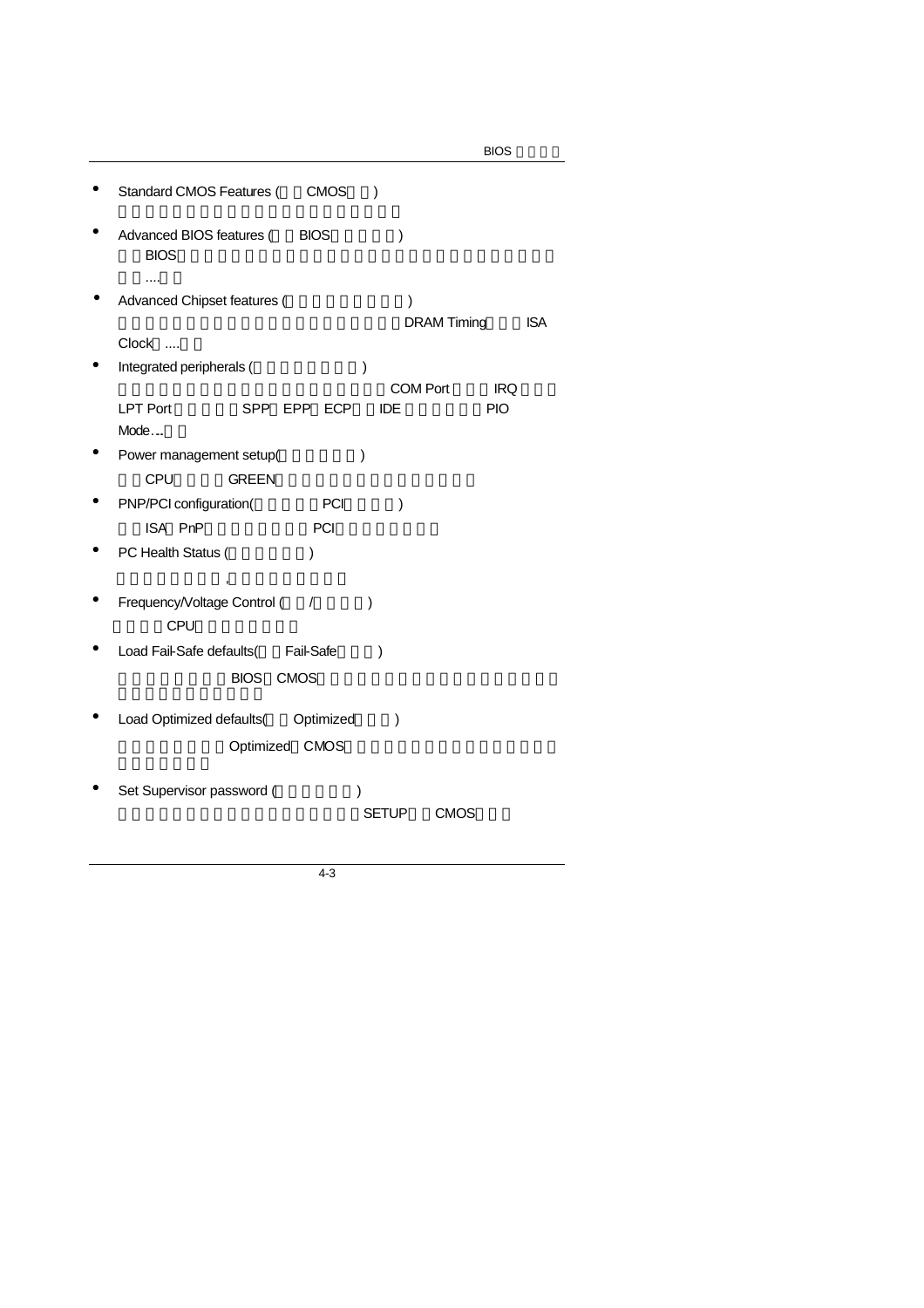- Set User password (etc.) PC BIOS • Save & exit setup (  $\qquad \qquad$ ) SETUP BIOS F<sub>10</sub>
- Exit without save (SETUP)

 $<$ ESC $>$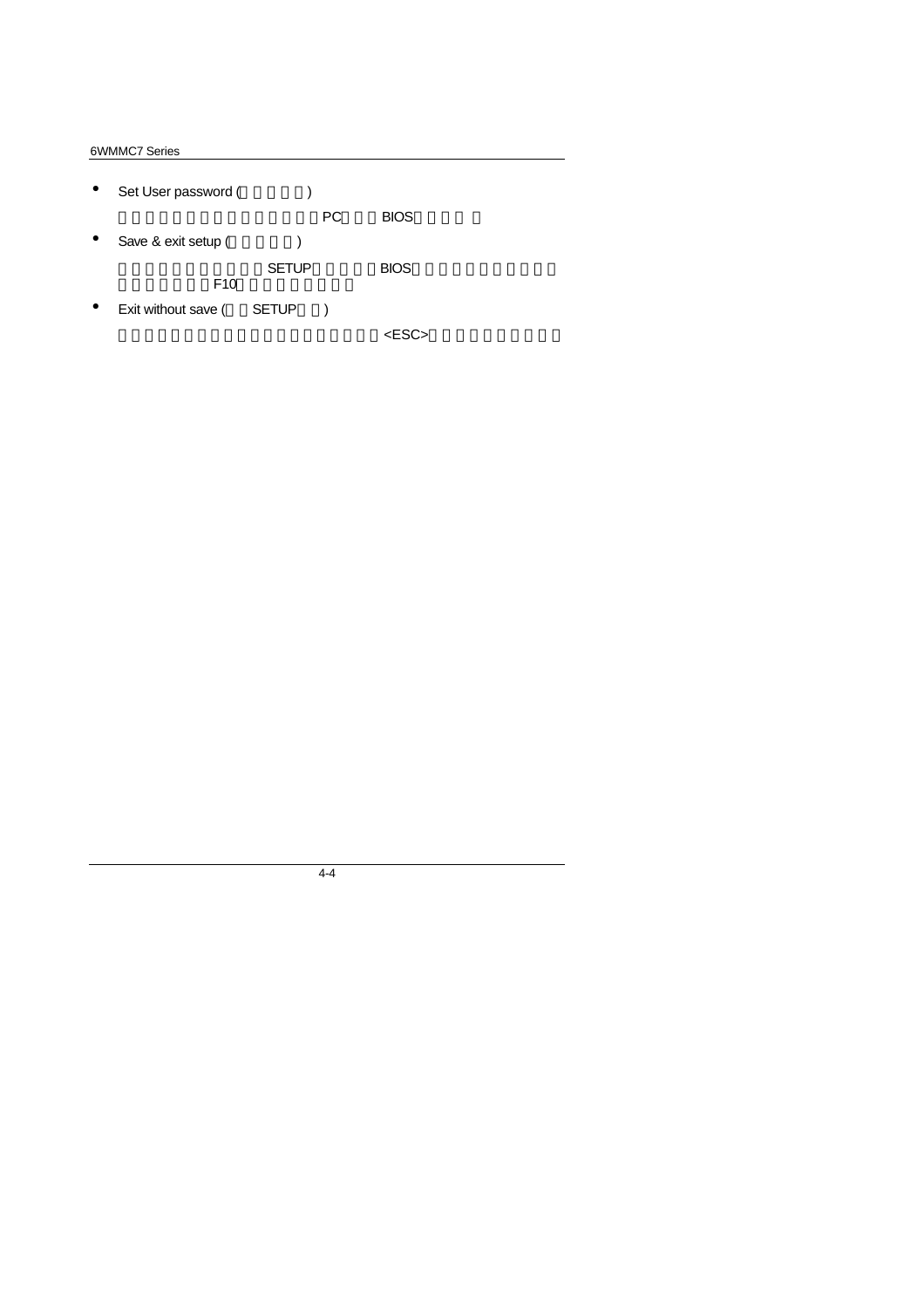## **4.5. CMOS**

## STANDARD CMOS SETUP TIDE

| CMOS Setup Utility-Copyright (C) 1984-1999 Award Software                                                                                 |                               |              |  |  |
|-------------------------------------------------------------------------------------------------------------------------------------------|-------------------------------|--------------|--|--|
|                                                                                                                                           | <b>Standard CMOS Features</b> |              |  |  |
| Date (mm:dd:yy)                                                                                                                           | Thu, Sep 23 1999              | Item Help    |  |  |
| Time (hh:mm:ss)                                                                                                                           | 2:31:24                       |              |  |  |
|                                                                                                                                           |                               | Menu Level ▶ |  |  |
| ▶ IDE Primary Master                                                                                                                      | Press Enter None              |              |  |  |
| ▶ IDE Primary Slave                                                                                                                       | Press Enter None              | Change the   |  |  |
| ▶ IDE Secondary Master                                                                                                                    | <b>Press Enter None</b>       | Day, month,  |  |  |
| IDE Secondary Slave                                                                                                                       | Press Enter None              | Year and     |  |  |
|                                                                                                                                           |                               | century      |  |  |
| Drive A                                                                                                                                   | 1.44M, 3.5 in.                |              |  |  |
| Drive B                                                                                                                                   | None                          |              |  |  |
| Floppy 3 Mode Support                                                                                                                     | Disabled                      |              |  |  |
| Video                                                                                                                                     | FGA / VGA                     |              |  |  |
| Halt On                                                                                                                                   | All, But Keyboard             |              |  |  |
|                                                                                                                                           |                               |              |  |  |
| <b>Base Memory</b>                                                                                                                        | 640K                          |              |  |  |
| <b>Extended Memory</b>                                                                                                                    | 129024K                       |              |  |  |
| <b>Total Memory</b>                                                                                                                       | 130048K                       |              |  |  |
|                                                                                                                                           |                               |              |  |  |
|                                                                                                                                           |                               |              |  |  |
| T↓→←Move Enter:Select +/-/PU/PD:Value F10:Save ESC:Exit F1:General Help<br>F5:Previous Values F6:Fail-Safe Defaults F7:Optimized Defaults |                               |              |  |  |

4.2: Standard CMOS Setup Menu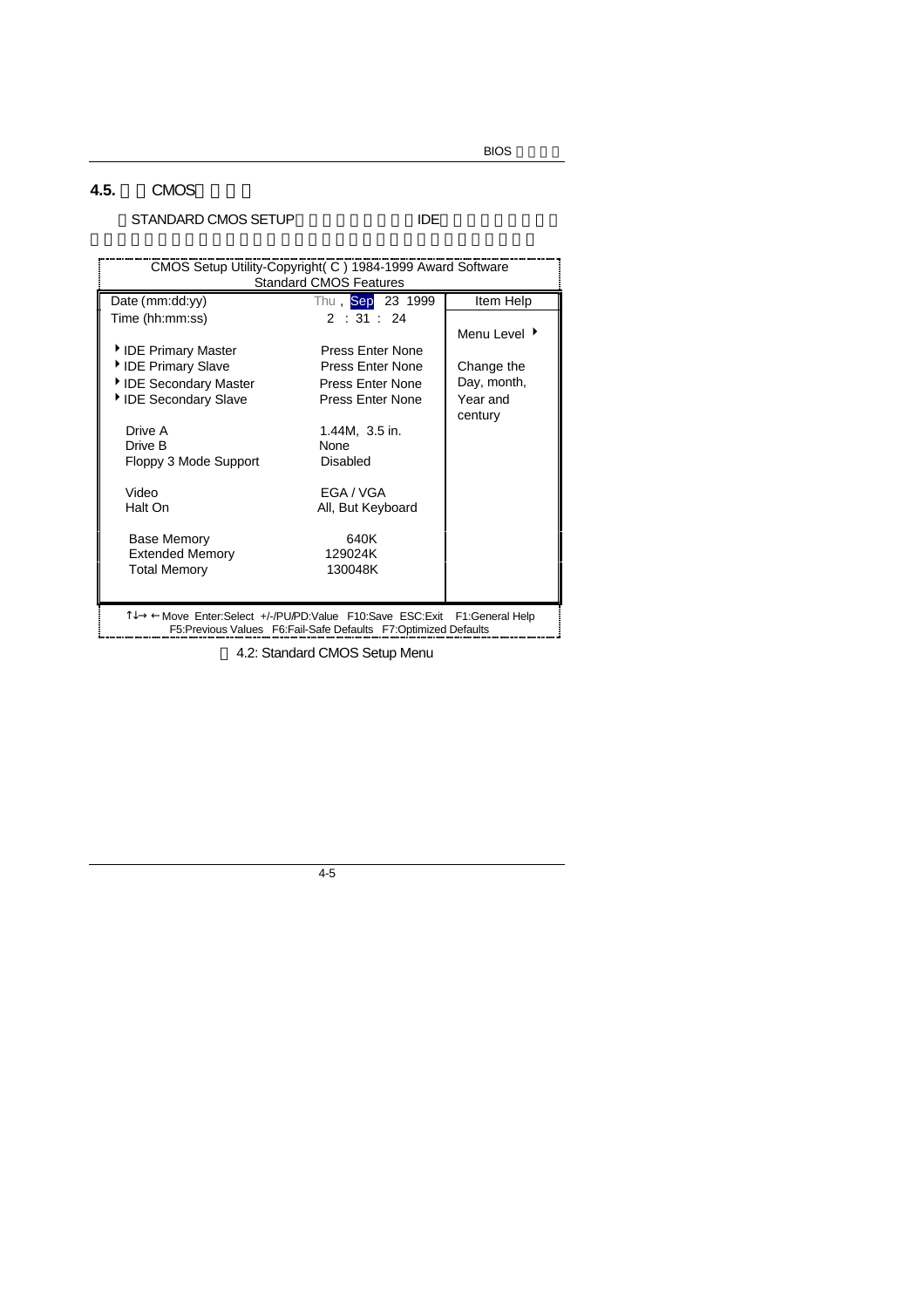| Date(mm:dd:yy) (    | $\lambda$                                                        |                  |                     |
|---------------------|------------------------------------------------------------------|------------------|---------------------|
|                     |                                                                  | $\left  \right $ |                     |
|                     | $\prime$<br>$\prime$                                             |                  |                     |
| 1                   | 12                                                               |                  |                     |
| 1                   | 28/29/30/31                                                      |                  |                     |
| 1994                | 2079                                                             |                  |                     |
| Time(hh:mm:ss) (    | $\mathcal{E}$                                                    |                  |                     |
|                     | 24                                                               |                  |                     |
|                     | 13:00:00                                                         |                  | <b>RTC</b>          |
|                     | IDE Primary Master (Slave) / IDE Secondary Master (Slave) (<br>) |                  |                     |
|                     | <b>IDE</b>                                                       |                  |                     |
| 1                   | <b>IDE</b>                                                       | $\overline{2}$   |                     |
| <b>CMOS</b>         |                                                                  |                  |                     |
| 1<br><b>SECTORS</b> | User TYPE<br><b>MODE</b>                                         |                  | CYLS HEADS          |
| $\overline{2}$      | TYPE MODE<br><b>AUTO</b><br><b>IDE</b>                           | <b>AUTO</b>      | <b>BIOS</b><br>POST |
| CYLS.               | Number of cylinders(                                             |                  |                     |
| <b>HEADS</b>        | number of heads(                                                 |                  |                     |
| PRE COMP            | write precomp                                                    |                  |                     |
| <b>LANDZONE</b>     | Landing zone                                                     |                  |                     |
| <b>SECTORS</b>      | number of sectors(                                               |                  |                     |
|                     | "NONE"                                                           | <enter></enter>  |                     |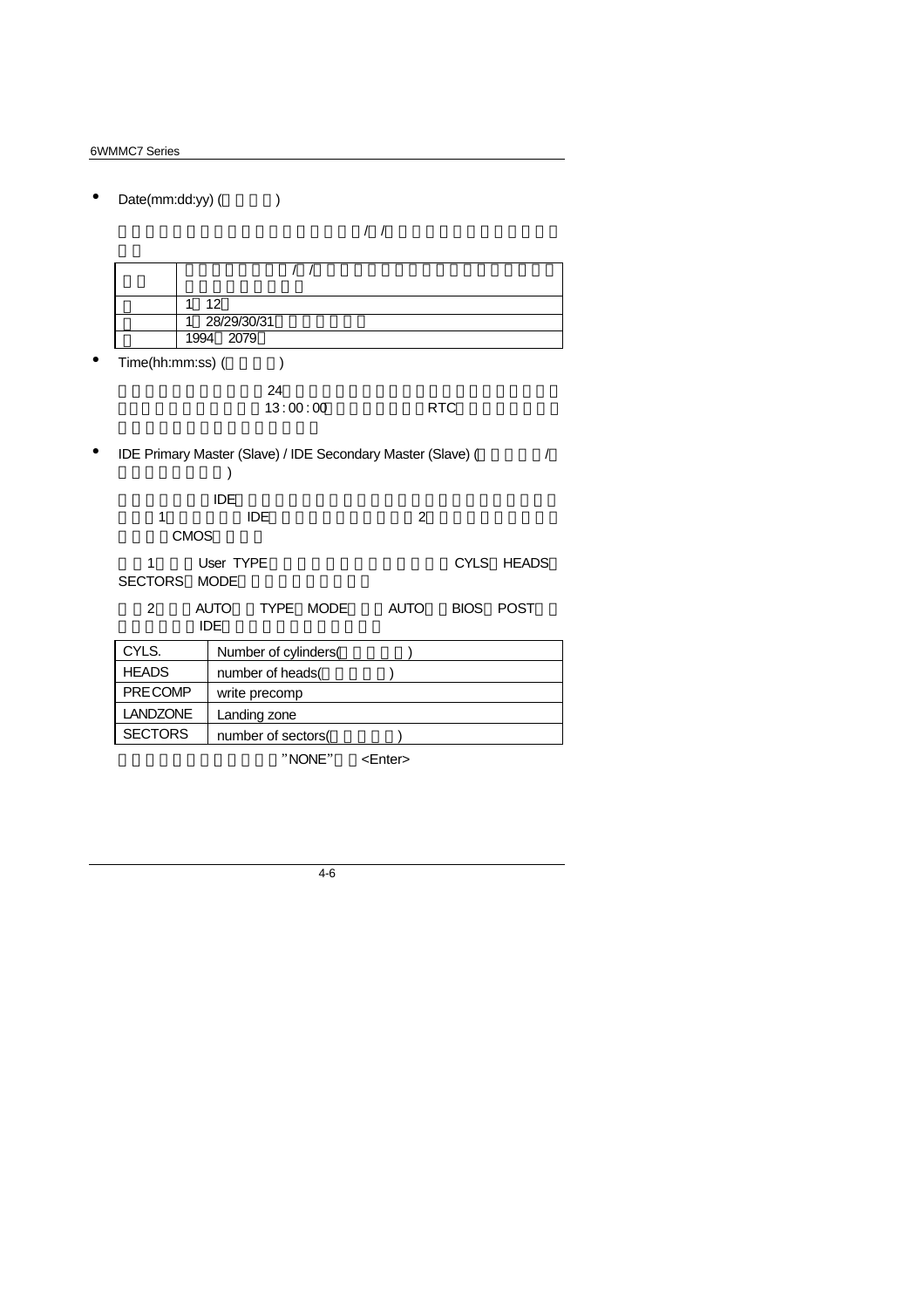• Drive A / Drive B

|                | ٠    |        |  |
|----------------|------|--------|--|
| None           |      |        |  |
| 360K, 5.25 in. | 5.25 | 360KB  |  |
| 1.2M, 5.25 in. | 5.25 | 1.2MB  |  |
| 720K, 3.5 in.  | 3    | 720KB  |  |
| 1.44M, 3.5 in. | 3    | 1.44MB |  |
| 2.88M, 3.5 in. | 3    | 2.88MB |  |

• Floppy 3 Mode Support (3 Mode  $\overline{a}$ )

Disabled 3 Mode Drive A A: 3 Mode Drive B B: 3 Mode Both A: B: 3 Mode

• Video

| <b>EGAVGA</b> | EGA, VGA, SVGA, or PGA              |  |  |
|---------------|-------------------------------------|--|--|
| CGA 40        | <b>Color Graphics Adapter</b><br>40 |  |  |
| CGA 80        | <b>Color Graphics Adapter</b><br>80 |  |  |
| <b>MONO</b>   |                                     |  |  |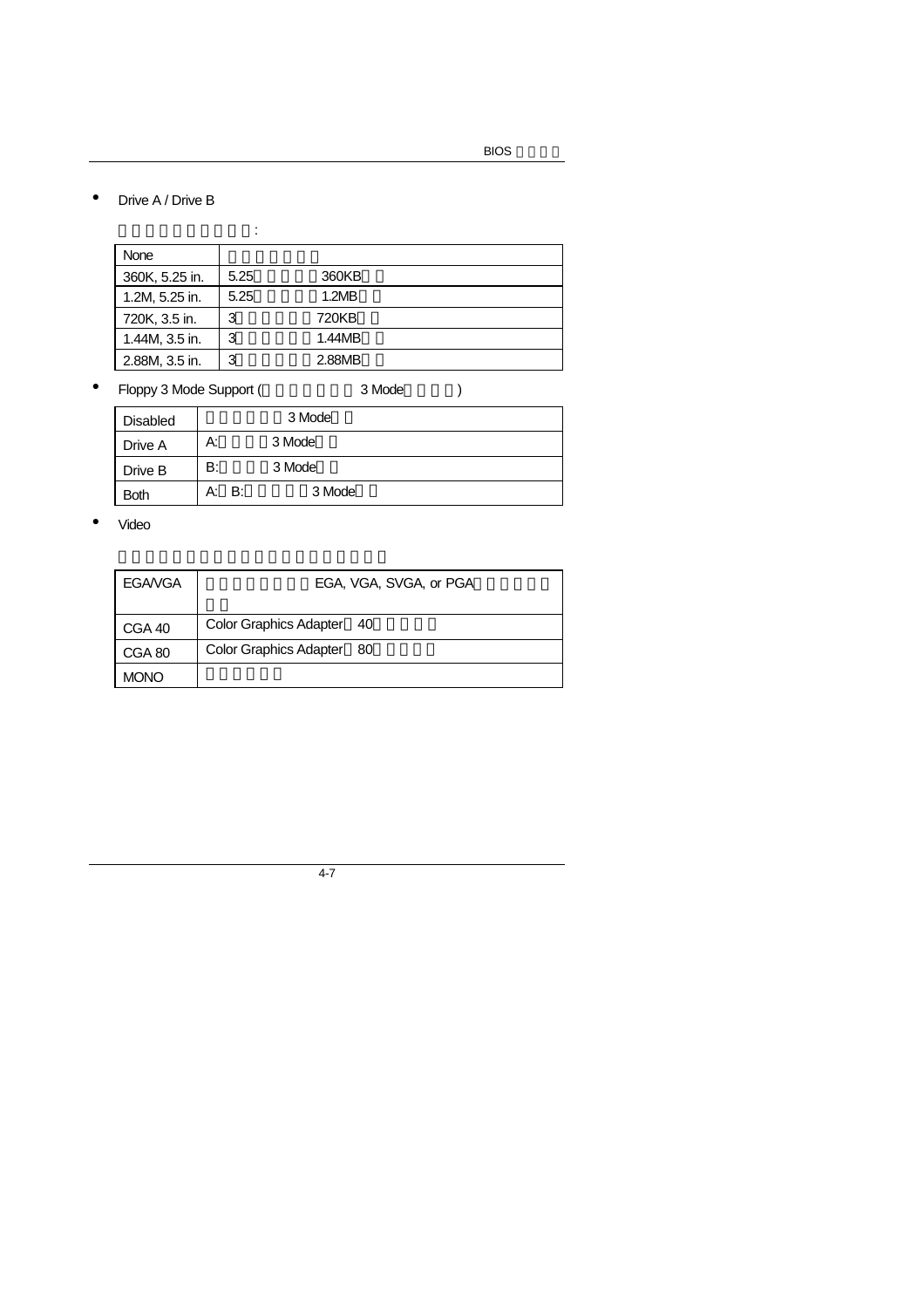• Halt on( $\qquad$ )

當開機時,若POST偵測到異常,是否要提示,並等候處理?可選擇的項目

| <b>NO Errors</b>  |  |
|-------------------|--|
| All Errors        |  |
| All, But Keyboard |  |
|                   |  |
| All, But Diskette |  |
| All, But Disk/Key |  |

• Memory(
)

BIOS POST(Power On Self Test) STANDARD CMOS SETUP

## **Base Memory**

PC 640KB MS-DOS

**Extended Memory** 

Other Memory **and a struck of the Module** 

可做為延伸記憶體的容量有多少,一般是總安裝容量扣除掉Base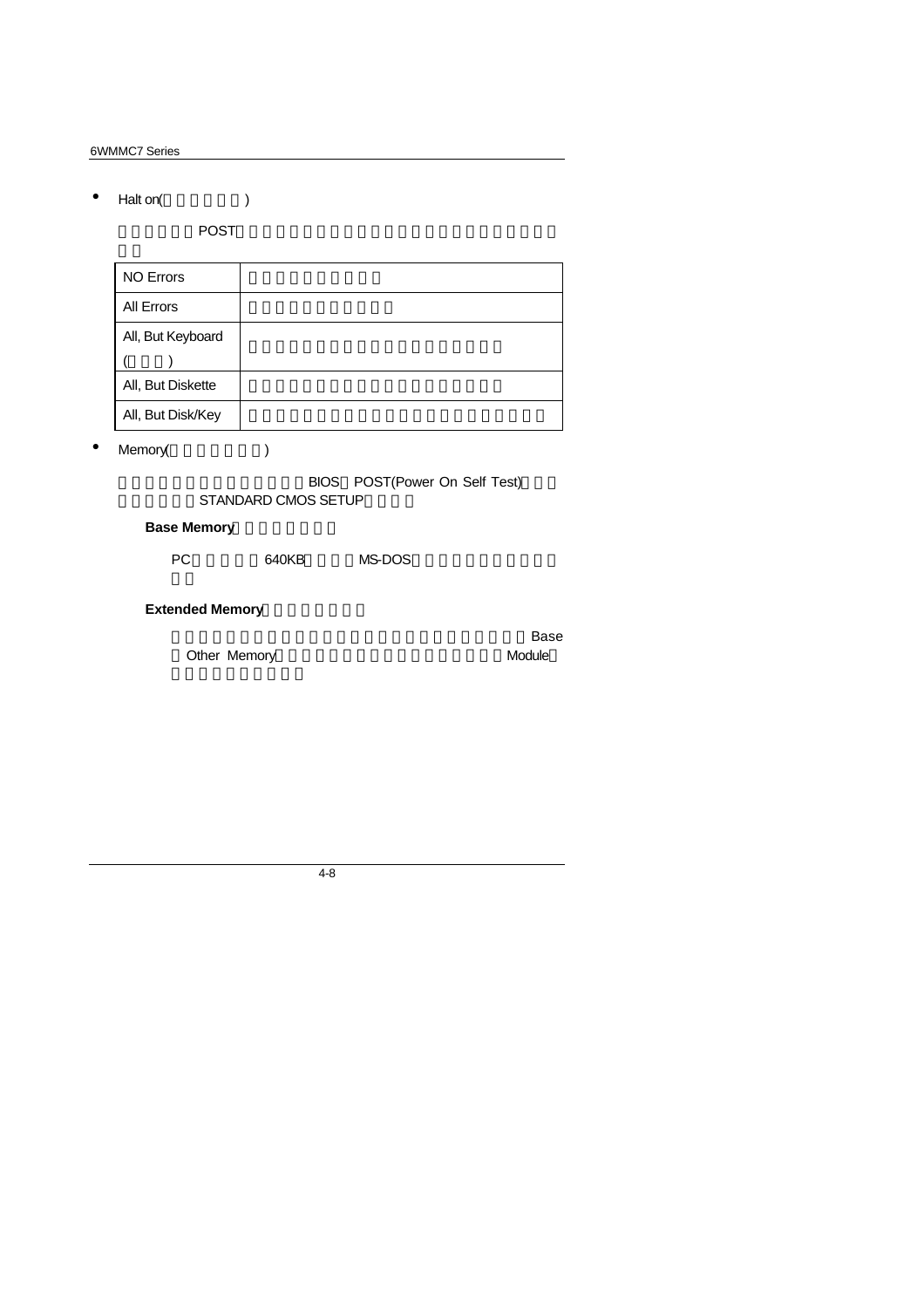# **4.6.** 進階 **BIOS** 功能設定

| CMOS Setup Utility-Copyright (C) 1984-1999 Award Software<br><b>Advanced BIOS Features</b>                                                                                                                                                                                                                               |                                                                                                                   |                                                                                                                                                                                                                                                                                                 |  |  |  |
|--------------------------------------------------------------------------------------------------------------------------------------------------------------------------------------------------------------------------------------------------------------------------------------------------------------------------|-------------------------------------------------------------------------------------------------------------------|-------------------------------------------------------------------------------------------------------------------------------------------------------------------------------------------------------------------------------------------------------------------------------------------------|--|--|--|
| Virus Warning<br><b>First Boot Device</b><br>Second Boot Device<br><b>Third Boot Device</b><br>Boot Up Floppy Seek<br>Boot Up NumLock Status<br><b>Typematic Rate Setting</b><br>Typematic Rate (Chars/Sec)<br>Typematic Delay (Msec)<br><b>Security Option</b><br>HDD S.M.A.R.T. Capability<br>Report No FDD For WIN 95 | Disabled<br>Floppy<br>$HDD-0$<br>LS120<br><b>Fnabled</b><br>ON<br>Disabled<br>6<br>250<br>Setup<br>Disabled<br>Nο | Item Help<br>Menu Level ▶<br>Allows you to<br>choose the VIRUS<br>Warning feature<br>For IDF Hard disk<br>Boot sector<br>Protection. If this<br>Function is enable<br>And someone<br>Attempt to write<br>Data into this area<br>. BIOS will show<br>A warning<br>Message on<br>Screen and alarm |  |  |  |
|                                                                                                                                                                                                                                                                                                                          |                                                                                                                   | beep                                                                                                                                                                                                                                                                                            |  |  |  |
| 1↓→ ←Move Enter:Select +/-/PU/PD:Value F10:Save ESC:Exit F1:General Help<br>F5:Previous Values F6:Fail-Safe Defaults F7:Optimized Defaults                                                                                                                                                                               |                                                                                                                   |                                                                                                                                                                                                                                                                                                 |  |  |  |
| 4.3: Advanced BIOS Features                                                                                                                                                                                                                                                                                              |                                                                                                                   |                                                                                                                                                                                                                                                                                                 |  |  |  |

**∗** Pentium<sup>®</sup> !!! ↓ 、

• Virus Warning()

Disabled

| Enabled  |  |
|----------|--|
| Disabled |  |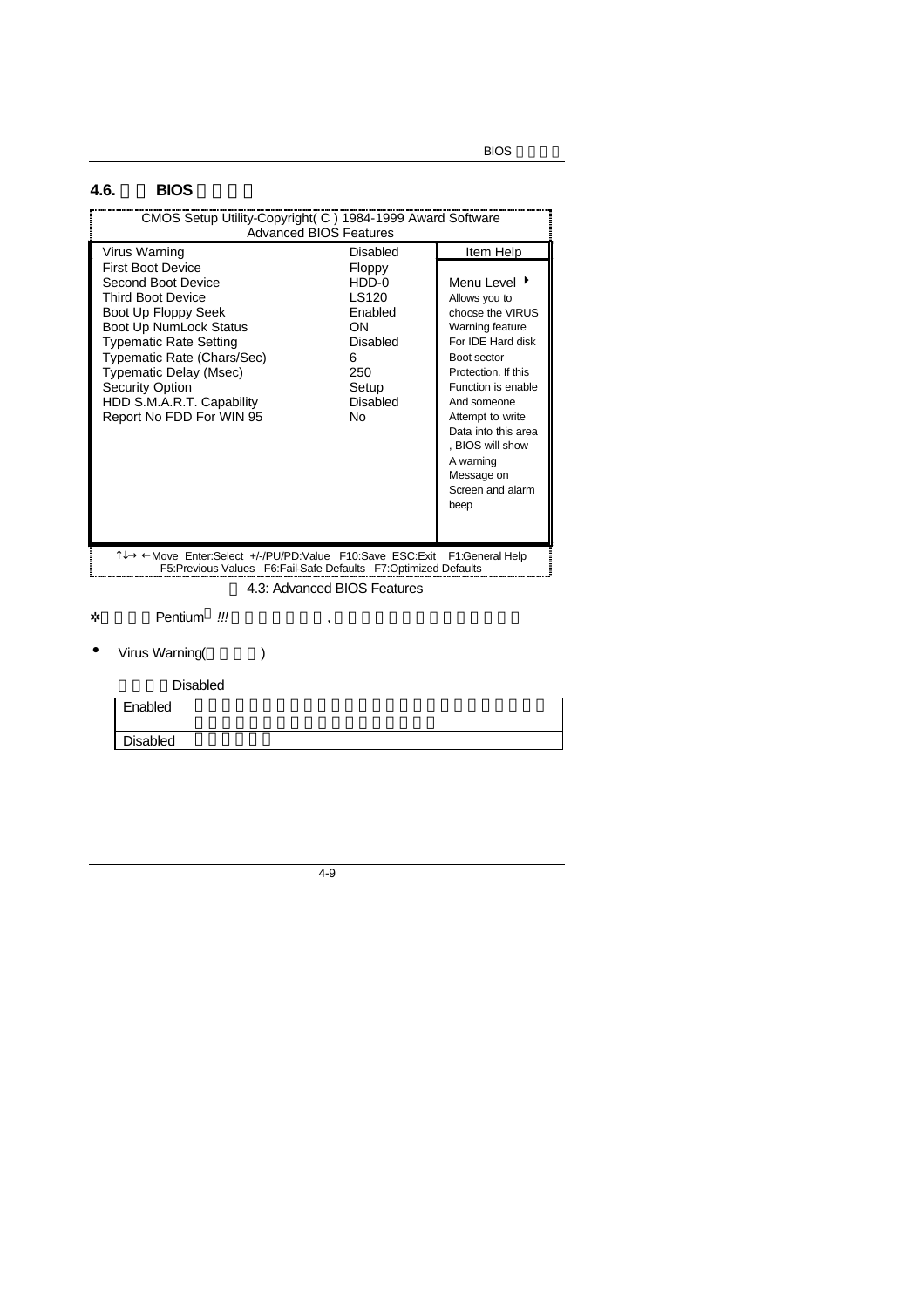• First / Second / Third Boot device ( $\qquad$  / / $\qquad$ 

Floppy / HDD-0 / LS/ZIP.

| Floppy    |             |
|-----------|-------------|
| LS/ZIP    | LS/ZIP      |
| $HDD-0-3$ |             |
| SCSI      | <b>SCSI</b> |
| CDROM     |             |
| Disable   |             |
| LAN       |             |

• Boot Up Floppy Seek

| <b>POST</b><br>РC | <b>FLOPPY</b> | <b>SEEK</b> |
|-------------------|---------------|-------------|
|-------------------|---------------|-------------|

**Enabled** 

| Enabled         | Seek<br>-loppy |  |
|-----------------|----------------|--|
| <b>Disabled</b> | Seek<br>⊦loppy |  |

• Boot Up NumLock Status

| $\cdot$ |  |  |
|---------|--|--|
| $\cap$  |  |  |

• Typematic Rate Setting

|           |                 | Disabled.                    |  |
|-----------|-----------------|------------------------------|--|
|           | Enabled         |                              |  |
|           | <b>Disabled</b> |                              |  |
| $\bullet$ |                 | Typematic Rate (Chars / Sec, |  |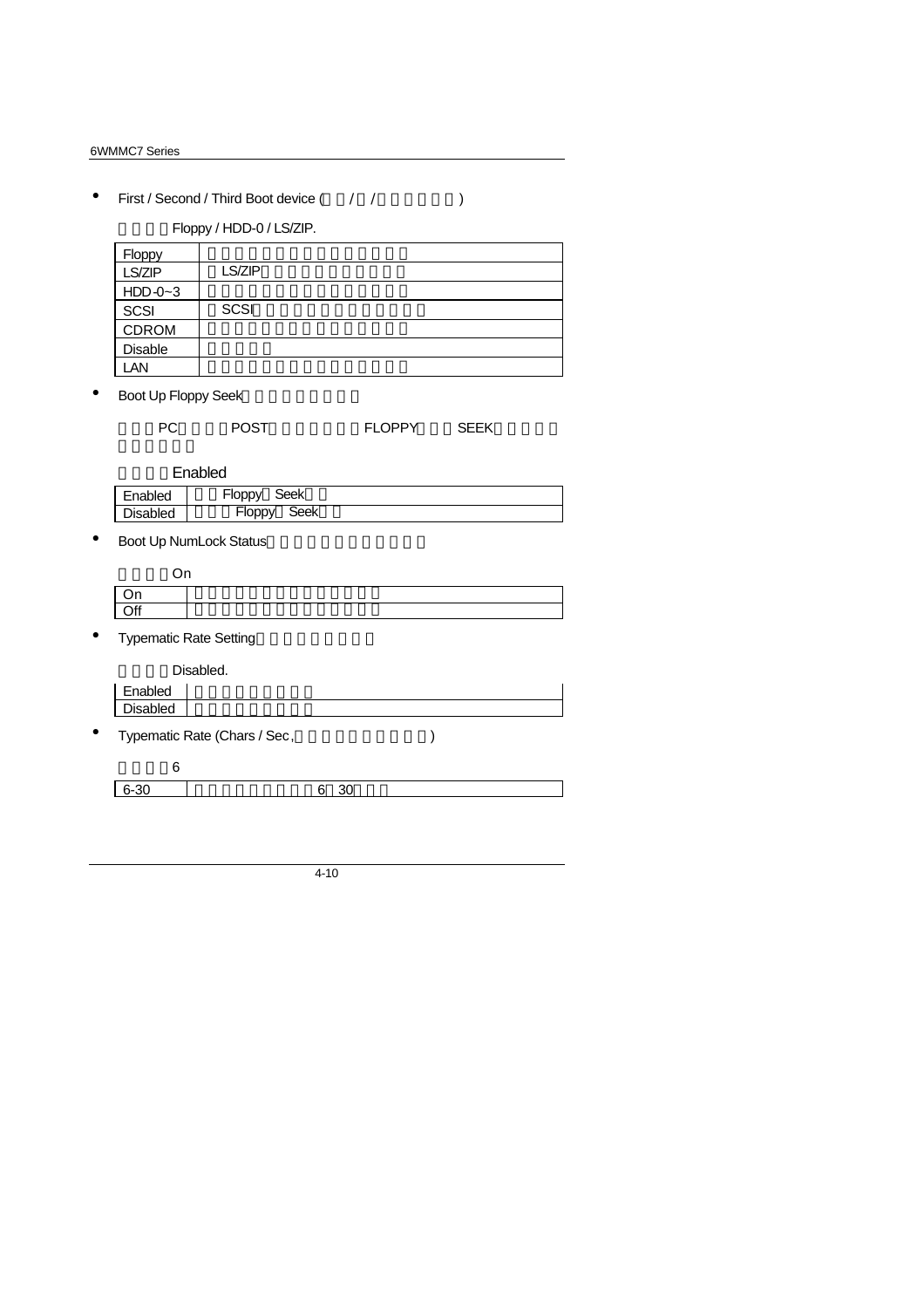• Typematic Delay ()

| 250-1000<br>0.25/0.5/0.75/1 |
|-----------------------------|
|-----------------------------|

• Security Option

Setup.

| ⁄stem | CMOS SETUP |
|-------|------------|
| Setup | CMOS SETUP |

 $\bullet^*$  and  $\bullet^*$  setup of  $\bullet$ Enter

• HDD S.M.A.R.T. Capability (
)

: Disable.

| Enable         | <b>S.M.A.R.T.</b> |
|----------------|-------------------|
| <b>Disable</b> | S.M.A.R.          |

• Report No FDD For WIN 95 ( IRQ6 FDD)

預設值:No

| No            | IRQ6 | FDD<br>⊢⊥ |  |
|---------------|------|-----------|--|
| $v_{\rm e s}$ |      | IRQ6      |  |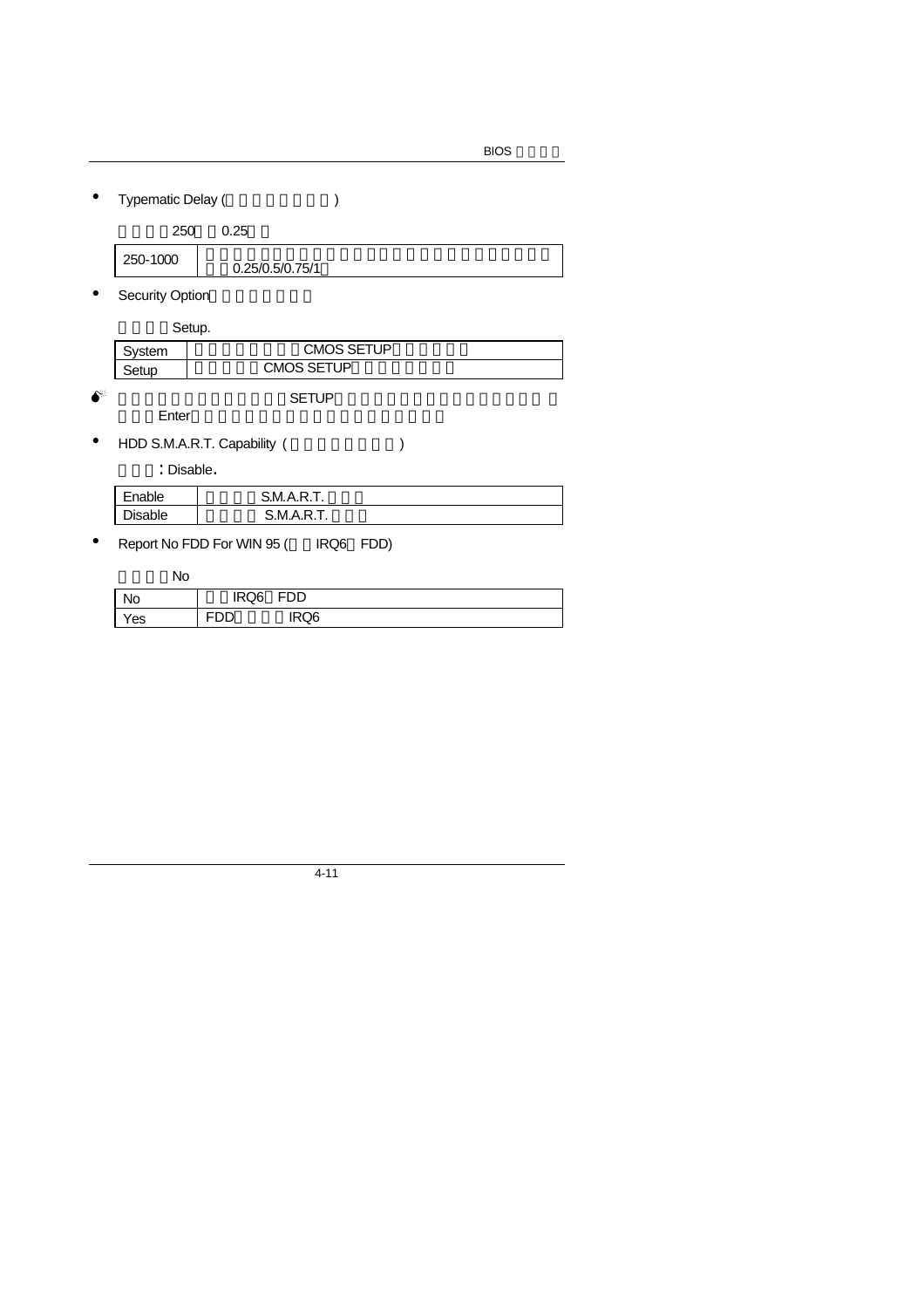## **4.7.** 進階主機板晶片組的進階功能設定

| CMOS Setup Utility-Copyright (C) 1984-1999 Award Software<br><b>Advanced Chipset Features</b>                                                                                                                                                                                                                |                                                                         |                          |
|--------------------------------------------------------------------------------------------------------------------------------------------------------------------------------------------------------------------------------------------------------------------------------------------------------------|-------------------------------------------------------------------------|--------------------------|
| <b>Top Performance</b>                                                                                                                                                                                                                                                                                       | Disabled                                                                | Item Help                |
| <b>SDRAM CAS Latency Time</b><br><b>SDRAM Cycle Time Tras/Trc</b><br>SDRAM RAS-to-CAS Delay<br><b>SDRAM RAS Precharge Time</b><br><b>SDRAM Buffer Strength</b><br>Delayed Transaction<br><b>Local Memory Frequency</b><br>* Onboard Display Cache Setting *<br>Initial Display Cache<br>Display Cache Timing | Auto<br>5/7<br>2<br>2<br>Auto<br>Disabled<br>100 MHz<br>Enabled<br>Auto | Menu Level $\rightarrow$ |
| T↓→ ←Move Enter:Select +/-/PU/PD:Value F10:Save ESC:Exit F1:General Help<br>F5: Previous Values F6: Fail-Safe Defaults F7: Optimized Defaults                                                                                                                                                                |                                                                         |                          |

4.4: Advanced Chipset Features

• Top Performance

|                 | Disabled |
|-----------------|----------|
| Enabled         |          |
| <b>Disabled</b> |          |

• SDRAM CAS latency Time(SDRAM CAS  $( )$ 

預設值:Auto

|      | <b>SDRAM CAS Latency</b> |                  |
|------|--------------------------|------------------|
|      | <b>SDRAM CAS Latency</b> |                  |
| Auto | SDRAM SPD.               | CAS latency Time |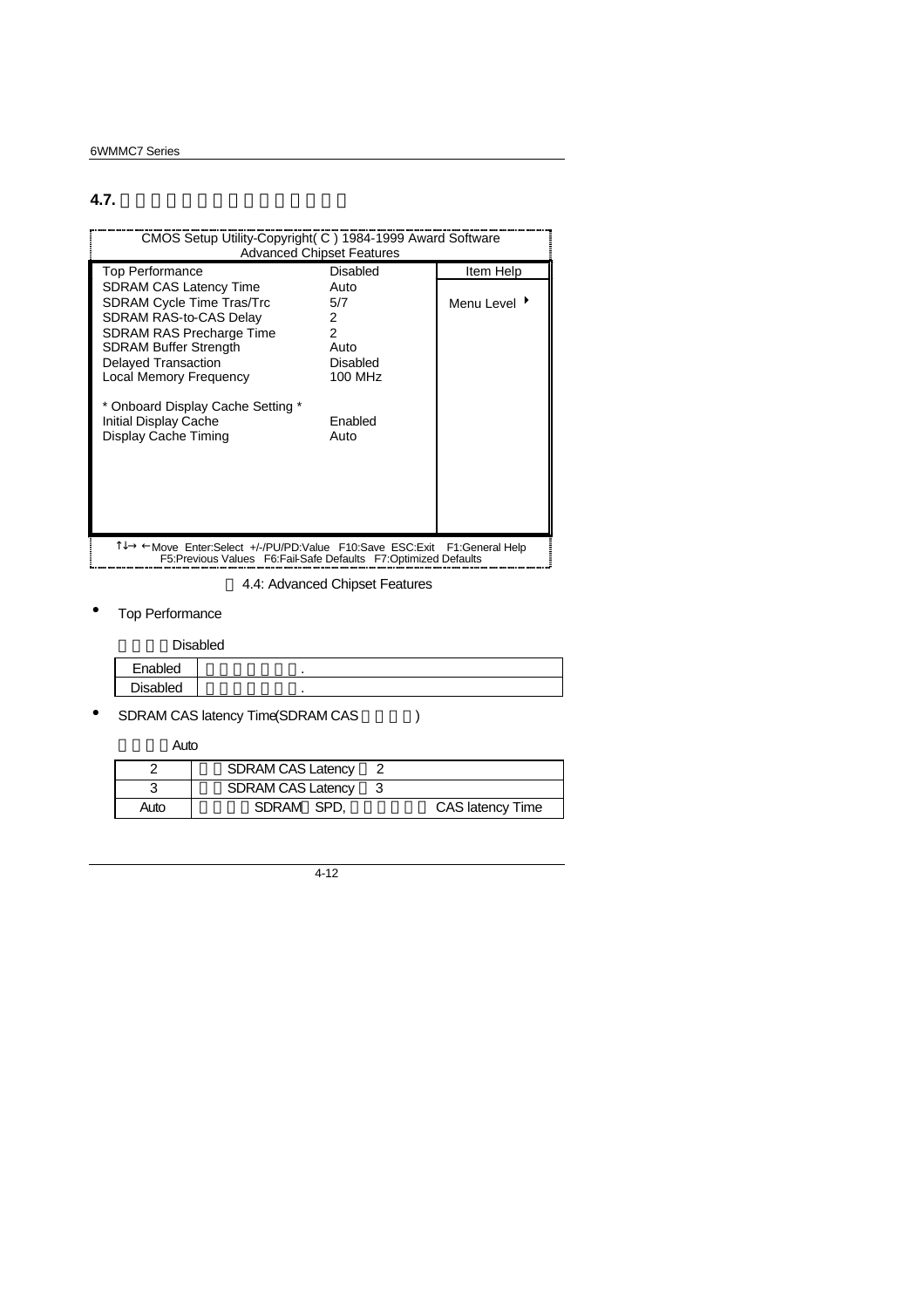• SDRAM Cycle Time Tras/Trc

| 5/7 |                          |            |
|-----|--------------------------|------------|
| 6/8 | DRAM Tras/Trc Cycle time | 6/8 SCLKs. |
| 5/7 | DRAM Tras/Trc Cycle time | 5/7 SCLKs. |

• SDRAM RAS-to-CAS

| ◠ | 67 / 83 MHz SDRAM DIMM |
|---|------------------------|
|   | 100 MHz SDRAM DIMM     |

• SDRAM RAS Precharge

| 67 / 83 MHz SDRAM DIMM |
|------------------------|
| 100 MHz SDRAM DIMM     |

• SDRAM Buffer Strength

Auto

| Auto   | SDRAM buffer strength.        |  |
|--------|-------------------------------|--|
| Auto-1 | SDRAM buffer strength Auto-1. |  |
| Auto+1 | SDRAM buffer strength Auto+1. |  |

• Delayed Transaction(
)

Disabled.

| <b>Disabled</b> |        |
|-----------------|--------|
| Enabled         | $\sim$ |
|                 |        |

• Local Memory Frequency

預設值:100MHz.

| 100MHz | Display Cache | 100MHz. |  |
|--------|---------------|---------|--|
| 133MHz | Display Cache | 133MHz. |  |
|        |               |         |  |

82810E . Local Memory Frequency 133MHz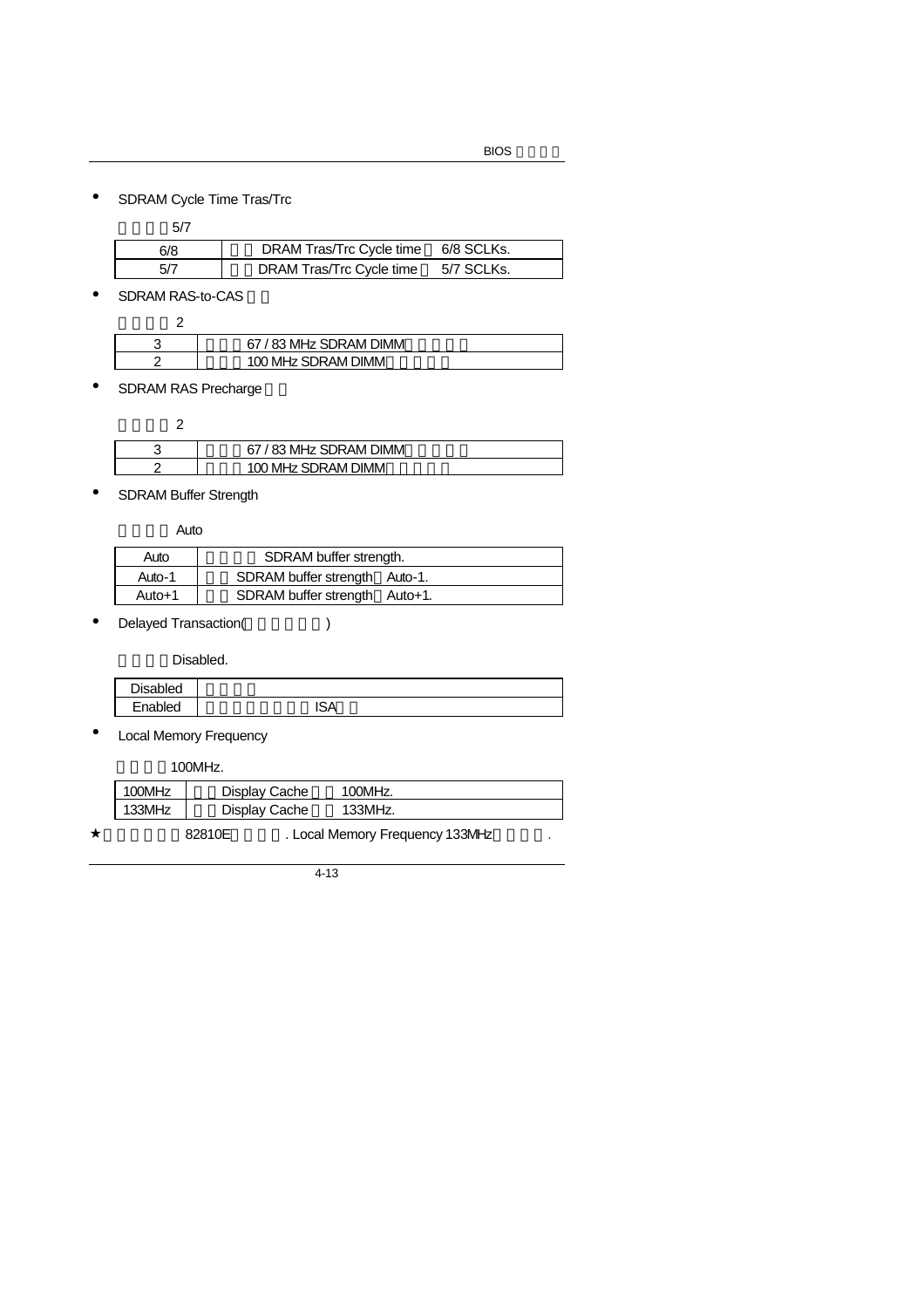• Initialize Display Cache

Enabled.

| <b>Disabled</b> | Initialize Display Cache.   |  |
|-----------------|-----------------------------|--|
| Enabled         | Initialize Display Cache. ( |  |

• Display Cache Timing

Auto.

| Fast     | Display Cache Timing        | Fast |
|----------|-----------------------------|------|
| l Normal | Display Cache Timing Normal |      |
| Auto     | Display Cache Timing        | Auto |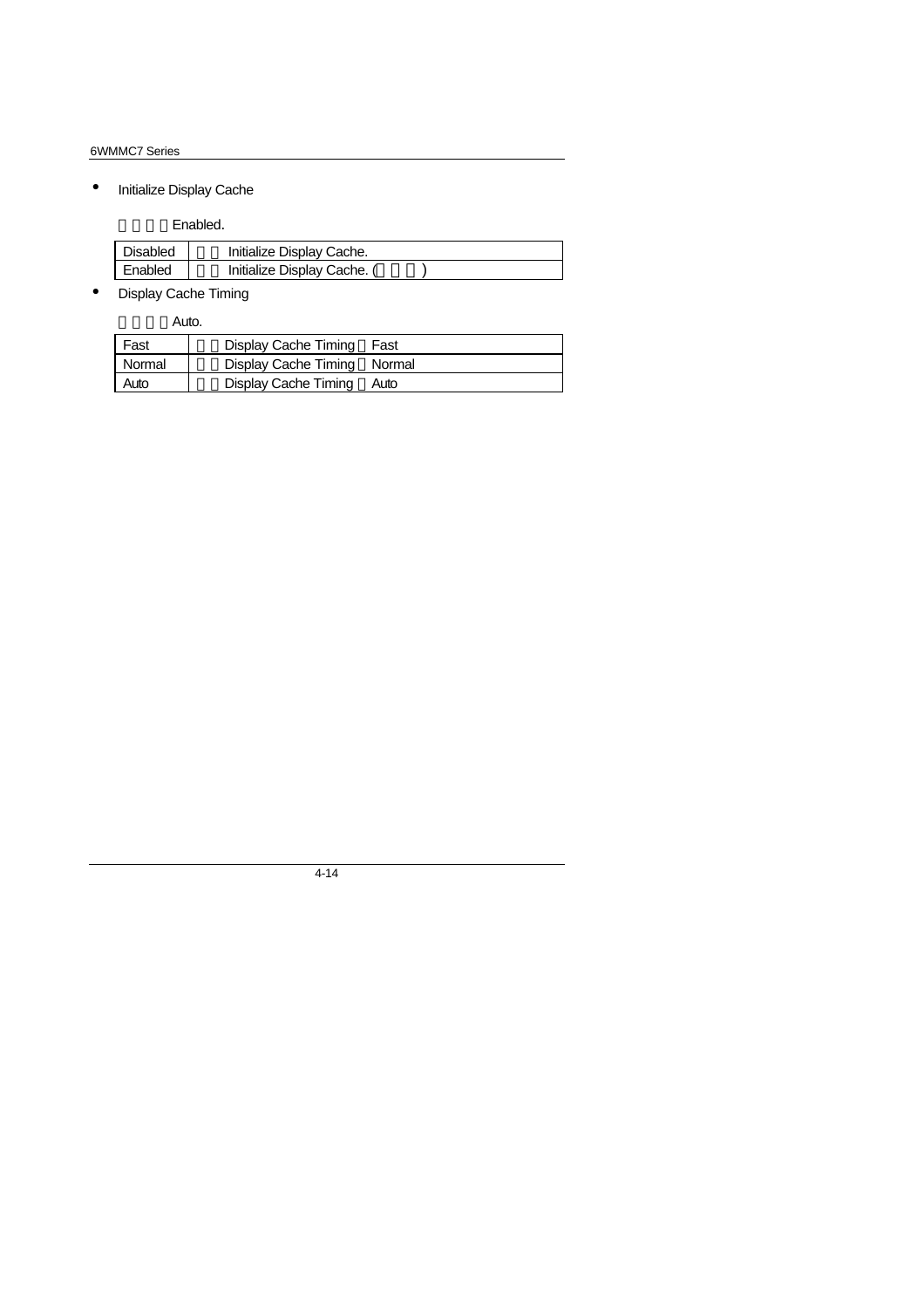**4.8.** 整合週邊設定

| CMOS Setup Utility-Copyright( C) 1984-1999 Award Software<br><b>Integrated Peripherals</b>                                                |                 |                          |  |
|-------------------------------------------------------------------------------------------------------------------------------------------|-----------------|--------------------------|--|
| On-Chip Primary PCI IDE                                                                                                                   | Enabled         | Item Help                |  |
| On-Chip Secondary PCI IDE                                                                                                                 | Enabled         |                          |  |
| <b>IDE Primary Master PIO</b>                                                                                                             | Auto            | Menu Level $\rightarrow$ |  |
| <b>IDE Primary Slave PIO</b>                                                                                                              | Auto            |                          |  |
| <b>IDE Secondary Master PIO</b>                                                                                                           | Auto            |                          |  |
| <b>IDE Secondary Slave PIO</b>                                                                                                            | Auto            |                          |  |
| <b>IDE Primary Master UDMA</b>                                                                                                            | Auto            |                          |  |
| <b>IDE Primary Slave UDMA</b>                                                                                                             | Auto            |                          |  |
| <b>IDE Secondary Master UDMA</b>                                                                                                          | Auto            |                          |  |
| <b>IDE Secondary Slave UDMA</b>                                                                                                           | Auto            |                          |  |
| <b>USB Controller</b>                                                                                                                     | Enabled         |                          |  |
| <b>USB Keyboard Support</b>                                                                                                               | Disabled        |                          |  |
| Init Display First                                                                                                                        | <b>PCI Slot</b> |                          |  |
| AC97 Audio                                                                                                                                | Auto            |                          |  |
| AC97 Modem                                                                                                                                | Auto            |                          |  |
| <b>IDE HDD Block Mode</b>                                                                                                                 | Enabled         |                          |  |
| <b>Onboard FDC Controller</b>                                                                                                             | Enabled         |                          |  |
| <b>Onboard Serial Port 1</b>                                                                                                              | Auto            |                          |  |
| <b>Onboard Serial Port 2</b>                                                                                                              | Auto            |                          |  |
| UART Mode Select                                                                                                                          | Normal          |                          |  |
| *RxD, TxD Active                                                                                                                          | Hi,Lo           |                          |  |
| *IR Transmittiion delay                                                                                                                   | Enabled         |                          |  |
| <b>Onboard Parallel Port</b>                                                                                                              | 378/IRQ7        |                          |  |
| Parallel Port Mode                                                                                                                        | <b>SPP</b>      |                          |  |
| *EPP Mode Select                                                                                                                          | <b>FPP1.7</b>   |                          |  |
| <b>Game Port Address</b>                                                                                                                  | 201             |                          |  |
| Midi Port Address                                                                                                                         | 330             |                          |  |
| Midi Port IRQ                                                                                                                             | 10              |                          |  |
|                                                                                                                                           |                 |                          |  |
| Î↓→ ←Move Enter:Select +/-/PU/PD:Value F10:Save ESC:Exit F1:General Help<br>F5:Previous Values F6:Fail-SafeDefaults F7:Optimized Defaults |                 |                          |  |

4.5: Integrated Peripherals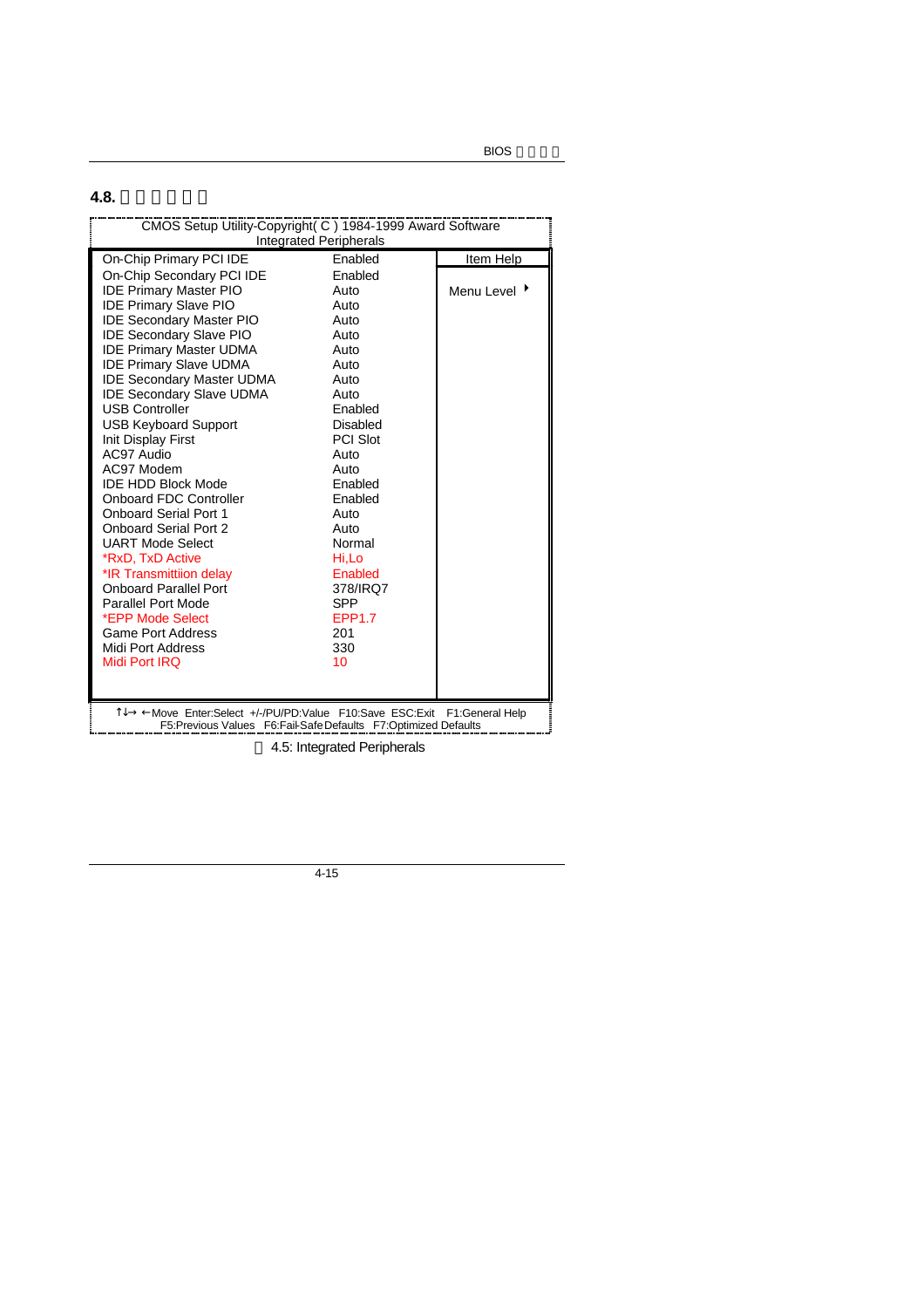| On-Chip Primary IDE                                   |             |                       |                      |             | channel PCI IDE |  |
|-------------------------------------------------------|-------------|-----------------------|----------------------|-------------|-----------------|--|
|                                                       | Enabled.    |                       |                      |             |                 |  |
| Enabled                                               |             |                       | channel IDE          |             |                 |  |
| <b>Disabled</b>                                       |             |                       |                      |             |                 |  |
| On-Chip Secondary IDE                                 |             |                       |                      |             | channel IDE     |  |
|                                                       |             | Secondary IDE         |                      |             |                 |  |
|                                                       | Enabled.    |                       |                      |             |                 |  |
| Enabled                                               |             |                       | channel              | PCI IDE     |                 |  |
| <b>Disabled</b>                                       |             |                       |                      |             |                 |  |
| IDE Primary Master PIO (for onboard IDE 1st channel). |             |                       |                      |             |                 |  |
| <b>IDE</b>                                            |             | <b>Primary Master</b> |                      | Master PIO  |                 |  |
|                                                       | 0/1/2/3/4   |                       |                      | <b>IDE</b>  |                 |  |
| <b>BIOS</b>                                           |             |                       | Auto                 | <b>BIOS</b> |                 |  |
| Auto.                                                 |             |                       |                      |             |                 |  |
| Auto                                                  | <b>BIOS</b> | <b>IDE</b>            |                      |             |                 |  |
| Mode $0 - 4$                                          |             |                       |                      | 4<br>0      |                 |  |
| <b>IDE Primary Slave PIO (</b>                        |             |                       | IDE Slave PIO Mode). |             |                 |  |
| Auto.                                                 |             |                       |                      |             |                 |  |

| Auto    | <b>BIOS</b> | ∩г |  |
|---------|-------------|----|--|
| Mode0~4 |             |    |  |
|         |             |    |  |

• IDE Secondary Master PIO ( IDE Master PIO Mode).

Auto.

| Auto         | פחי<br>ںر | - -<br>பபட<br>$\overline{\phantom{0}}$ |   |  |
|--------------|-----------|----------------------------------------|---|--|
| $A = 0$<br>M |           |                                        | ີ |  |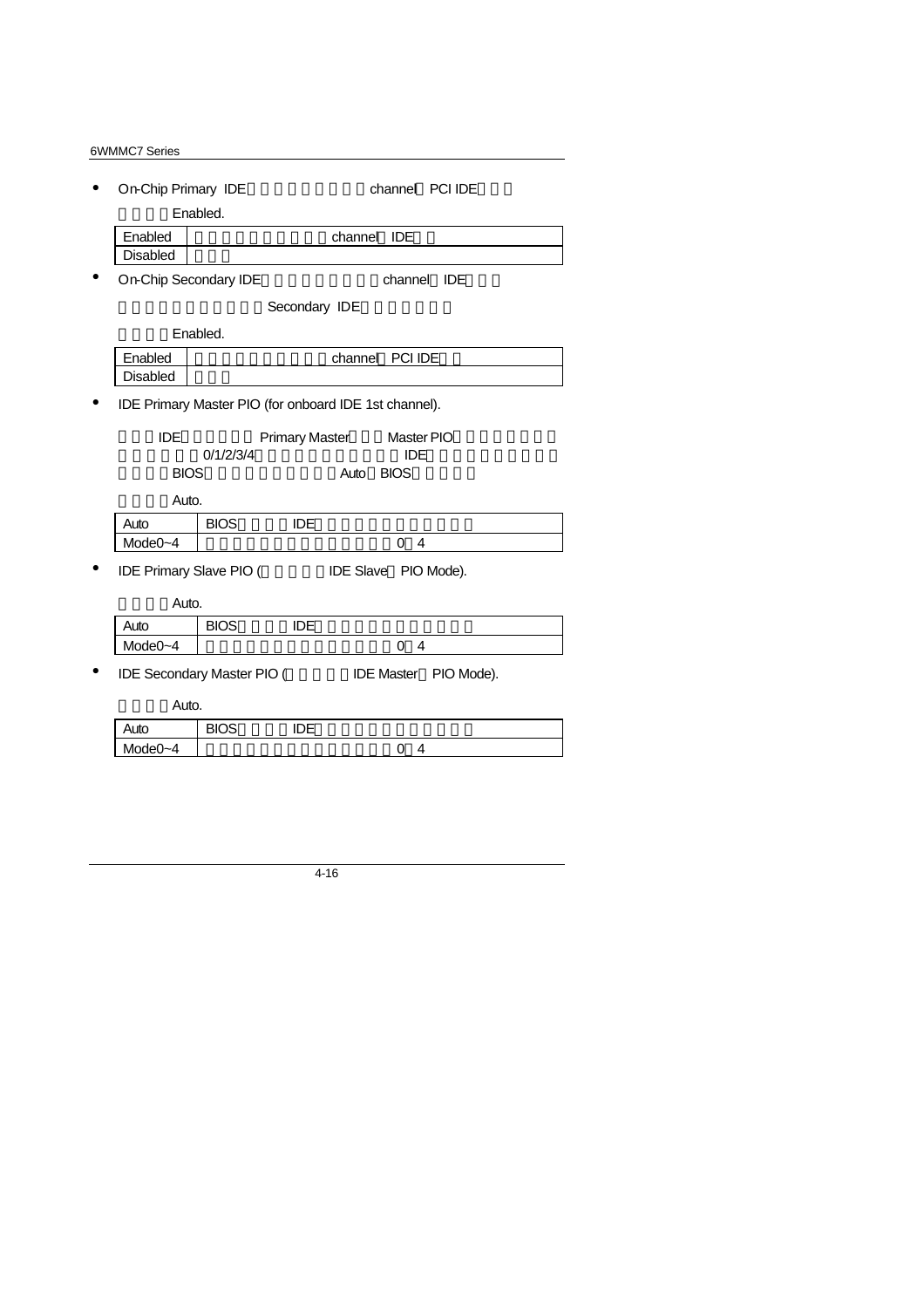• IDE Secondary Slave PIO ( IDE Slave PIO Mode).

| Auto.   |             |                |  |
|---------|-------------|----------------|--|
| Auto    | <b>BIOS</b> | <b>IDE HDD</b> |  |
| Mode0~4 |             |                |  |

• IDE Primary Master UDMA.

| IDE                 |             | <b>Primary Master</b> | Ultra DMA |  |
|---------------------|-------------|-----------------------|-----------|--|
| <b>BIOS</b><br>Auto |             | Ultra DMA             |           |  |
| Auto.               |             |                       |           |  |
| Auto                | <b>BIOS</b> | <b>IDE</b>            | Ultra DMA |  |
| <b>Disabled</b>     |             | Ultra DMA             |           |  |

• IDE Primary Slave UDMA (Primary Slave Whitra DMA)

Auto.

| Auto            | IOS<br>RК |           | Ultra DMA |
|-----------------|-----------|-----------|-----------|
| <b>Disabled</b> |           | Jltra DMA |           |

• IDE Secondary Master UDMA (Secondary Master Whitra DMA)

Auto.

| Auto            | RIOS. |           | Ultra DMA |  |
|-----------------|-------|-----------|-----------|--|
| <b>Disabled</b> |       | Ultra DMA |           |  |

• IDE Secondary Slave UDMA (Secondary Slave Ultra DMA)

Auto.

| .               |             |           |           |  |
|-----------------|-------------|-----------|-----------|--|
| Auto            | <b>BIOS</b> | חו        | Ultra DMA |  |
| <b>Disabled</b> |             | Ultra DMA |           |  |

• USB Controller

Enabled.

| Enabled  | JSB Controller        |  |
|----------|-----------------------|--|
| Disabled | <b>JSB Controller</b> |  |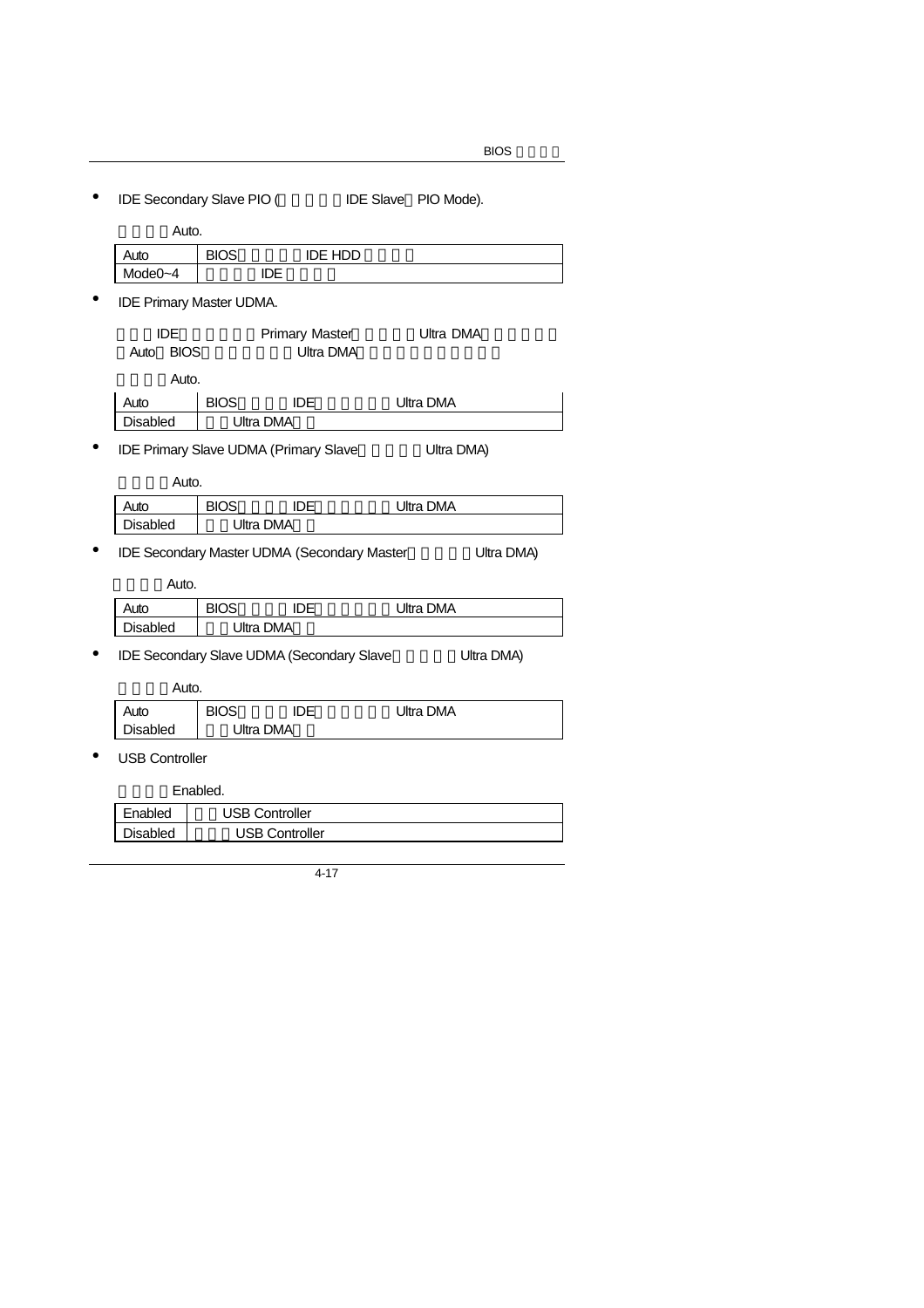## • USB Keyboard Support USB

Disabled.

| Enabled         | $\cdot$ CD $\cdot$<br>םכ |  |
|-----------------|--------------------------|--|
| <b>Disabled</b> | חחו<br>םכ                |  |
|                 |                          |  |

• Init Display Firat (Super

| PCI Slot        |            |  |
|-----------------|------------|--|
| <b>AGP</b>      | AGP        |  |
| <b>PCI Slot</b> | ימח<br>ັບເ |  |

• AC'97 Audio

| Auto.           |                       |
|-----------------|-----------------------|
| Enabled         | AC' 97 Audio.         |
| <b>Disabled</b> | AC' 97 Audio.         |
| Auto            | AC' 97 Audio<br>Auto. |

• AC'97 Modem

| Auto.    |                       |
|----------|-----------------------|
| Enabled  | AC' 97 Modem.         |
| Disabled | AC' 97 Modem.         |
| Auto     | AC' 97 Modem<br>Auto. |

 $\bullet$  IDE HDD Block Mode IDE

是否要使用IDE硬碟的區塊傳輸模式。基本上目前的硬碟均支援此功能(約

120MB

Enabled.

| Enabled  | <b>IDE HDD Block Mode</b> |  |
|----------|---------------------------|--|
| Disabled |                           |  |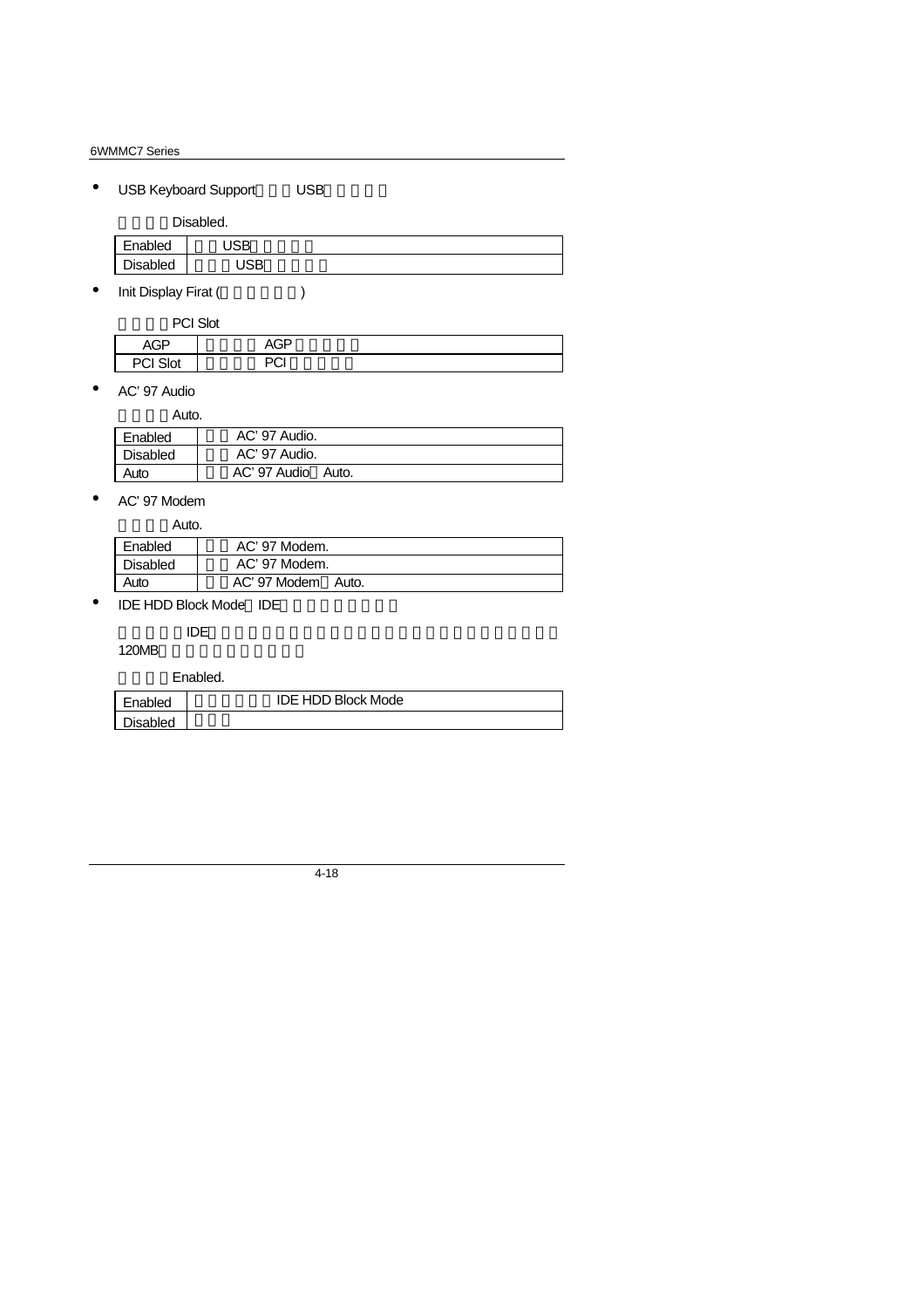• Onboard FDC Controller

Enabled.

|          | --------- |
|----------|-----------|
| Enabled  |           |
| Disabled |           |
|          |           |

• Onboard Serial Port 1 1

預設值:Auto Auto BIOS 3F8/IRQ4 | A COM 1 3F8 2F8/IRQ3 | A COM 2 2F8 3E8/IRQ4 | A COM 3 3E8

2E8/IRQ3 A COM 4 2E8 Disabled A

• Onboard Serial Port 2(00)

Auto

| Auto            | <b>BIOS</b> |   |                  |                 |  |
|-----------------|-------------|---|------------------|-----------------|--|
| 3F8/IRQ4        |             | А | COM 1            | 3F <sub>8</sub> |  |
| 2F8/IRQ3        |             | А | COM 2            | 2F <sub>8</sub> |  |
| 3E8/IRQ4        |             | А | COM 3            | 3E8             |  |
| 2E8/IRQ3        |             |   | COM <sub>4</sub> | 2E8             |  |
| <b>Disabled</b> |             | в |                  |                 |  |
|                 |             |   |                  |                 |  |

• UART Mode Select (
Windown I/O IR)

Normal

| ASKIR  | I/O | ASKIR.  |
|--------|-----|---------|
| !r∩A   | חוו | IrDA.   |
| Normal | I/O | Normal. |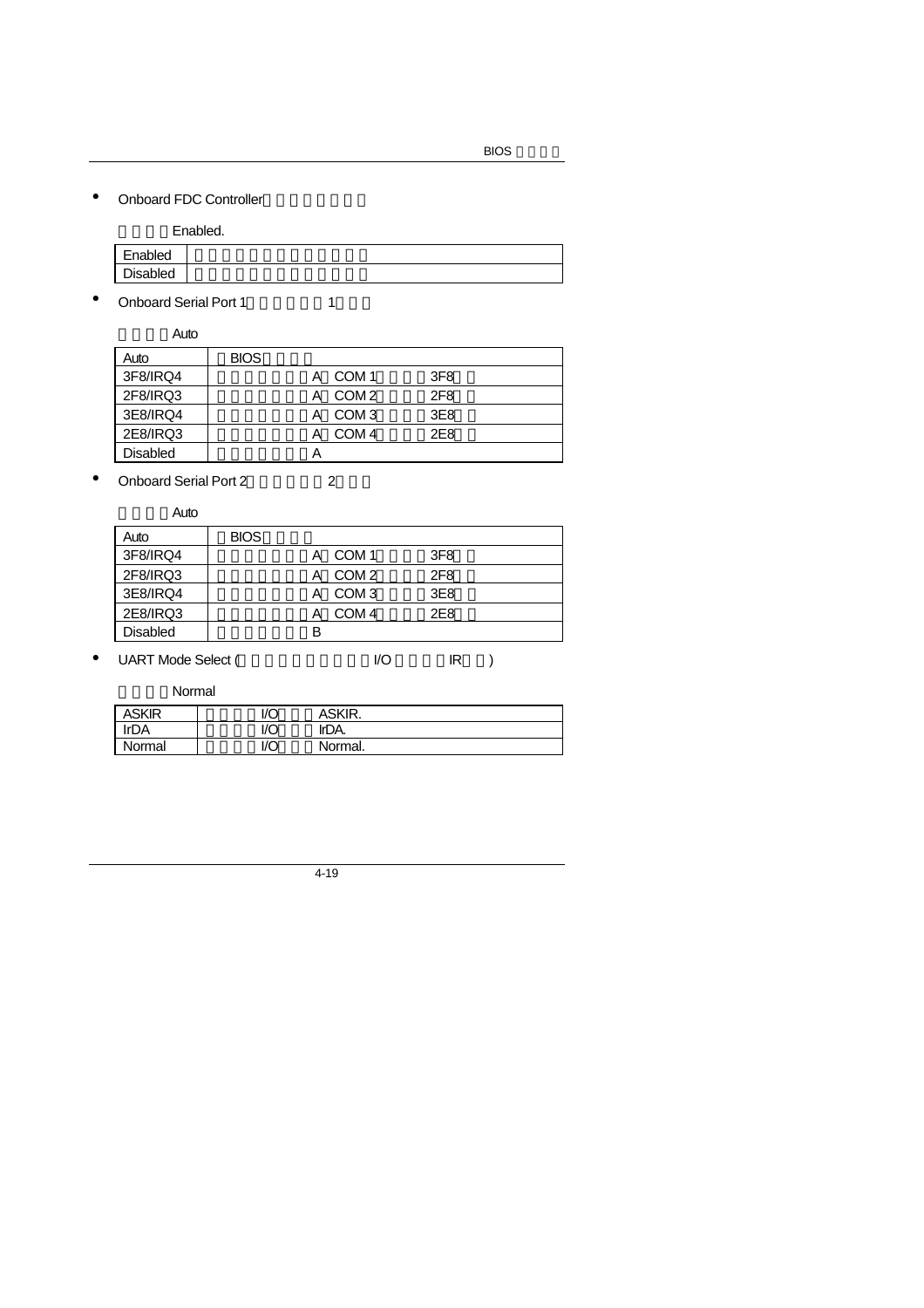• Rxd.Txd Active

Hi,Lo

| Hi,Hi | <b>RxD</b> | Hi. TxD | Hi |  |
|-------|------------|---------|----|--|
| Hi,Lo | <b>RxD</b> | Hi. TxD | Lo |  |
| Lo.Hi | <b>RxD</b> | Lo, TxD | Hi |  |
| Lo,Hi | <b>RxD</b> | Lo, TxD | LO |  |

• IR Transmittiion delay

Enabled.

| Enabled  | IR Transmittiion delay Enabled  |
|----------|---------------------------------|
| Disabled | IR Transmittiion delay Disabled |

• Onboard Parallel port(
(a)

預設值:378/IRQ7.

| 378/IRQ7        | 378 / IRQ7 |
|-----------------|------------|
| 278/IRQ5        | 278 / IRQ5 |
| 3BC/IRQ7        | 3BC / IRQ7 |
| <b>Disabled</b> |            |

• Parallel Port Mode

SPP.

| SPP     |                                |
|---------|--------------------------------|
| FPP     | EPP Enhanced Parallel Port     |
| ECP     | ECP Extended Capabilities Port |
| ECP+EPP | FPP FCP                        |

• EPP Mode Seclect

EPP 1.7

| ⊢ UD ∘<br>ີ | .ט |  |
|-------------|----|--|
| י טט∟<br>.  |    |  |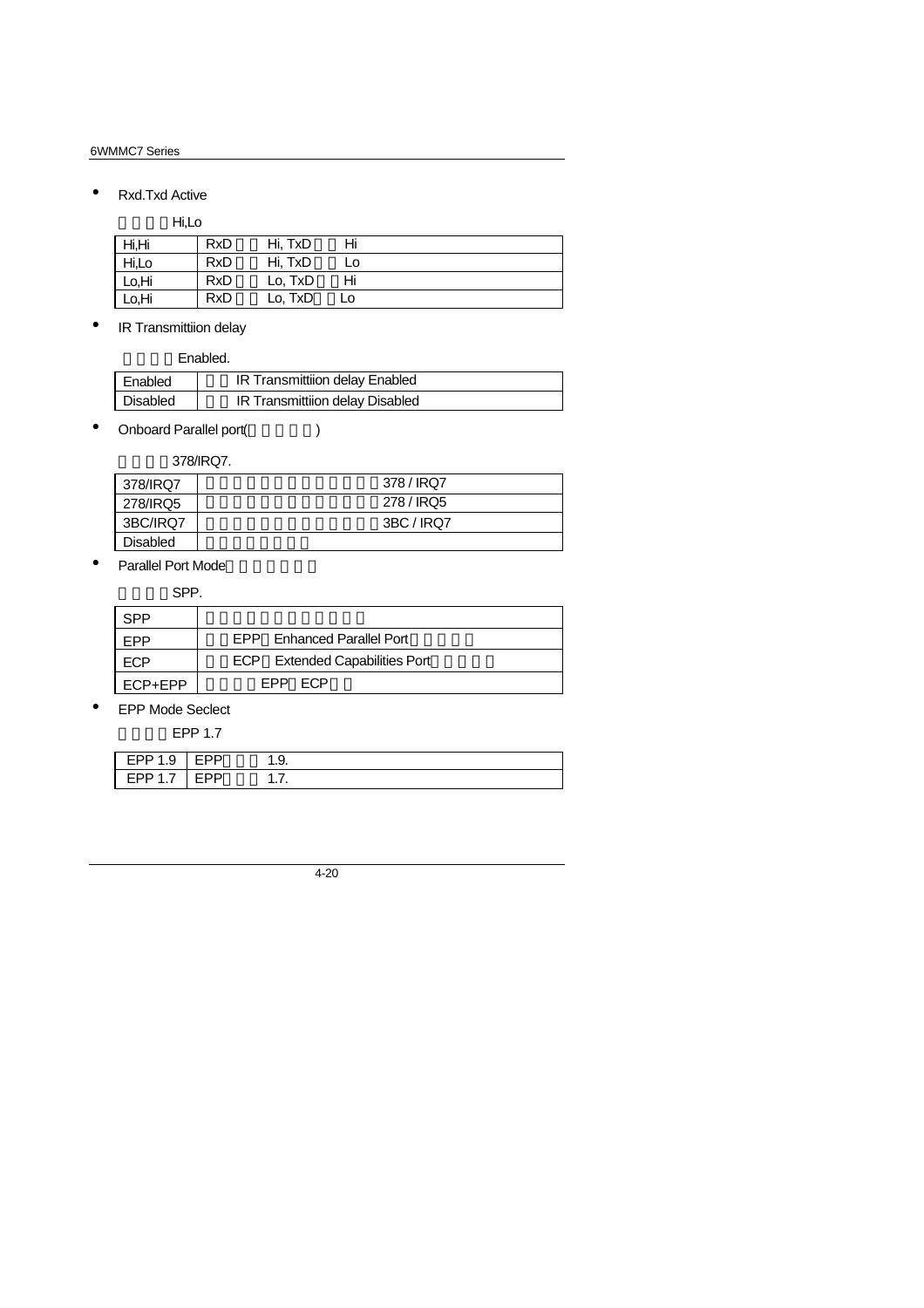## • Game Port Address

預設值:201.

| <b>Disabled</b> | On Board IDE      |       |
|-----------------|-------------------|-------|
| -201            | onboard game port | -201. |
| 209             | onboard game port | 209.  |

• Midi Port Address

預設值:330.

| Disabled | Disabled On Board Midi Port. |      |  |  |
|----------|------------------------------|------|--|--|
| 300      | On Board Midi Port           | 300. |  |  |
| 330      | On Board Midi Port           | 330. |  |  |

• Midi Port IRQ

預設值:10

|   | Midi Port IRQ |  |
|---|---------------|--|
| ◡ | Midi Port IRQ |  |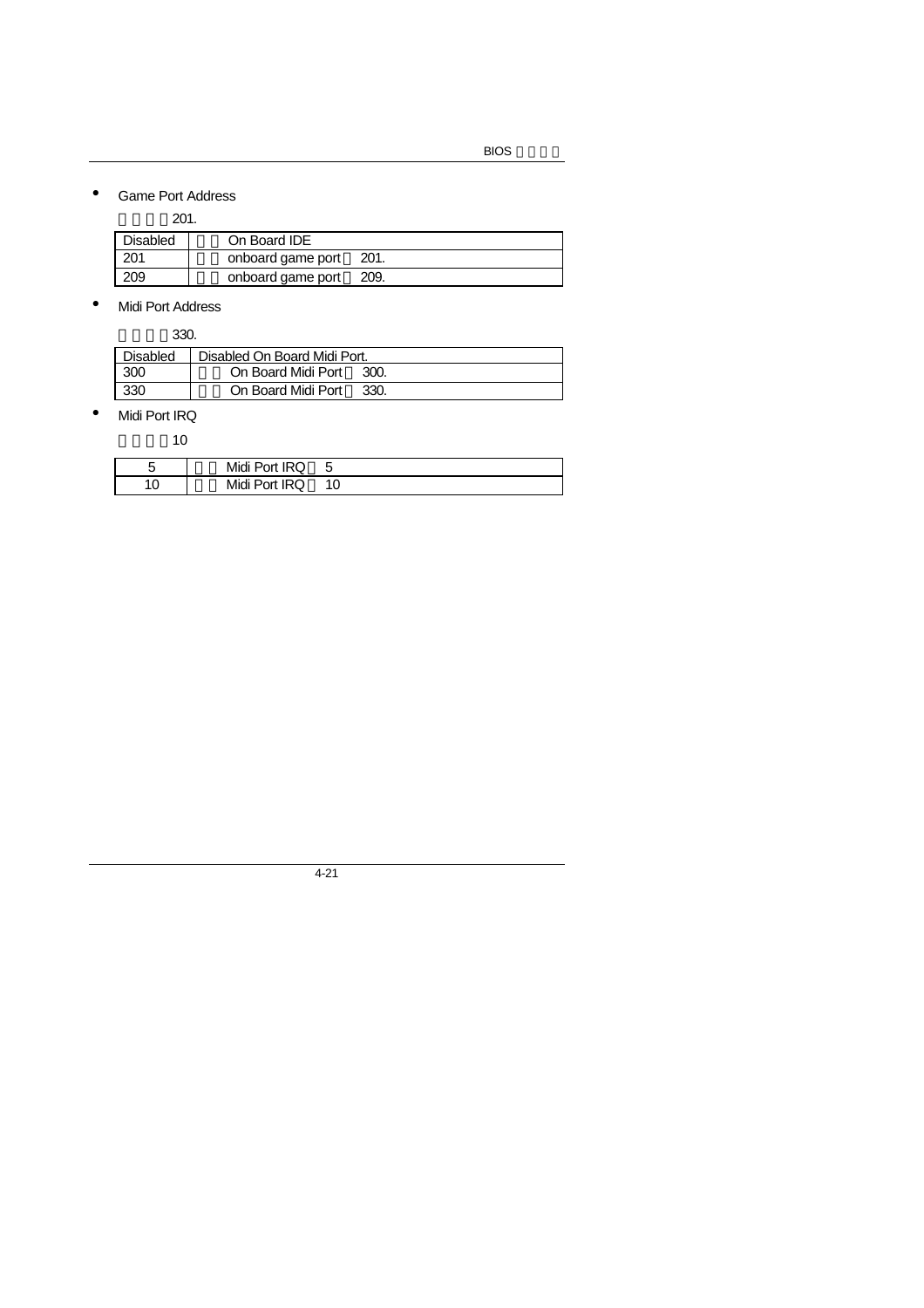# **4.9.** 省電功能設定

| CMOS Setup Utility-Copyright( C) 1984-1999 Award Software<br><b>Power Management Setup</b>                                                                                                                                                                                                                                                                                                                                                                                                                |                                                                                                                                                                                                                                                                                    |                           |  |  |
|-----------------------------------------------------------------------------------------------------------------------------------------------------------------------------------------------------------------------------------------------------------------------------------------------------------------------------------------------------------------------------------------------------------------------------------------------------------------------------------------------------------|------------------------------------------------------------------------------------------------------------------------------------------------------------------------------------------------------------------------------------------------------------------------------------|---------------------------|--|--|
| Video Off Method                                                                                                                                                                                                                                                                                                                                                                                                                                                                                          | <b>DPMS</b>                                                                                                                                                                                                                                                                        |                           |  |  |
| Video Off In Suspend<br>Suspend Type<br><b>MODEM Use IRO</b><br>Suspend Mode<br><b>HDD Power Down</b><br>Soft-Off by PWR-BTTN<br>Power LED in Suspend<br><b>AC BACK Function</b><br>Wake-Up by PCI card<br>ModemRingOn/WakeOnLan<br>FAN Off In Suspend<br>CPU Thermal-Throttling<br>Resume by Alarm<br>* Date(of Month) Alarm<br>* Time(hh:mm:ss) Alarm<br>** Reload Global Timer Events **<br>Primary IDE 0<br>Primary IDE 1<br>Secondary IDE 0<br>Secondary IDE 1<br>FDC.COM.LPT Port<br>PCI PIRQIA-D1# | Yes<br><b>Stop Grant</b><br>4<br><b>Disabled</b><br>Disabled<br>Instant-off<br><b>Blinking</b><br>Memory<br>Enabled<br>Enabled<br>Enabled<br>50%<br>Disabled<br>0<br>$\Omega$<br>$\Omega$<br>0<br>Disabled<br>Disabled<br><b>Disabled</b><br>Disabled<br><b>Fnabled</b><br>Enabled | Item Help<br>Menu Level ▶ |  |  |
| T↓→ ←Move Enter:Select +/-/PU/PD:Value F10:Save ESC:Exit<br>F1:General Help<br>F5: Previous Values F6: Fail-Safe Defaults F7: Optimized Defaults                                                                                                                                                                                                                                                                                                                                                          |                                                                                                                                                                                                                                                                                    |                           |  |  |

4.6: Power Management Setup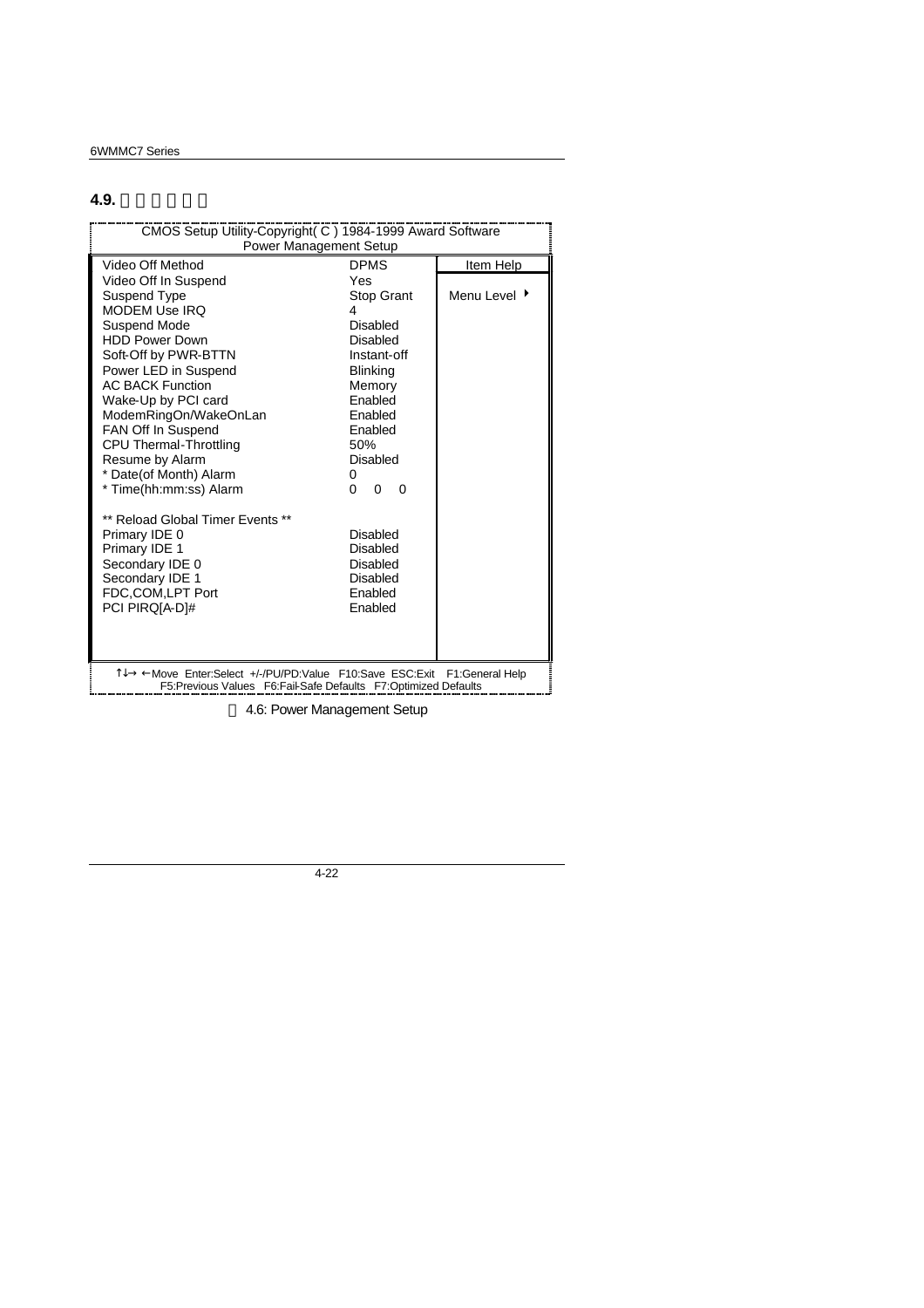• Video Off Method

DPMS

#### $\mathsf{BIOS}$

| V/H SYNC + Blank    | <b>BIOS</b> |             |
|---------------------|-------------|-------------|
|                     | Monitor     |             |
| <b>Blank Screen</b> |             | <b>BIOS</b> |
| <b>DPMS</b>         | <b>BIOS</b> | <b>DPMS</b> |

• Video Off In Suspend

|     | Yes |
|-----|-----|
| No  |     |
| Yes |     |
|     |     |

• Suspend Type

 $\mathsf{l}$ 

Stop Grant.

| ________      |                          |                   |
|---------------|--------------------------|-------------------|
| Stop Grant    | Suspend type stop grant. |                   |
| PwrOn Suspend | Suspend type             | Power on suspend. |
|               |                          |                   |

• MODEM Use IRQ

預設值:4.

| <b>NA</b> | <b>MODEM</b><br>IRQ.        |
|-----------|-----------------------------|
| 3         | <b>MODEM Use IRQ</b><br>3.  |
|           | MODEM Use IRQ               |
| 5         | <b>MODEM Use IRQ</b><br>5.  |
|           | MODEM Use IRQ               |
| 9         | <b>MODEM Use IRQ</b><br>9.  |
| 10        | <b>MODEM Use IRQ</b><br>10. |
| 11        | <b>MODEM Use IRQ</b><br>11  |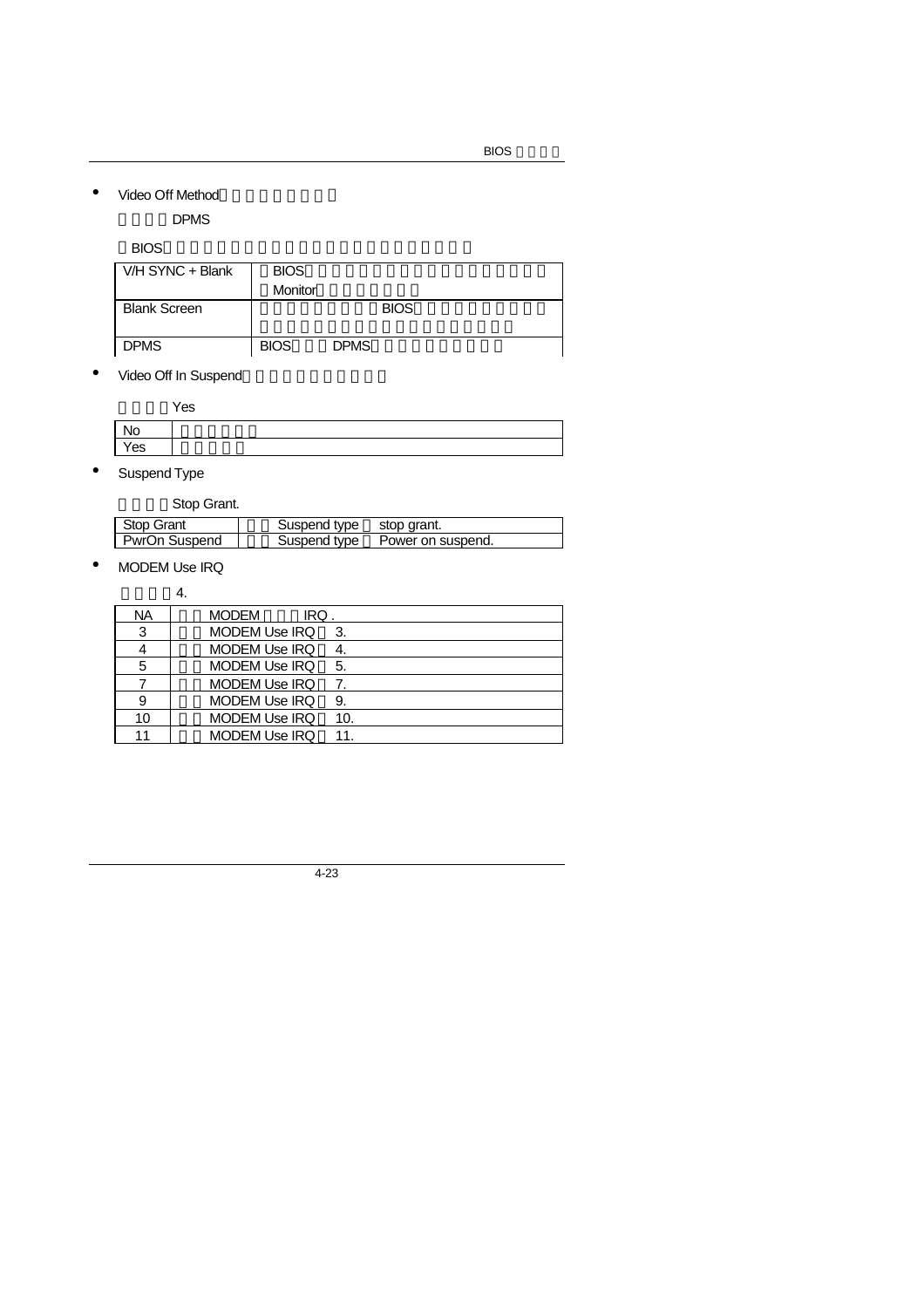• Suspend Mode

| PC.  | Suspend           | <b>CPU</b> |
|------|-------------------|------------|
| 0Mhz | CPU FAN Video off |            |

Disable.

| <b>Disabled</b> | Suspend Mode |  |
|-----------------|--------------|--|
| $min - 1$ Hour  |              |  |

• HDD Power Down

|              | Disable. |
|--------------|----------|
| Disable      |          |
| $1-15$ mins. | 15       |

• Soft-off by PWR-BTTN

Instant-Off.

| Instant-off        | Soft-off |  |
|--------------------|----------|--|
| Delay 4 \$<br>Sec. | Soft-off |  |
|                    |          |  |

• Power LED in Suspend

**BLINKING** 

| <b>BLINKING</b> |  |  |  |
|-----------------|--|--|--|
| OΝ              |  |  |  |
| OFF/DUAL        |  |  |  |

 $\bullet$  AC Back Function

**Memory** 

| Memory   |                 |
|----------|-----------------|
| Full-On  |                 |
| Soft-Off | Soft PWR button |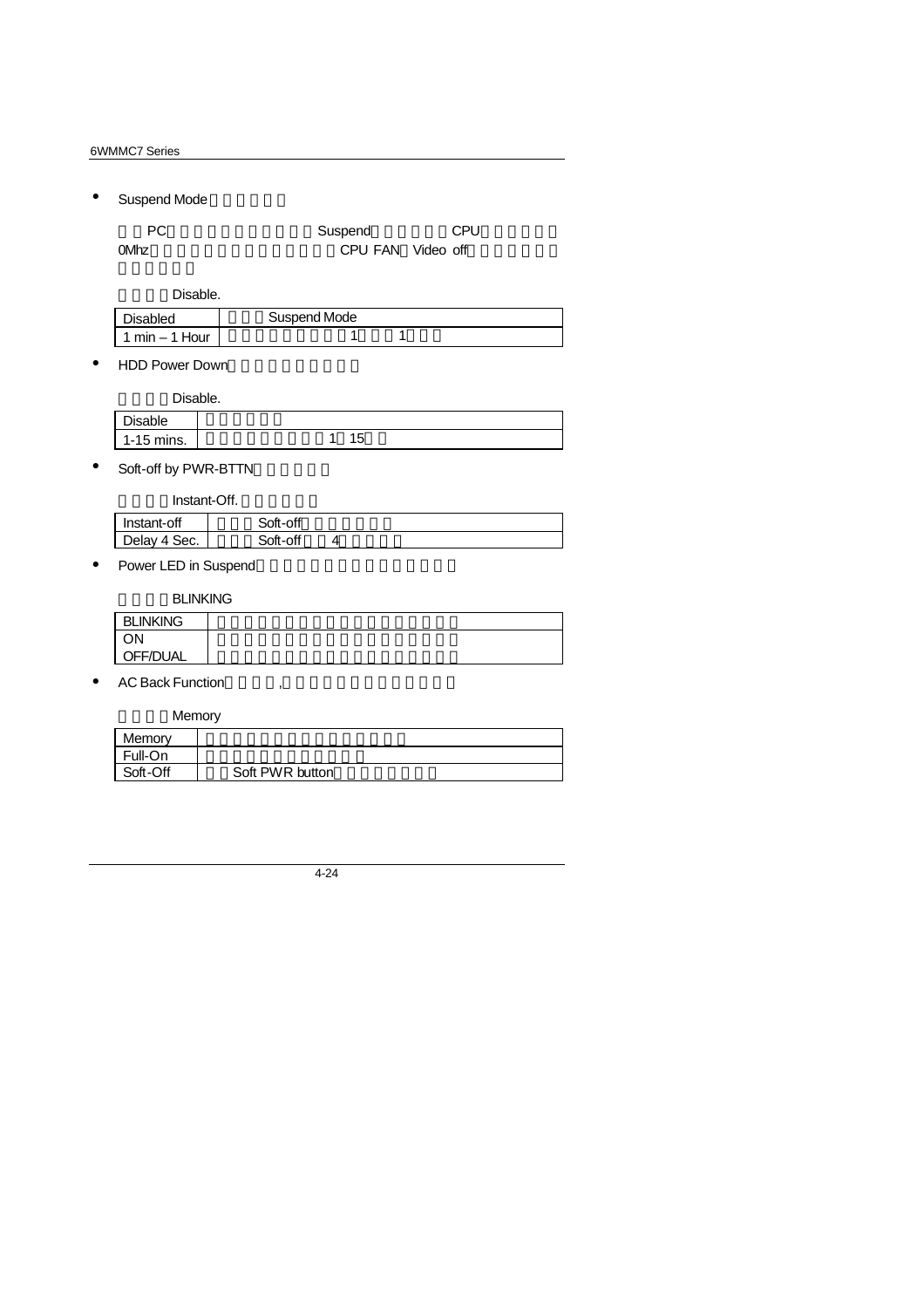• Wake-Up by PCI card

|                 | Enabled. |  |  |  |
|-----------------|----------|--|--|--|
| <b>Disabled</b> |          |  |  |  |
| Enabled         | PCI      |  |  |  |
|                 |          |  |  |  |

• ModemRingOn/WakeOnLan (
<br>
(
)

Enabled.

| Disabled |  |
|----------|--|
| Enabled  |  |

• FAN Off In Suspend(Text) CPU

Enabled

| Disable |        |  |
|---------|--------|--|
|         |        |  |
|         | Enable |  |

**•** CPU Thermal-Throttling

#### 預設值:50%.

| 87.5% | Monitor CPU Temp. will cause system slow down CPU  |
|-------|----------------------------------------------------|
|       | Duty Cycle to 87.5%.                               |
| 75.0% | Monitor CPU Temp. will cause system slow down CPU  |
|       | Duty Cycle to 75.0%.                               |
| 62.5% | Monitor CPU Temp. will cause system slow down CPU  |
|       | Duty Cycle to 62.5%.                               |
| 50.0% | Monitor CPU Temp. will cause system slow down CPU  |
|       | Duty Cycle to 50.0%.                               |
| 37.5% | Monitor CPU Tem p. will cause system slow down CPU |
|       | Duty Cycle to 37.5%.                               |
| 25.0% | Monitor CPU Temp. will cause system slow down CPU  |
|       | Duty Cycle to 25.0%.                               |
| 12.5% | Monitor CPU Temp. will cause system slow down CPU  |
|       | Duty Cycle to 12.5%.                               |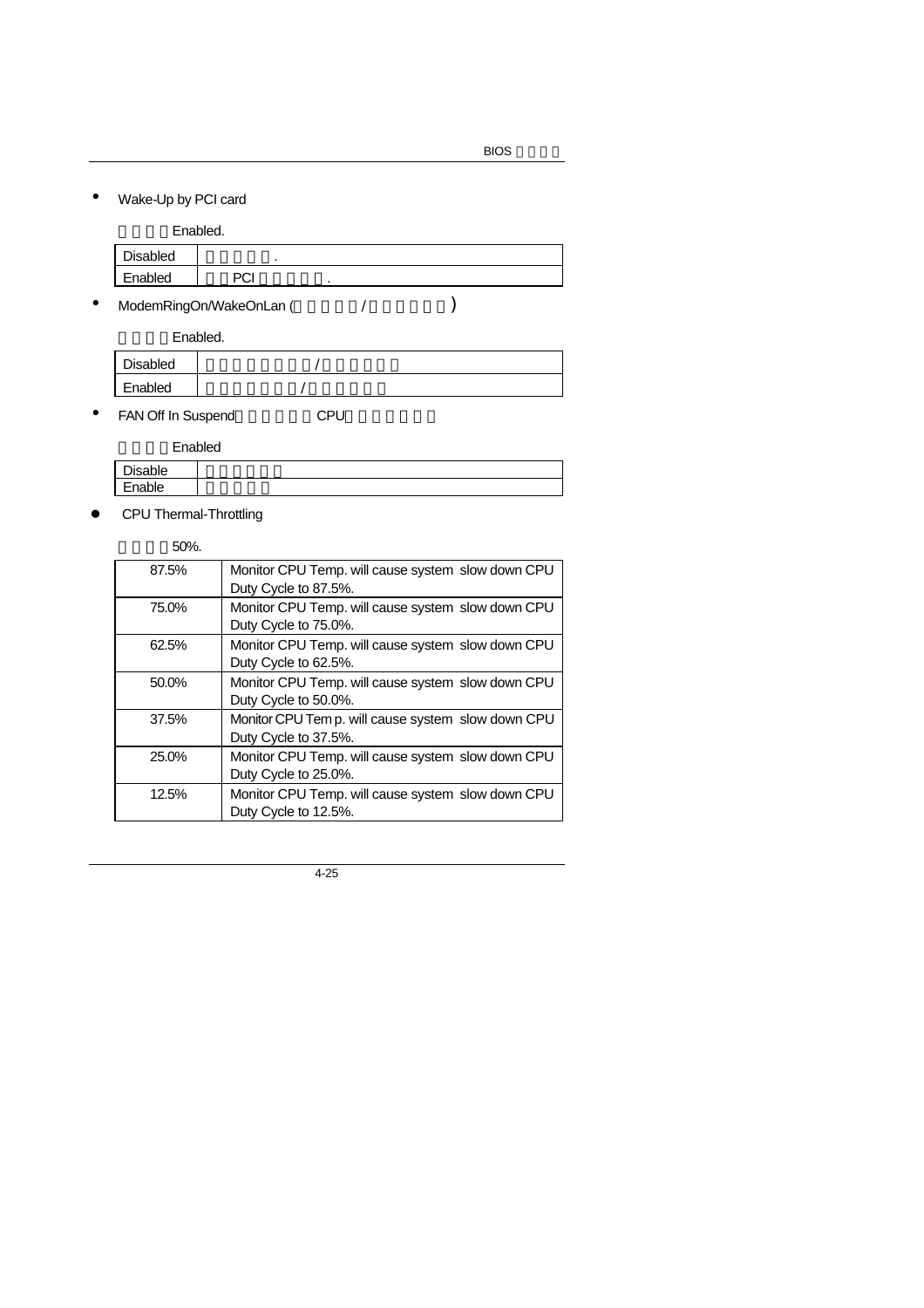• Resume by Alarm()

Disabled.

| Disabled |  |
|----------|--|
| Enabled  |  |
|          |  |

| Date ( of Month) Alarm :                           | $0 - 31$ |
|----------------------------------------------------|----------|
| Time ( hh: mm: ss) Alarm : $ (0-23):(0-59):(0-59)$ |          |
|                                                    |          |

• Primary IDE  $0/1$  IDE  $)$ 

若啟動定時開機,則可設定以下時間:

當主要IDE 0/1裝置有存取動作要求時,是否要取消目前的PC及該IDE的省

Disabled.

|          | .             |  |
|----------|---------------|--|
| Disabled |               |  |
| Enabled  | $\sim$<br>. . |  |
|          |               |  |

• Secondary IDE  $0/1($  IDE  $)$ 

Disabled.

| <b>Disabled</b> |         |  |
|-----------------|---------|--|
| Enabled         | nn<br>◡ |  |

•  $FDC, COM, LPT Port$ , ,

Enabled.

| Disabled |         |  |
|----------|---------|--|
| Enabled  | nr<br>◡ |  |
|          |         |  |

• PCI PIRQ[A-D] #

## Enabled

| Enabled  | PCI PIRQ[A-D] IRQ Active. |  |
|----------|---------------------------|--|
| Disabled | PCI PIRT[A-D] IRQ Active. |  |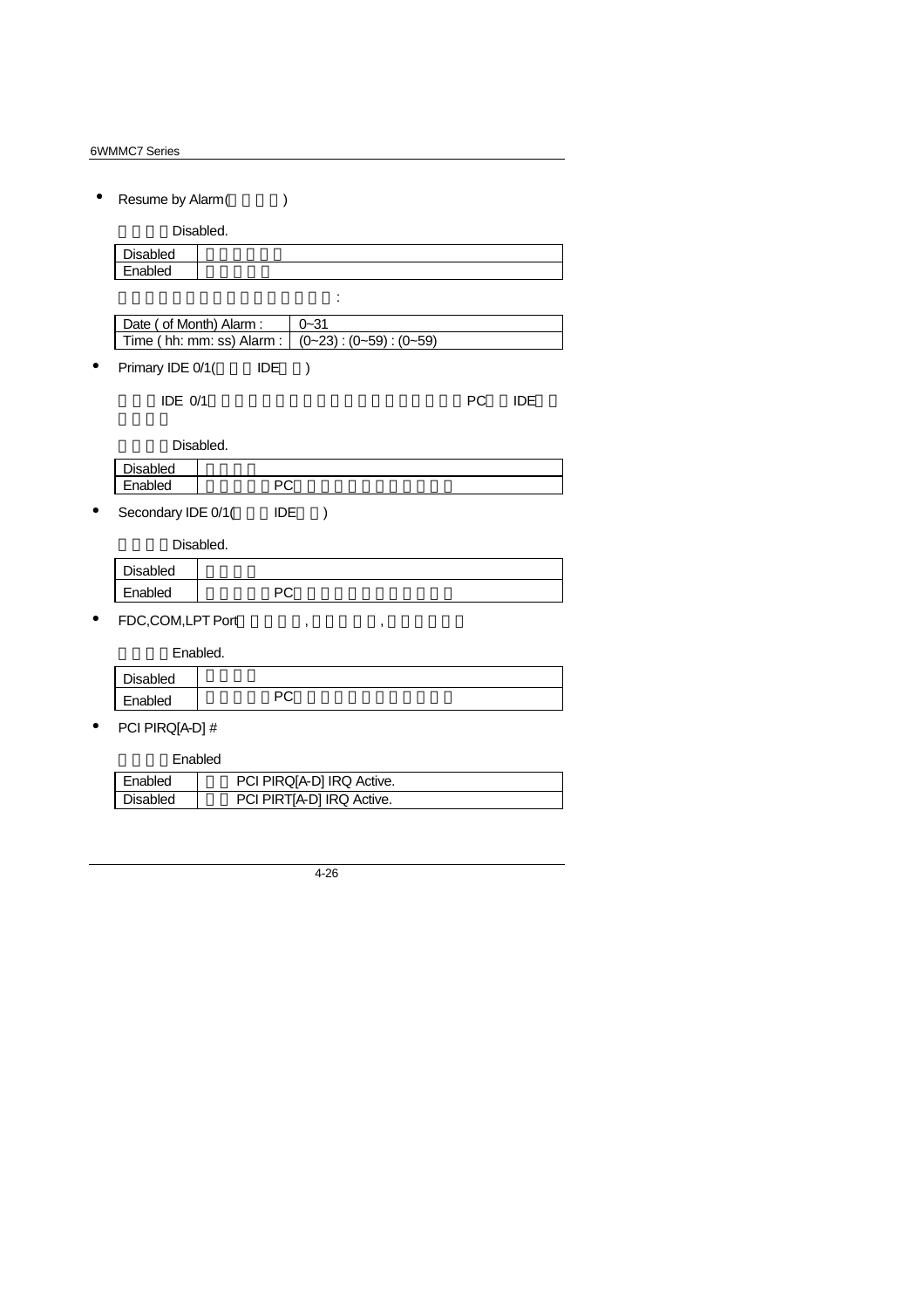## **4.10.** PCI

| CMOS Setup Utility-Copyright (C) 1984-1999 Award Software                                                                       | PnP/PCI Configurations                                              |                                                                                                                                                         |
|---------------------------------------------------------------------------------------------------------------------------------|---------------------------------------------------------------------|---------------------------------------------------------------------------------------------------------------------------------------------------------|
| <b>PNP OS Installed</b>                                                                                                         | N٥                                                                  | Item Help                                                                                                                                               |
| <b>Reset Configuration Data</b>                                                                                                 | Disabled                                                            | Menu Level $\rightarrow$                                                                                                                                |
| Resources Controlled By<br>* IRQ Resources<br>*DMA Resources<br>PCI/VGA Palette Snoop                                           | Auto (ESCD)<br><b>Press Enter</b><br><b>Press Enter</b><br>Disabled | Select Yes if you<br>Are using a Plug<br>And Play capable<br>Operating system<br>Select No if you<br>Need the BIOS to<br>Configure non-<br>Boot devices |
| T↓→ ←Move Enter:Select +/-/PU/PD:Value F10:Save ESC:Exit<br>F5: Previous Values  F6: Fail-Safe Defaults  F7: Optimized Defaults |                                                                     | F1:General Help                                                                                                                                         |

4.7: PCI Slot Configuration

• PNP OS Installed

|     |     | PnP |        |     | Windows 95 |  |
|-----|-----|-----|--------|-----|------------|--|
|     | No. |     |        |     |            |  |
| 'es |     |     | OS     | PnP |            |  |
| No  |     |     | MS-DOS |     |            |  |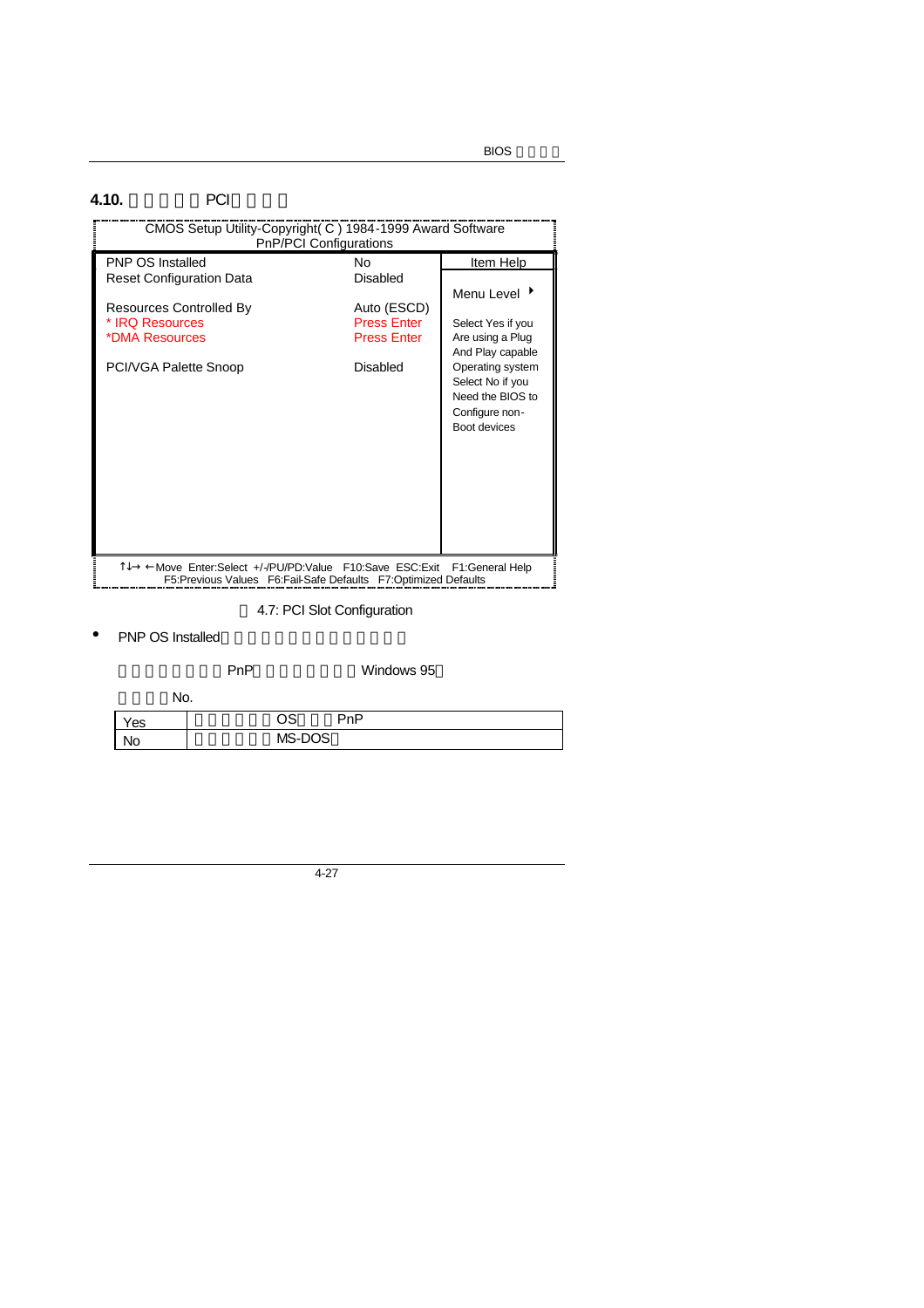• Reset Configuration Data

#### 指示BIOS將所有PnP等相關組態清除,以便寫入或恢復部份預設值。

Disabled.

| Disable | <b>Reset Configuration Data</b> |
|---------|---------------------------------|
| Both    | <b>Reset Configuration Data</b> |
| JМ      | DMI                             |
| scn     | FSCD                            |

• Resources Controlled by

Auto (ESCD)

| Manual | User can set the PnP resource (I/O Address, IRQ & DMA<br>channels) used by legacy ISA DEVICE. |
|--------|-----------------------------------------------------------------------------------------------|
| Auto   | BIOS automatically use these PnP rescuers.                                                    |

• IRQ (3,4,5,7,9,10,11,12,14,15), DMA(0,1,3,5,6,7) assigned to

IRQ/DMA

| IRO.        | PC.                            |     | COM 1(IRQ 4) COM 2(IRQ 3)     |
|-------------|--------------------------------|-----|-------------------------------|
|             | $LPT(IRQ 7)$ IDE(IRQ 14,15)    |     | IRQ 5/9/10/11 DMA 0.1.3.5.6.7 |
| <b>BIOS</b> | PnP                            | VGA |                               |
|             | "Legacy ISA" or "PCI/ISA PnP". |     |                               |

| Legacy ISA | Legacy ISA |  |
|------------|------------|--|

| Luguay ion i          | Luguuy<br>י ישו |
|-----------------------|-----------------|
| <b>CIASA F</b><br>PnP | <b>PnP</b>      |
|                       |                 |

• PCI/VGA Palette Snoop

**MPEG** Enabled

٦

Disabled

| Enabled         |  |
|-----------------|--|
| <b>Disabled</b> |  |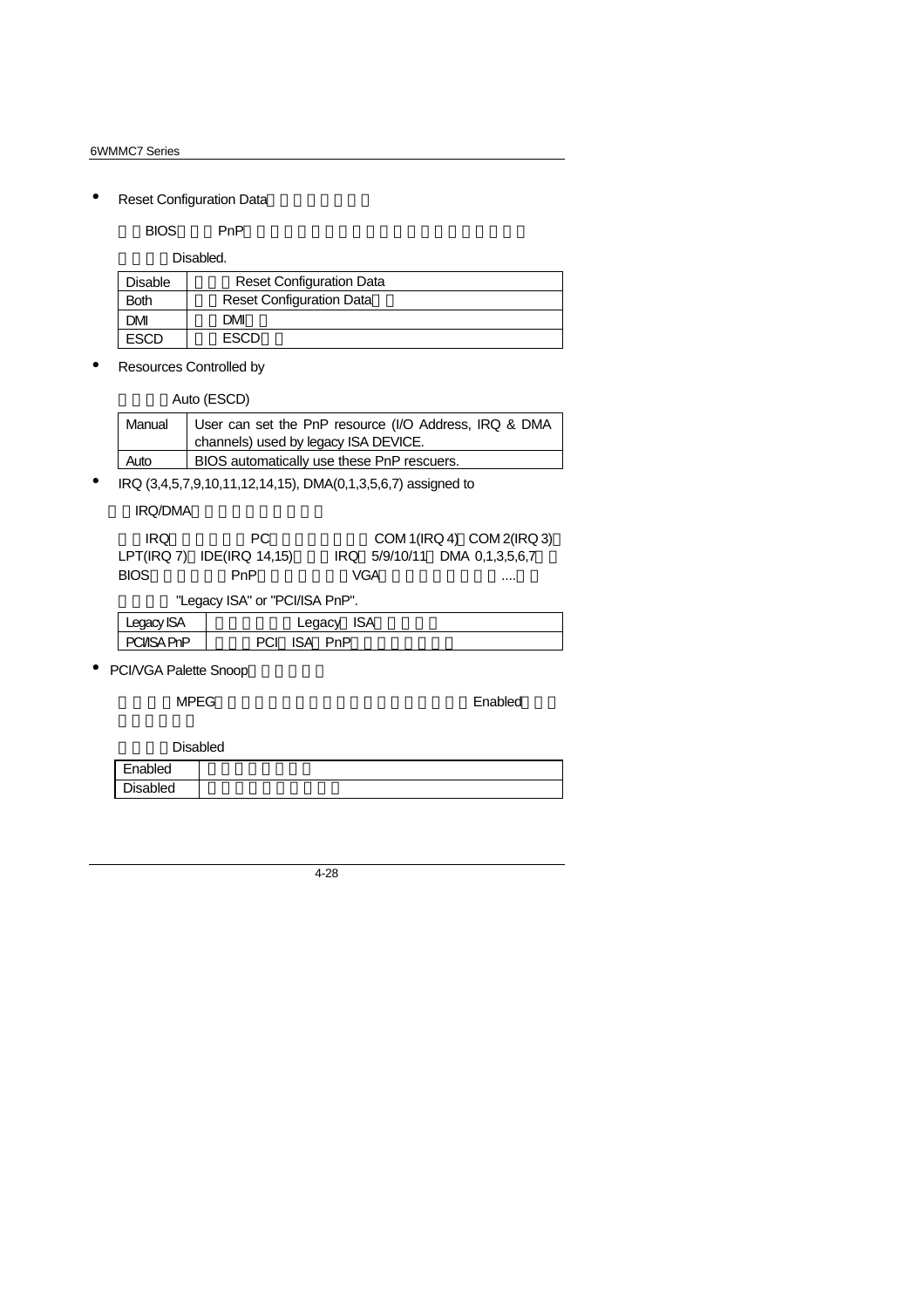**BIOS** 

## **4.11.**

| CMOS Setup Utility-Copyright( C) 1984-1999 Award Software<br><b>PC Health Status</b>                                                        |                               |              |  |
|---------------------------------------------------------------------------------------------------------------------------------------------|-------------------------------|--------------|--|
| Reset Case Open Status                                                                                                                      | Disabled                      | Item Help    |  |
| <b>Case Opened</b>                                                                                                                          | Yes                           |              |  |
| <b>Current CPU Temperature</b>                                                                                                              | $0^{\circ}$ C/32 $^{\circ}$ F | Menu Level ▶ |  |
| <b>CPU FAN Speed</b>                                                                                                                        | 5487 RPM                      |              |  |
| <b>Power FAN Speed</b>                                                                                                                      | 0 RPM                         |              |  |
| <b>System FAN Speed</b>                                                                                                                     | 0 RPM                         |              |  |
| <b>VCORE</b>                                                                                                                                | 2.01V                         |              |  |
| <b>VGTL</b>                                                                                                                                 | 1.48V                         |              |  |
| VCC <sub>3</sub>                                                                                                                            | 3.45V                         |              |  |
| $+5V$                                                                                                                                       | 5.02V                         |              |  |
| $+12V$                                                                                                                                      | 12.16V                        |              |  |
| - 12V                                                                                                                                       | $-11.70V$                     |              |  |
| $-5V$                                                                                                                                       | $-5.09V$                      |              |  |
| <b>VBAT</b>                                                                                                                                 | 3.00V                         |              |  |
| 5VSB                                                                                                                                        | 5.40V                         |              |  |
| CPU Warning Temperature                                                                                                                     | Disabled                      |              |  |
| Shutdown Temperature                                                                                                                        | Disabled                      |              |  |
| <b>CPU FAN Fail Alarm</b>                                                                                                                   | Disabled                      |              |  |
| Power FAN Fail Alarm                                                                                                                        | Disabled                      |              |  |
| System FAN Fail Alarm                                                                                                                       | <b>Disabled</b>               |              |  |
| T↓→ ← Move Enter:Select +/-/PU/PD:Value F10:Save ESC:Exit F1:General Help<br>F5:Previous Values F6:Fail-Safe Defaults F7:Optimized Defaults |                               |              |  |
|                                                                                                                                             | 4.8: PC Health Status         |              |  |

- Reset Case Open Status
	- Case Opened
- Case Opened
	- , " Case Opened" "No".<br>" Case Opened" "YES". , " Case Opened"  $2^*$  "YES". "Case Opened" "Reset Case Open Status"
		- "Enabled"
- Current CPU Temperature (°C / °F)

CPU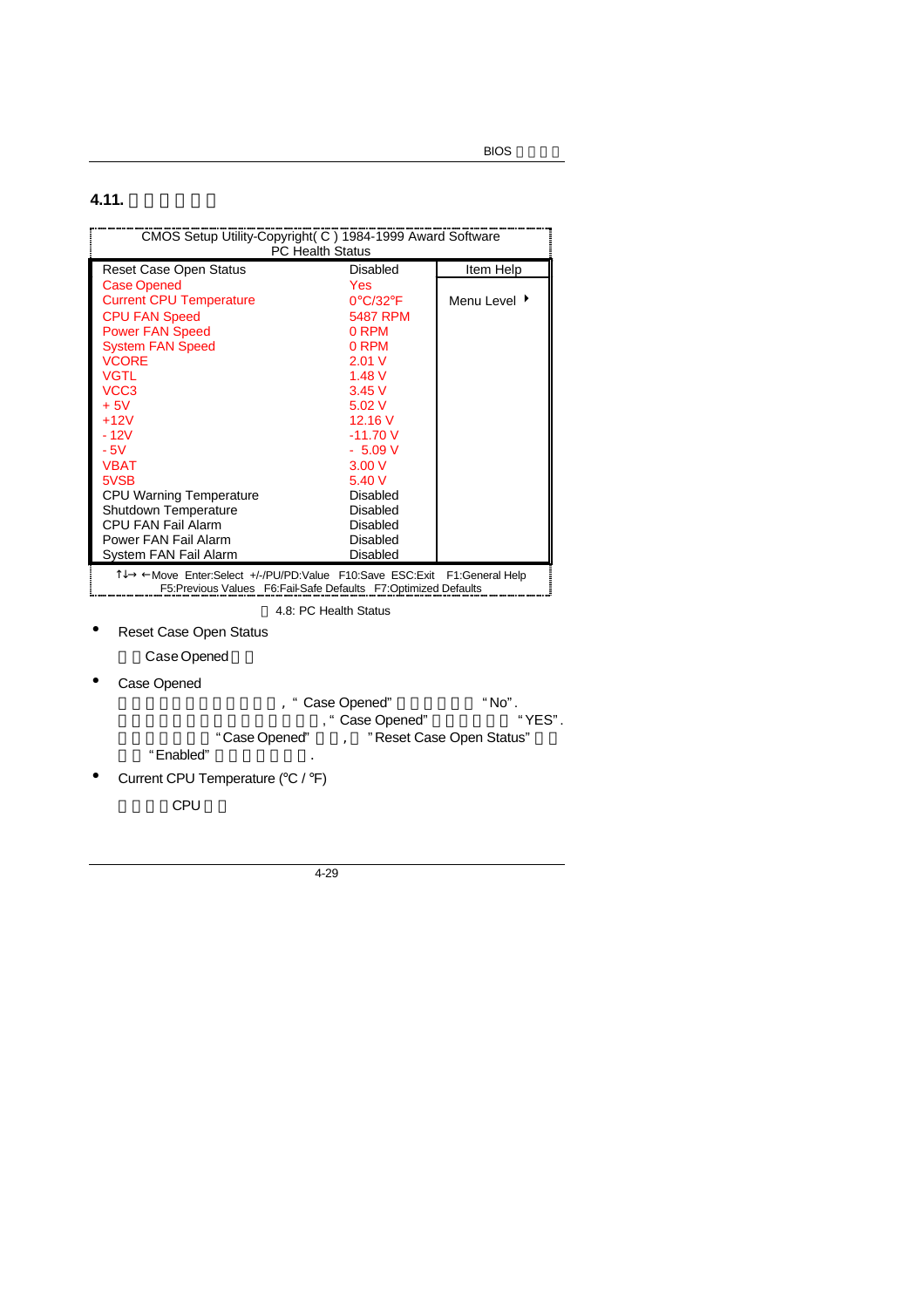• Fan Speed (CPU)

CPU / Power / System

- Current Voltage (v) Vcore / VGTL / VCC3 / ±12V / ±5V / VBAT /5VSB Vcore / VGTL / VCC3 / ±12V / ±5V /VBAT /5VSB
- CPU Warning Temperature (CPU
)

預設值:Disabled

| <b>Disabled</b> |            |              |  |
|-----------------|------------|--------------|--|
| 65°C / 149°F    | <b>CPU</b> | 65°C / 149°F |  |
| 70°C / 158°F    | <b>CPU</b> | 70°C / 158°F |  |
| 75°C / 167°F    | <b>CPU</b> | 75°C / 167°F |  |
| 80°C / 176°F    | <b>CPU</b> | 80°C / 176°F |  |
| 85°C / 185°F    | <b>CPU</b> | 85°C / 185°F |  |
| 90°C / 194°F    | CPU        | 90°C / 194°F |  |
| 95°C / 203°F    | CPU        | 95°C / 203°F |  |
|                 |            |              |  |

• Shutdown Temp.  $({}^{\circ}C / {}^{\circ}F)$  ( $\qquad \qquad$ )

 $($  ACPI  $)$ 

預設值: Disabled

| Disabled     |            |             |              |
|--------------|------------|-------------|--------------|
| 65°C /149°F  | <b>CPU</b> | 65°C/149°F, | 65°C / 149°F |
| 70°C / 158°F | <b>CPU</b> | 70°C/158°F, | 70°C / 158°F |
| 75°C / 167°F | <b>CPU</b> | 75°C/167°F, | 75°C / 167°F |
| 80°C /176°F  | <b>CPU</b> | 80°C/176°F, | 80°C / 176°F |
| 85°C / 185°F | CPU        | 85°C/185°F, | 85°C / 185°F |
| 90°C / 194°F | CPU        | 90°C/194°F, | 90°C / 194°F |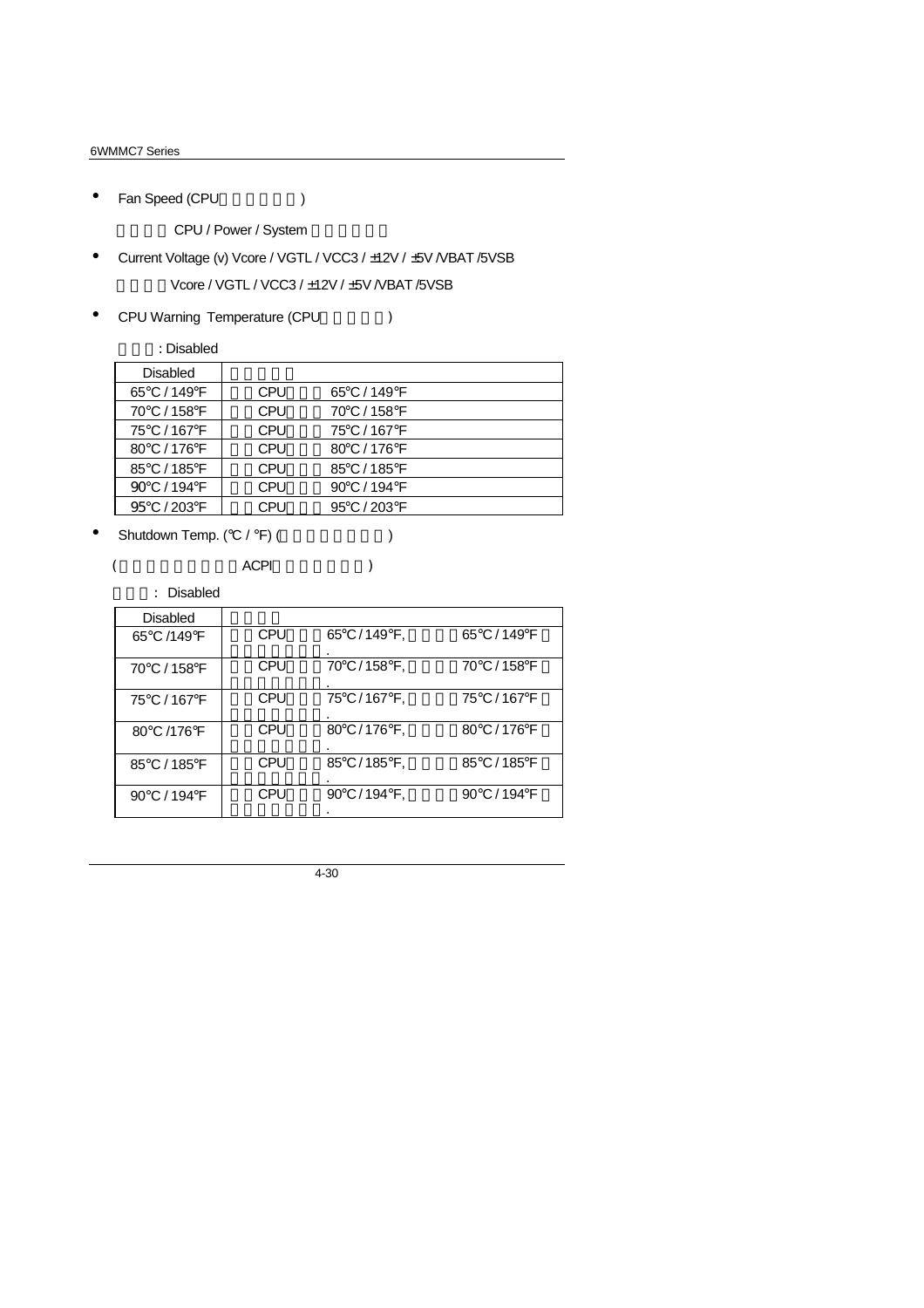# • Fan Fail Alarm (CPU/ Power / System (1997)

#### 預設值:Disable

| $\sim$ DI.<br>Power / System<br>Enabled<br><b>Disabled</b><br>$\cap$ DI i |  |                  |
|---------------------------------------------------------------------------|--|------------------|
|                                                                           |  |                  |
|                                                                           |  | ' Power / System |

# **4.12.** 頻率/電壓控制

| CMOS Setup Utility-Copyright (C) 1984-1999 Award Software                                                                                                                    | Frequency/Voltage Control |              |
|------------------------------------------------------------------------------------------------------------------------------------------------------------------------------|---------------------------|--------------|
| Auto Detect DIMM/PCI CIK                                                                                                                                                     | Enabled                   | Item Help    |
| CPU Type Intel CELERON ™                                                                                                                                                     | 500                       | Menu Level ▶ |
|                                                                                                                                                                              |                           |              |
| 1↓→ ←Move Enter:Select +/-/PU/PD:Value F10:Save ESC:Exit F1:General Help<br>F5:Previous Values F6:Fail-Safe Defaults F7:Optimized Defaults<br>4.9: Frequency/Voltage Control |                           |              |

## • Auto Detect DIMM/PCI Clk (etc.)

Enabled.

| $\sum_{i=1}^{n}$ |  |
|------------------|--|
| - - -            |  |
|                  |  |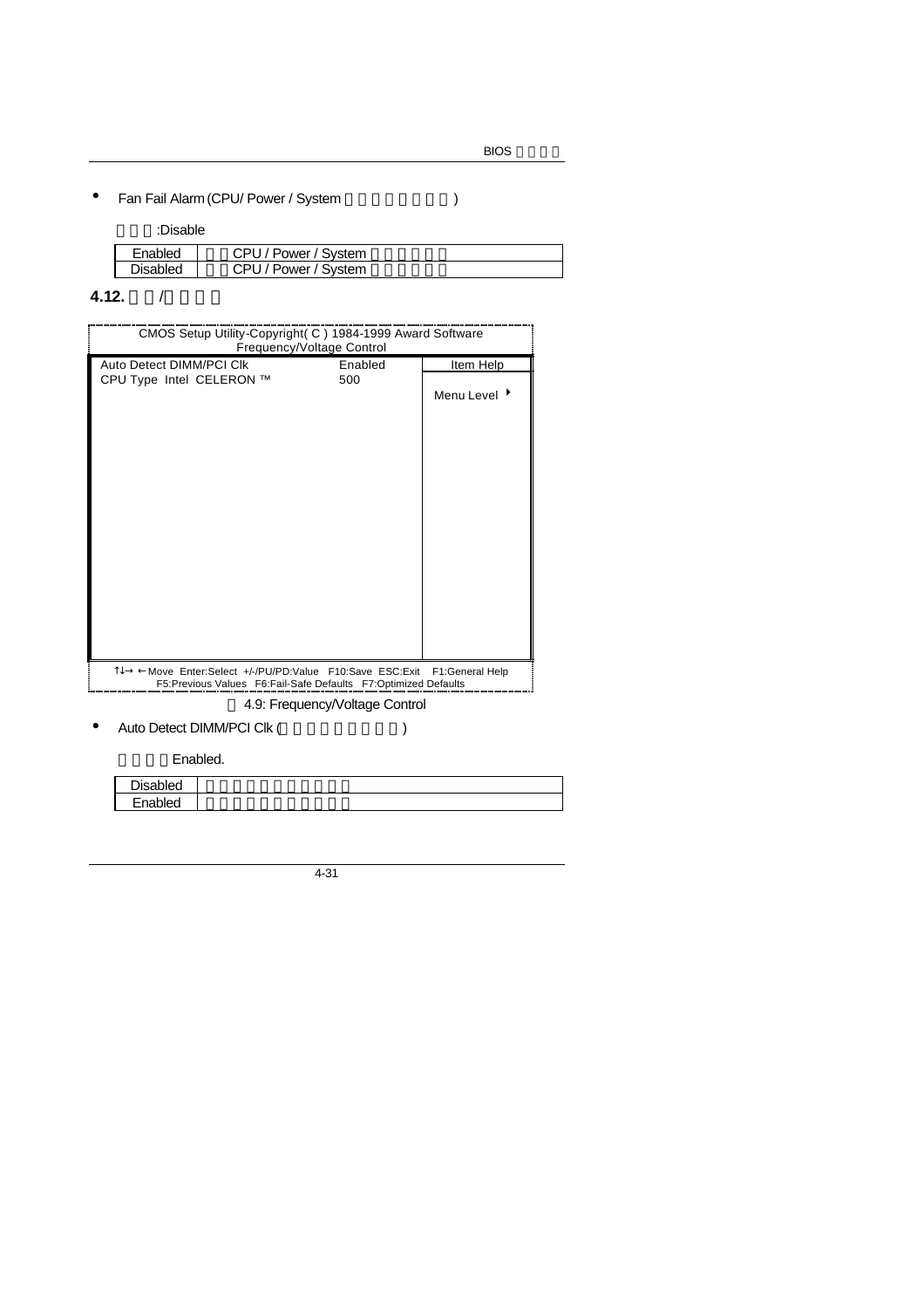- CPU Type Intel CELERON<sup>TM</sup> (  $\text{CPU}$  )
	- 1. System Speed to :66MHz

200 / 233 / 266 / 300 / 333 / 366 / 400 / 433 / 466 / 500 / 533

2. System Speed to :100MHz

300 / 350 / 400 / 450 / 500 / 550 / 600 / 650 / 700 / 750 / 800

3. System Bus Speed : 133MHz

400 / 466 / 533 / 600 / 666 / 733 / 800 / 866 / 933 / 1000 / 1066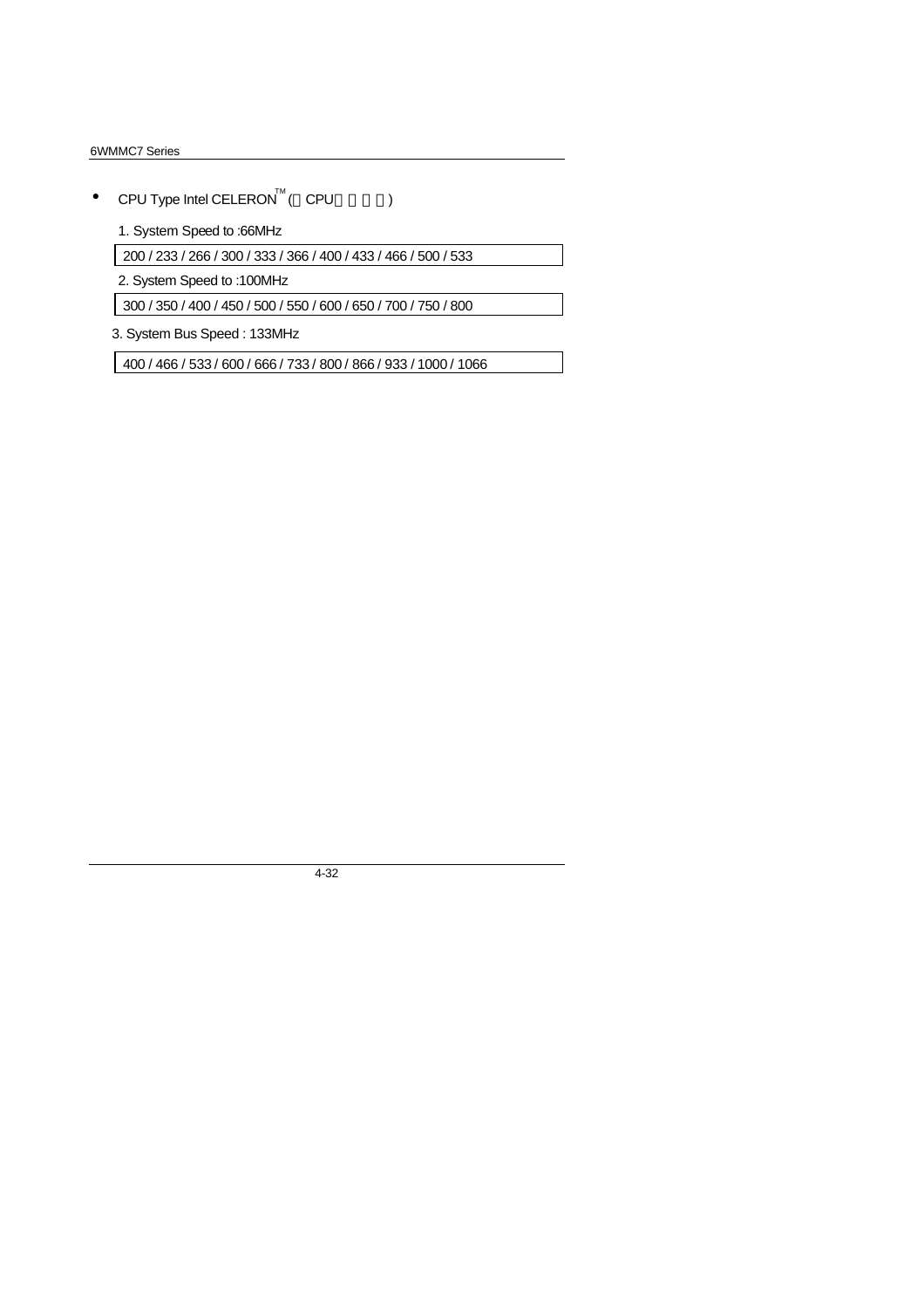

4-33

**BIOS**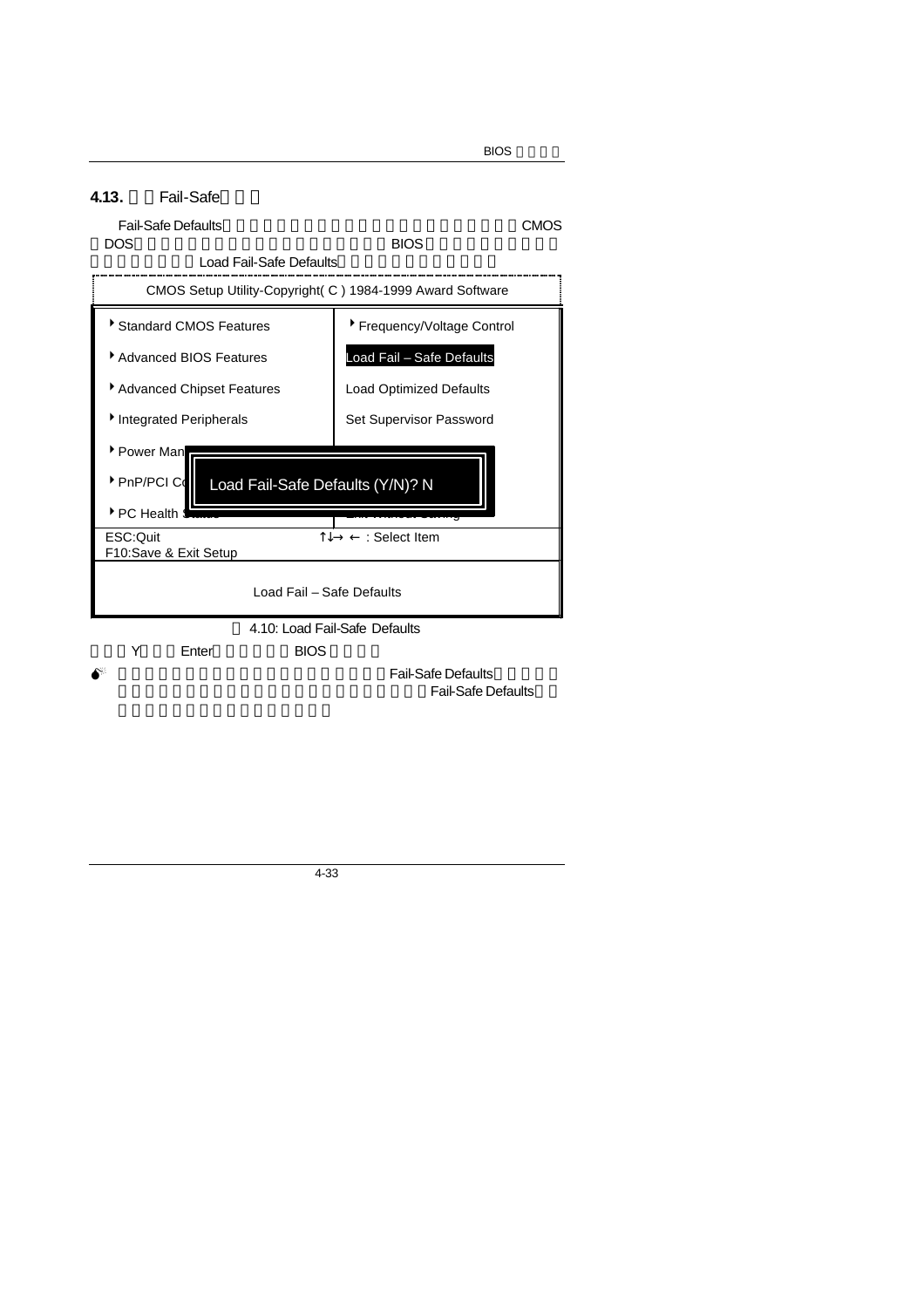#### 4.14. Optimized

# 當您想載入BIOS出廠時的預設值時,執行此選項畫面便會出現:「Load Optimized Defaults **Defaults** Defaults CMOS Setup Utility-Copyright( C ) 1984-1999 Award Software \* Standard CMOS Features | \* Frequency/Voltage Control ▶ Advanced BIOS Features | Load Fail-Safe Defaults ▶ Advanced Chipset Features Load Optimized Defaults Integrated Peripherals Set Supervisor Password Power Man PnP/PCI Coll Load Optimized Defaults (Y/N)? N  $P$ C Health ESC:Quit  $\uparrow \downarrow \rightarrow \leftarrow$  : Select Item F10:Save & Exit Setup Load Optimized Defaults 4.11: Load Optimized Defaults Y Enter

● Load Optimized Defaults **CMOS**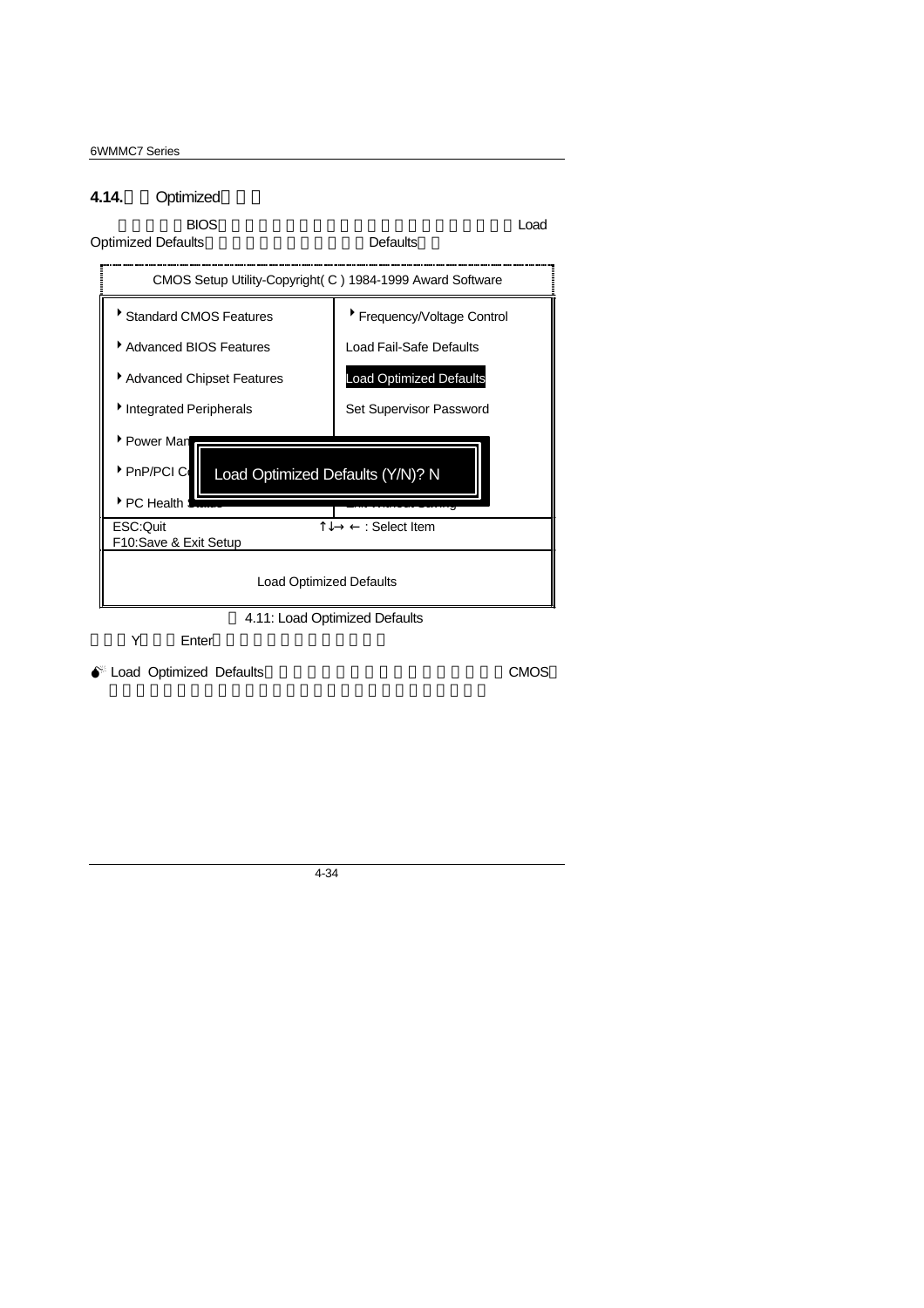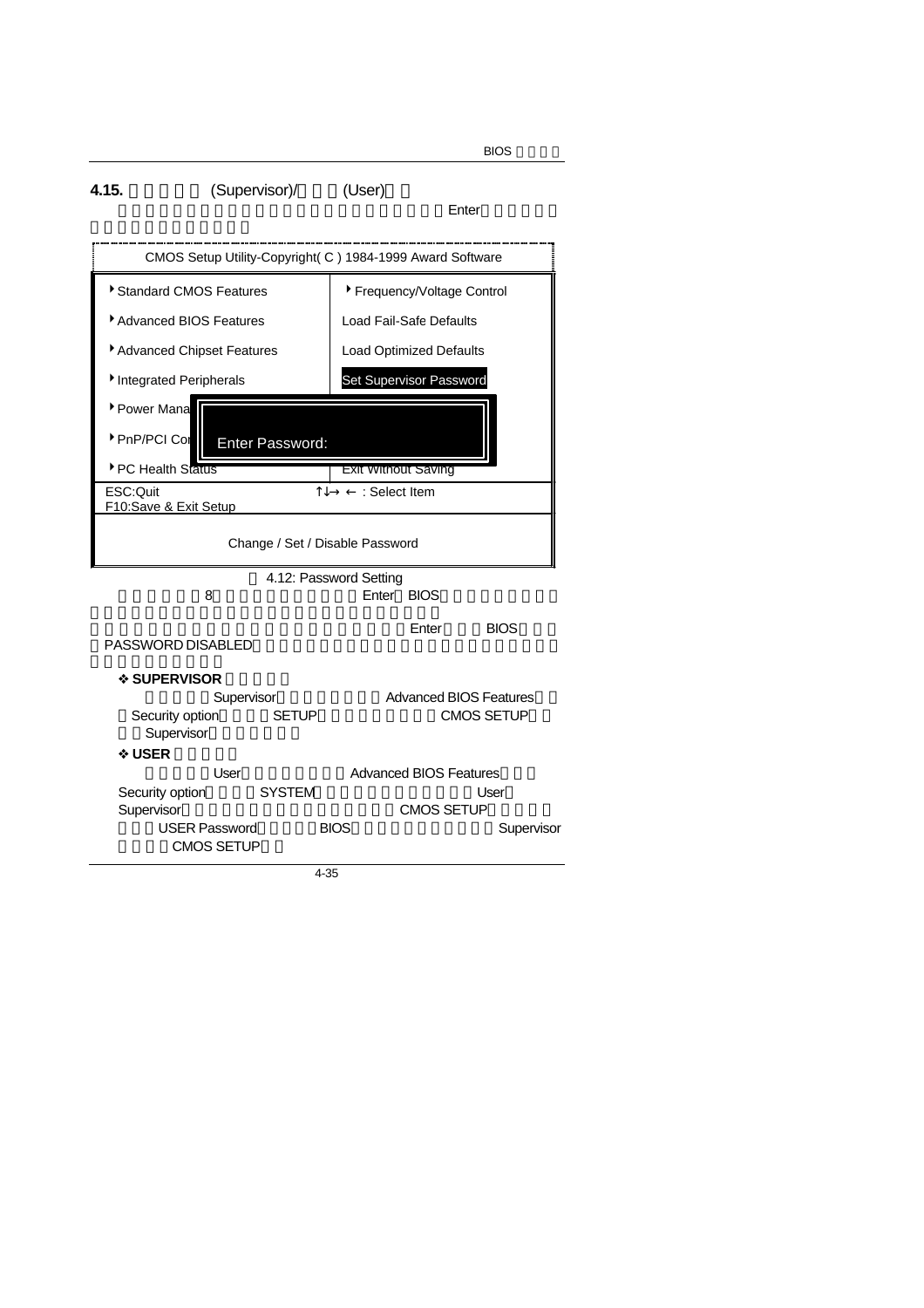#### **4.16. SETUP**

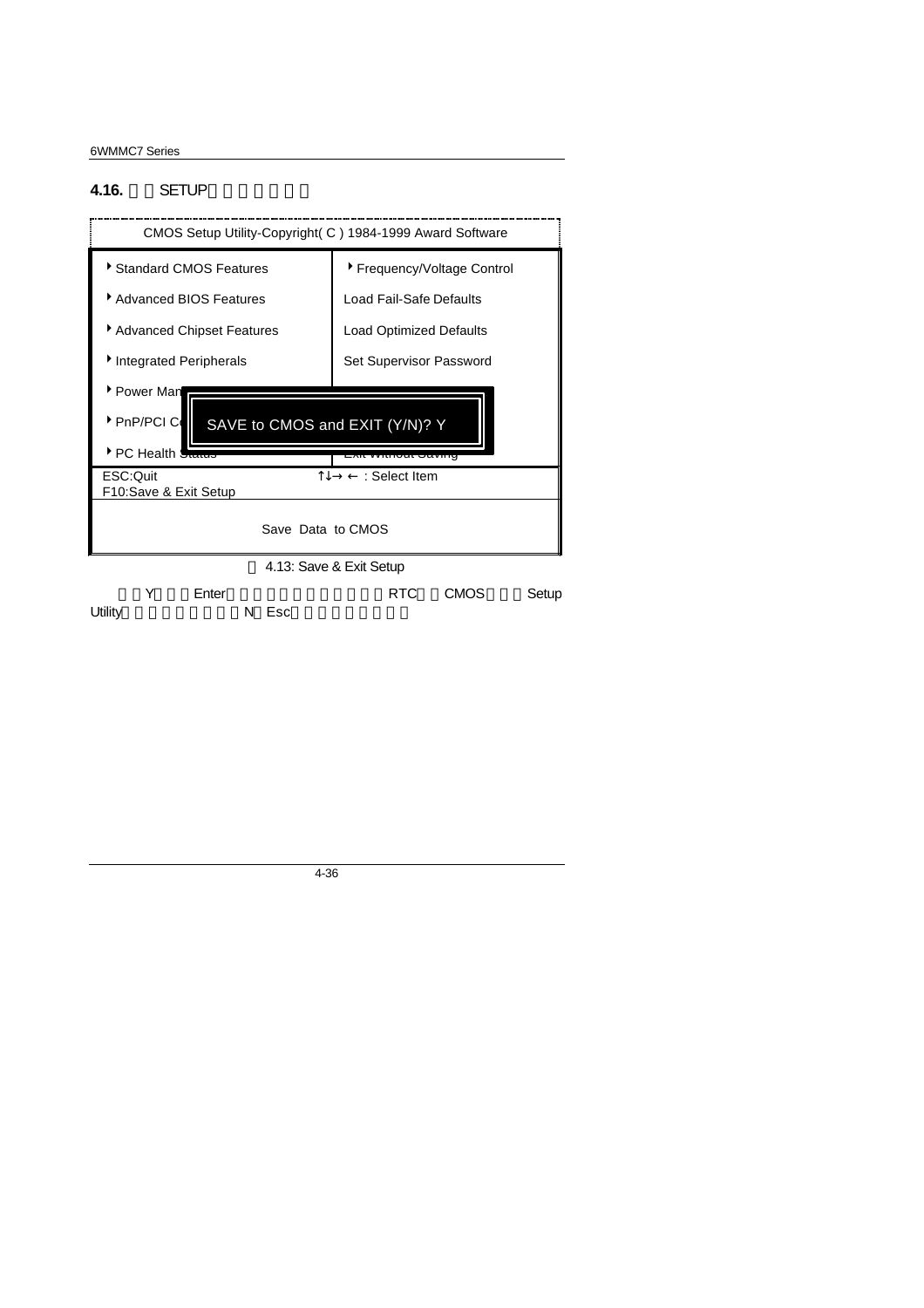## **4.17.** SETUP



Y Enter, Setup Utility N Esc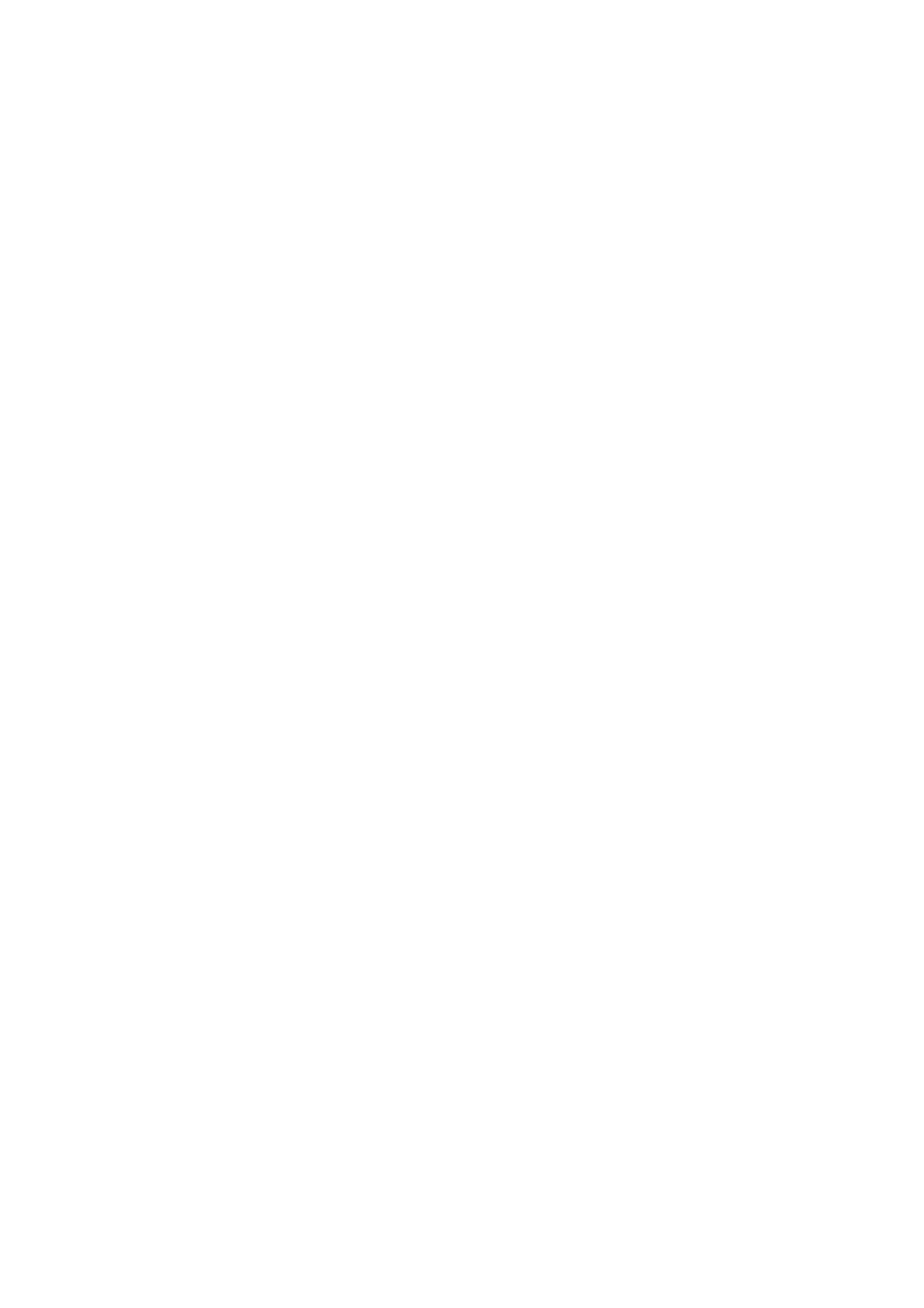A : BIOS

BIOS to the set of the set of the set of the set of the set of the set of the set of the set of the set of the set of the set of the set of the set of the set of the set of the set of the set of the set of the set of the s

- $\checkmark$  BIOS (AMI AWARD).
- ¸ 建議您複製驅動程式光碟內"AWDFlash.exe AMIFlash.exe" (D:\>Utility\BIOSFlash) BIOS  $[$  i.e:  $C$ : $\rightarrow$ Utility  $(C:$  $\overline{\phantom{a}}$
- $\checkmark$  Win95/98 MS-DOS (Command prompt only) (BIOS
- √ "AWDFlash.exe AMIFlash.exe" BIOS, 2019; C:\Utility\" AWDFlash AMIFlash <BIOS >
- $\checkmark$  , and the set of the set of the set of the set of the set of the set of the set of the set of the set of the set of the set of the set of the set of the set of the set of the set of the set of the set of the set of
- <sup>•</sup>Note : website (WWW.gigabyte.com.tw) BIOS 司詢問此機種新版的BIOS

A-1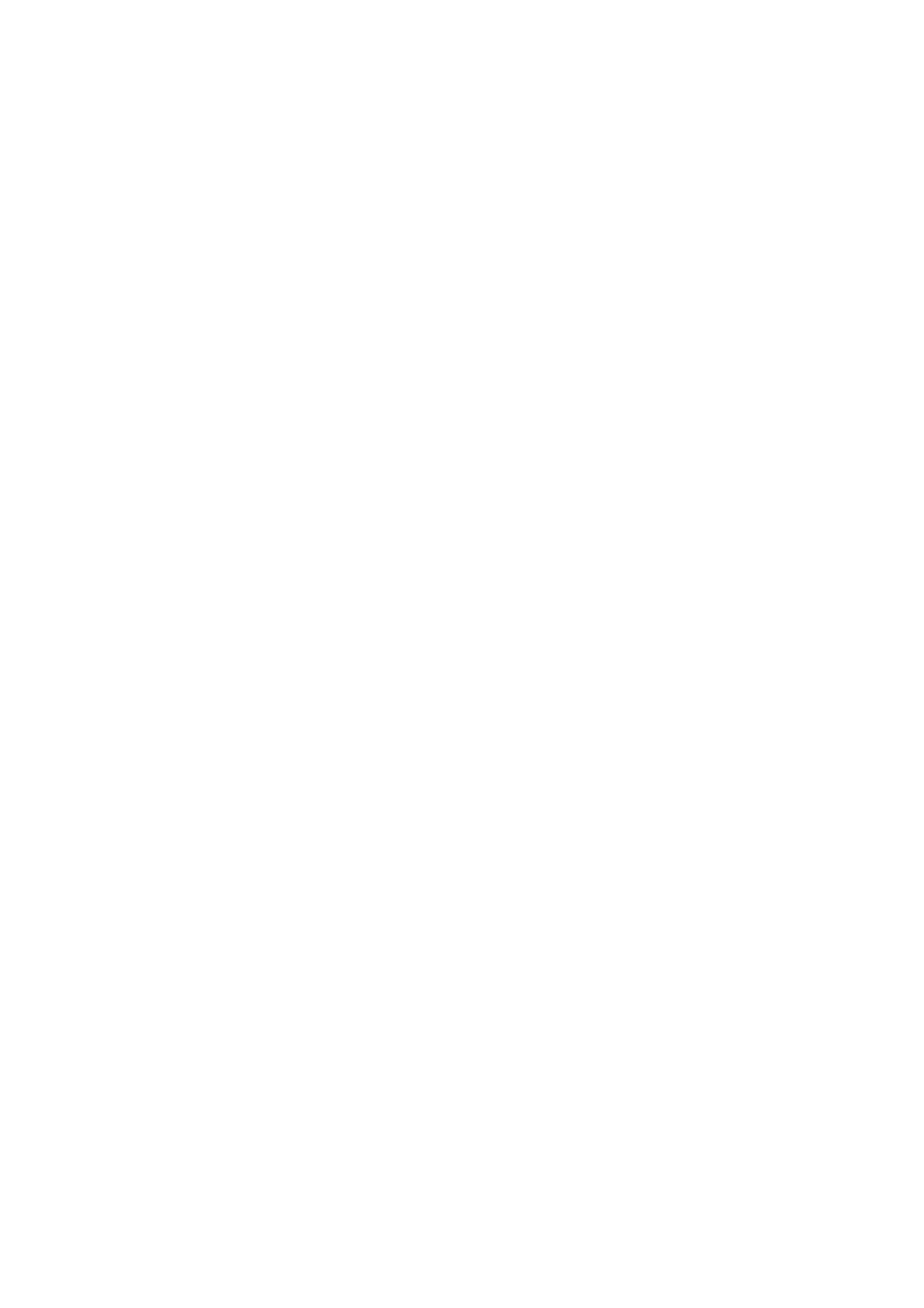

#### **FCC Compliance Statement:**

This equipment has been tested and found to comply with limits for a Class B dgital device, pursuant to Part 15 of the FCC rules. These limits are designed to provide reasonable protection against harmful interference in residential installations. This equipment generates, uses, and can radiate radio frequency energy, and if not installed and used in accordance with the instructions, may cause harmful interference to radio communications. However, there is no guarantee that interference will not occur in a particular installation. If this equipment does cause interference to radio or television

equipment reception, which can be determined by turning the equipment off and on, the user is encouraged to try to correct the interference by one or more of the following measures:

-Reorient or relocate the receiving antenna

-Move the equipment away from the receiver

-Plug the equipment into an outlet on a circuit different from that to which the receiver is connected

-Consult the dealer or an experienced radio/television technician for additional suggestions

You are cautioned that any change or modifications to the equipment not expressly approve by the party responsible for compliance could void Your authority to operate such equipment.

This device complies with Part 15 of the FCC Rules. Operation is subjected to the following two conditions 1) this device may not cause harmful interference and 2) this device must accept any interference received, including interference that may cause undesired operation.